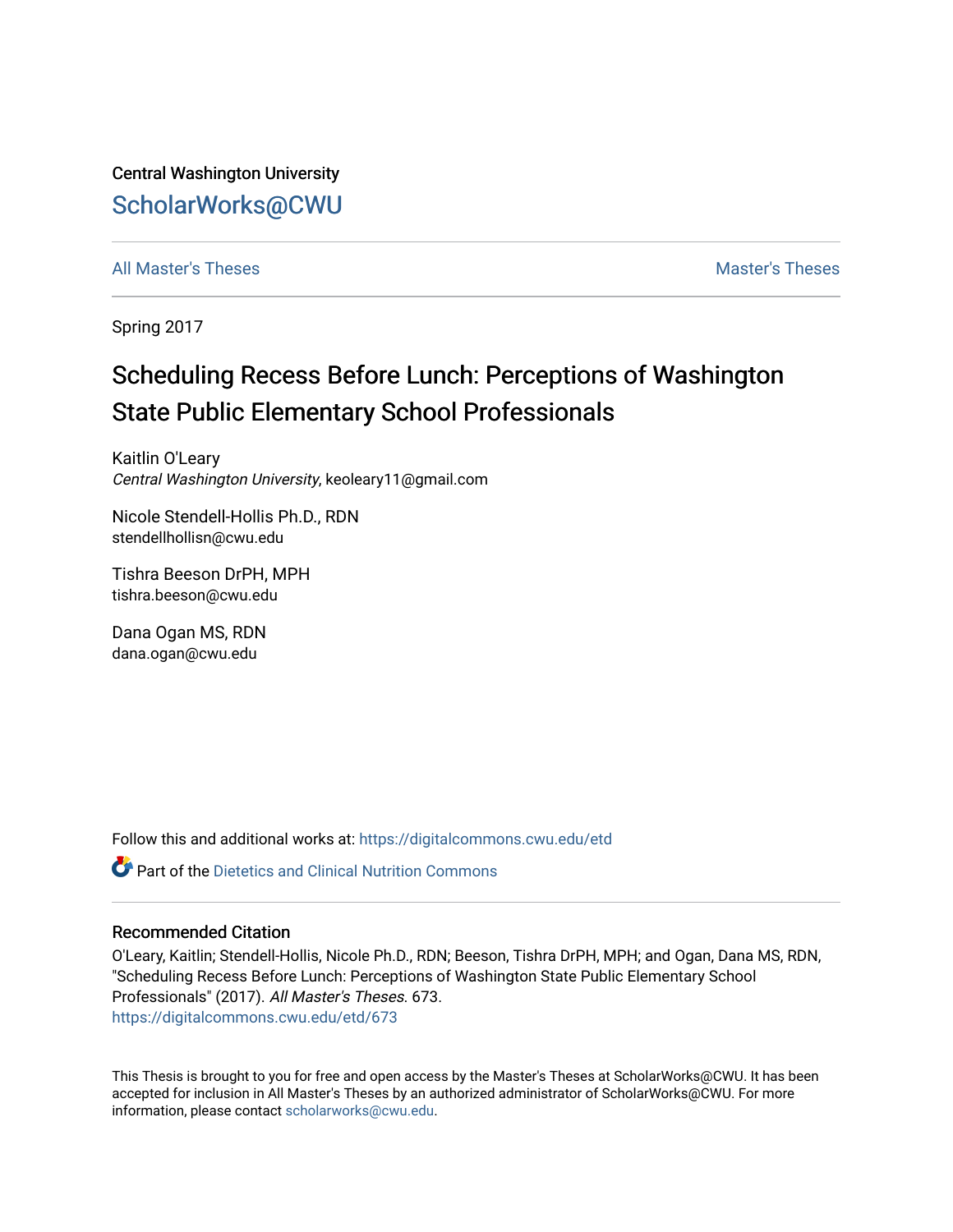# SCHEDULING RECESS BEFORE LUNCH: PERCEPTIONS OF WASHINGTON STATE PUBLIC ELEMENTARY SCHOOL PROFESSIONALS

A Thesis

\_\_\_\_\_\_\_\_\_\_\_\_\_\_\_\_\_\_\_\_\_\_\_\_\_\_\_\_\_\_\_\_\_\_

Presented to

The Graduate Faculty

Central Washington University

In Partial Fulfillment

\_\_\_\_\_\_\_\_\_\_\_\_\_\_\_\_\_\_\_\_\_\_\_\_\_\_\_\_\_\_\_\_\_\_\_

of the Requirements for the Degree

Master of Science

Nutrition

\_\_\_\_\_\_\_\_\_\_\_\_\_\_\_\_\_\_\_\_\_\_\_\_\_\_\_\_\_\_\_\_\_\_\_

by

Kaitlin O'Leary

May 2017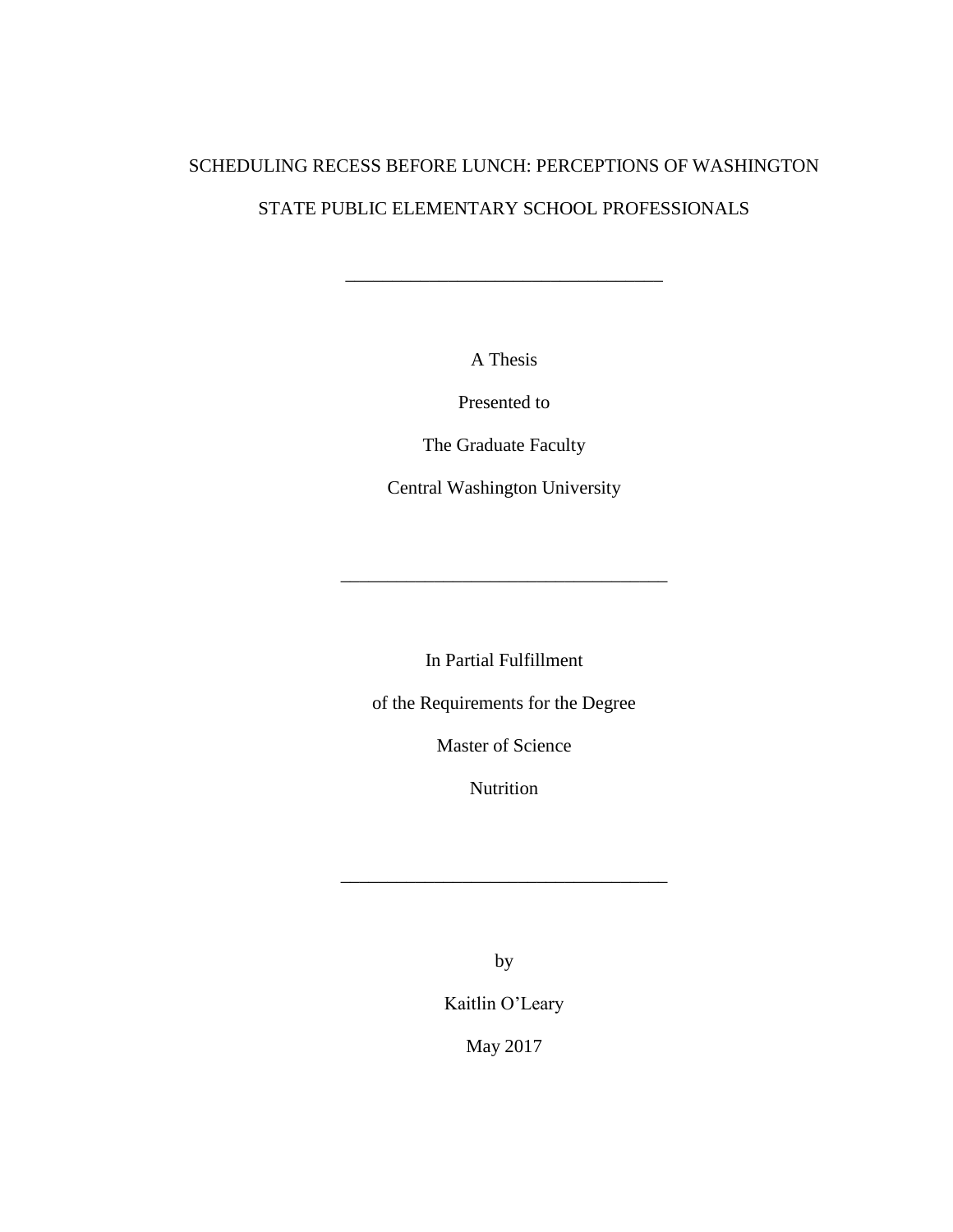# CENTRAL WASHINGTON UNIVERSITY

# Graduate Studies

We hereby approve the thesis of

Kaitlin O'Leary

Candidate for the degree of Master of Science

# APPROVED FOR THE GRADUATE FACULTY

Dr. Nicole Stendell-Hollis, Committee Chair

Dr. Tishra Beeson

\_\_\_\_\_\_\_\_\_\_\_\_\_\_ \_\_\_\_\_\_\_\_\_\_\_\_\_\_\_\_\_\_\_\_\_\_\_\_\_\_\_\_\_\_\_\_\_\_\_\_\_\_\_\_\_

\_\_\_\_\_\_\_\_\_\_\_\_\_\_ \_\_\_\_\_\_\_\_\_\_\_\_\_\_\_\_\_\_\_\_\_\_\_\_\_\_\_\_\_\_\_\_\_\_\_\_\_\_\_\_\_

\_\_\_\_\_\_\_\_\_\_\_\_\_\_ \_\_\_\_\_\_\_\_\_\_\_\_\_\_\_\_\_\_\_\_\_\_\_\_\_\_\_\_\_\_\_\_\_\_\_\_\_\_\_\_\_

\_\_\_\_\_\_\_\_\_\_\_\_\_\_ \_\_\_\_\_\_\_\_\_\_\_\_\_\_\_\_\_\_\_\_\_\_\_\_\_\_\_\_\_\_\_\_\_\_\_\_\_\_\_\_\_

Professor Dana Ogan

Dean of Graduate Studies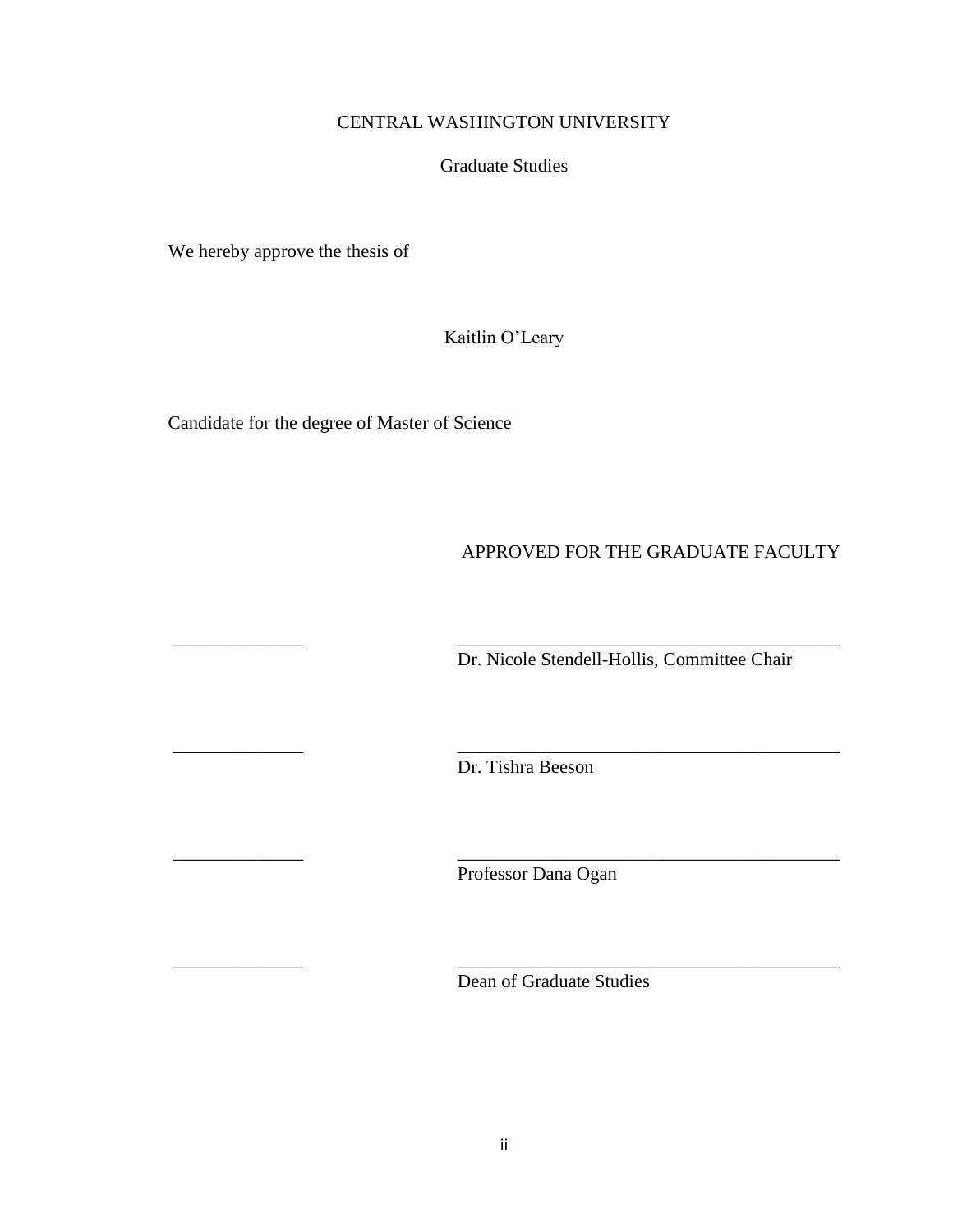# ABSTRACT

# SCHEDULING RECESS BEFORE LUNCH: PERCEPTIONS OF WASHINGTON STATE PUBLIC ELEMENTARY SCHOOL PROFESSIONALS

# Kaitlin O'Leary

# May 2017

Recess Before Lunch (RBL) is a wellness strategy with a purpose of improving the overall health and behavior of school-aged children. While some studies have reported a variety of benefits and challenges by simply scheduling recess prior to the specified lunchtime, few have examined adequate strategies for successful implementation. This mixed-methods study asked elementary school principals and school food service directors within each K-5th grade public school throughout the state of Washington to participate in an online survey assessing their school's experience using RBL. Schools were placed into three groups based on participants' stage of RBL adoption: (1) currently using RBL, (2) previously used RBL, or (3) have never implemented RBL. Basic demographic information from each school was collected and matched to the survey responses. Participants from the online survey were asked to provide contact information of a school professional closely involved with the lunch services in their school to complete a semi-structured follow-up interview. Eighteen individuals, six in each of the three stages of RBL adoption, participated in a 10-15 minute phone interview to further investigate perceptions related to RBL. Roughly 75.8% of schools reported having some experience with RBL  $(N = 74)$ . Benefits most often reported were associated with Nutrition & Food Waste, Behavior & Disruption and Scheduling, respectively; whereas the barriers included Scheduling & Staffing, Logistics,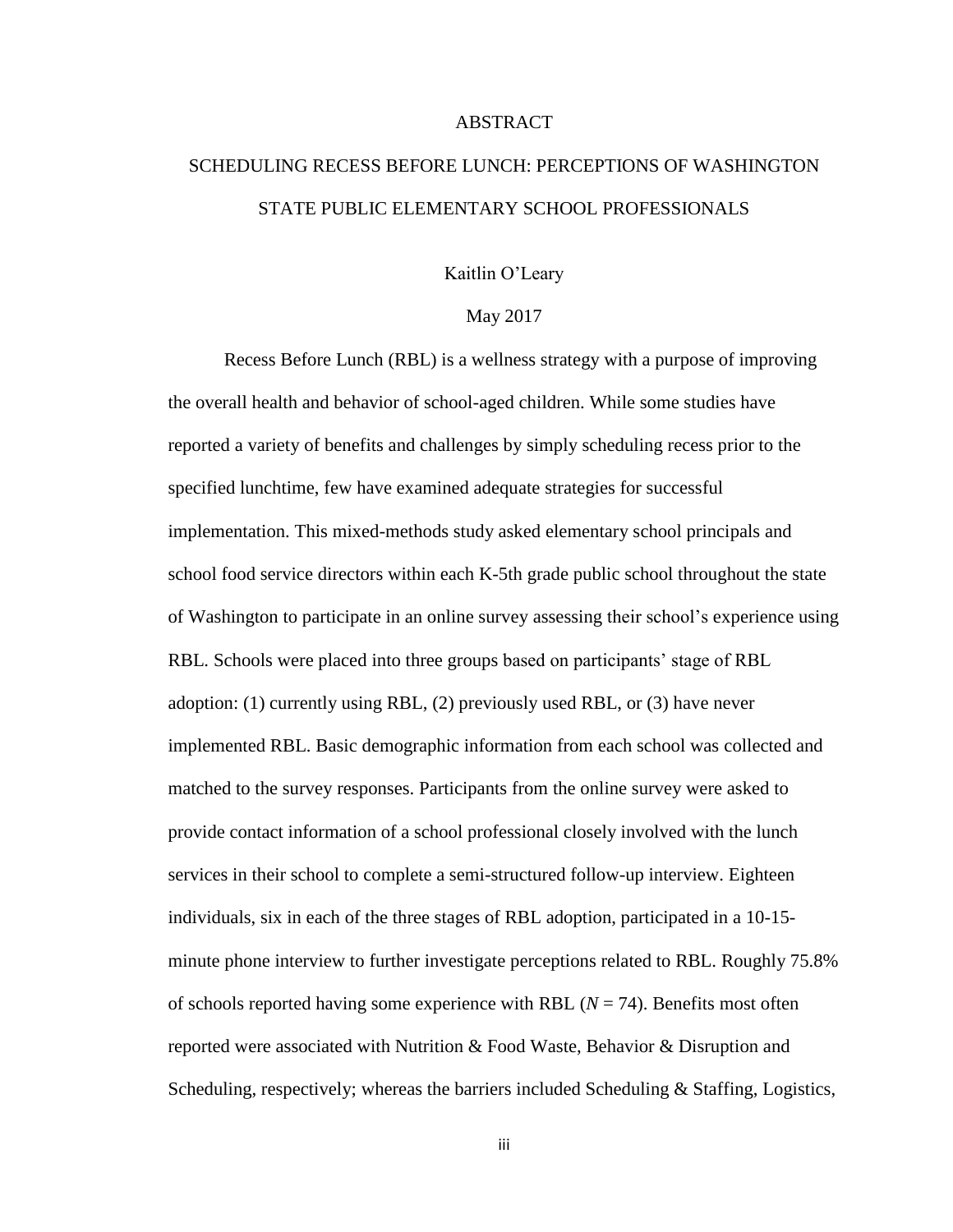Nutrition & Food Waste and Behavior & Disruption, respectively. However, whether a school reported any benefits had no effect on its history of scheduling the program. A significant correlation was found between student enrollment and a school's experience with RBL. Schools that never implemented RBL had smaller student enrollments ( $p <$ 0.01) and were significantly more likely to report any barriers  $(p < 0.01)$ , whereas schools currently utilizing the program that had a higher student enrollment ( $p < 0.05$ ) when compared to all other schools. Telephone interviewees reported the significance of gaining support from all involved parties and encouraged finding solutions to challenges prior to implementing the program.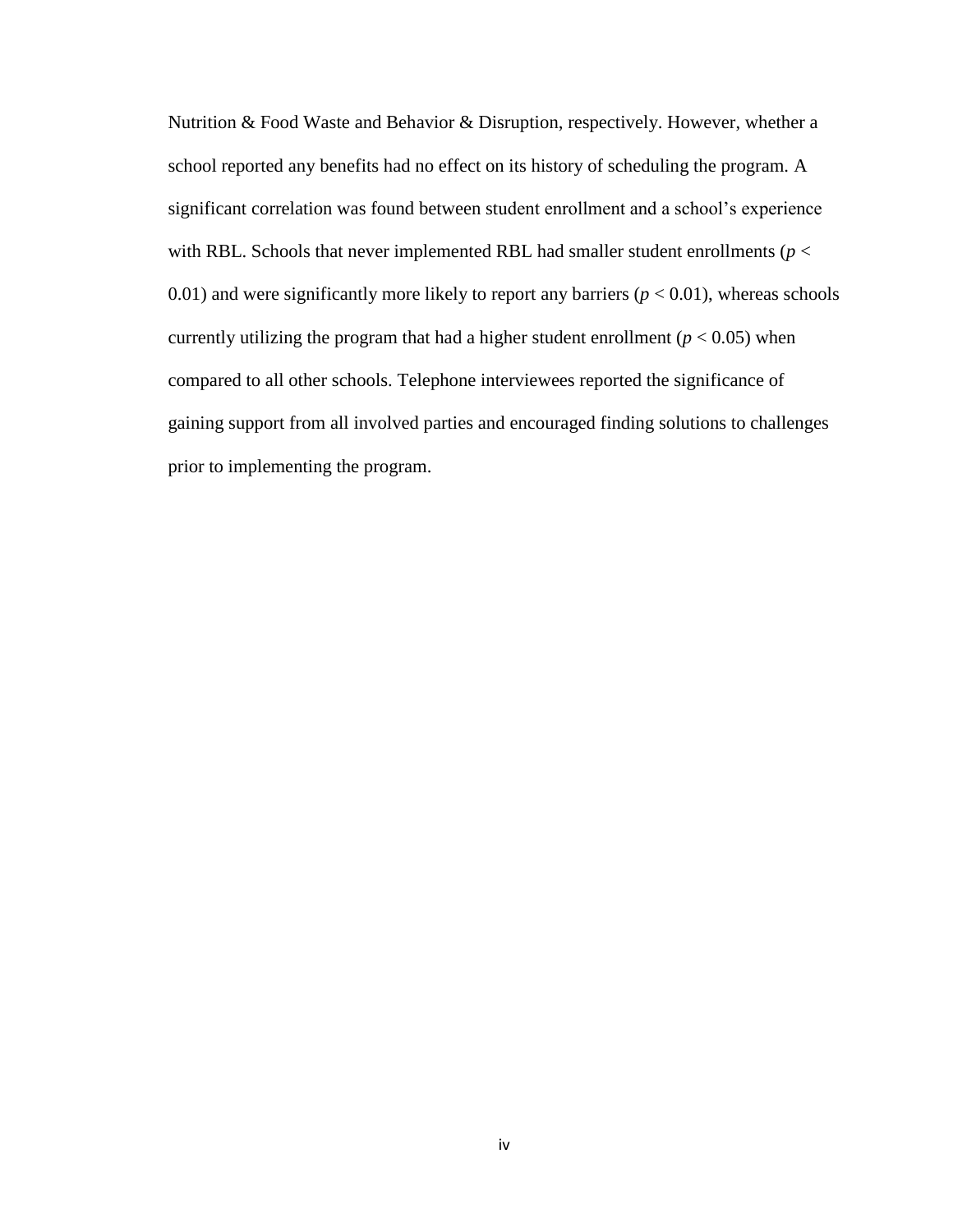# TABLE OF CONTENTS

# Chapter Page

| Strategies for Successful Implementation of Recess Before Lunch17 |  |
|-------------------------------------------------------------------|--|
|                                                                   |  |
|                                                                   |  |
|                                                                   |  |
|                                                                   |  |
|                                                                   |  |
|                                                                   |  |
|                                                                   |  |
|                                                                   |  |
|                                                                   |  |
|                                                                   |  |
|                                                                   |  |
|                                                                   |  |
|                                                                   |  |
|                                                                   |  |
|                                                                   |  |
|                                                                   |  |
| Appendix A – Healthy Hunger-Free Kids Act: New Meal Patterns and  |  |
|                                                                   |  |
|                                                                   |  |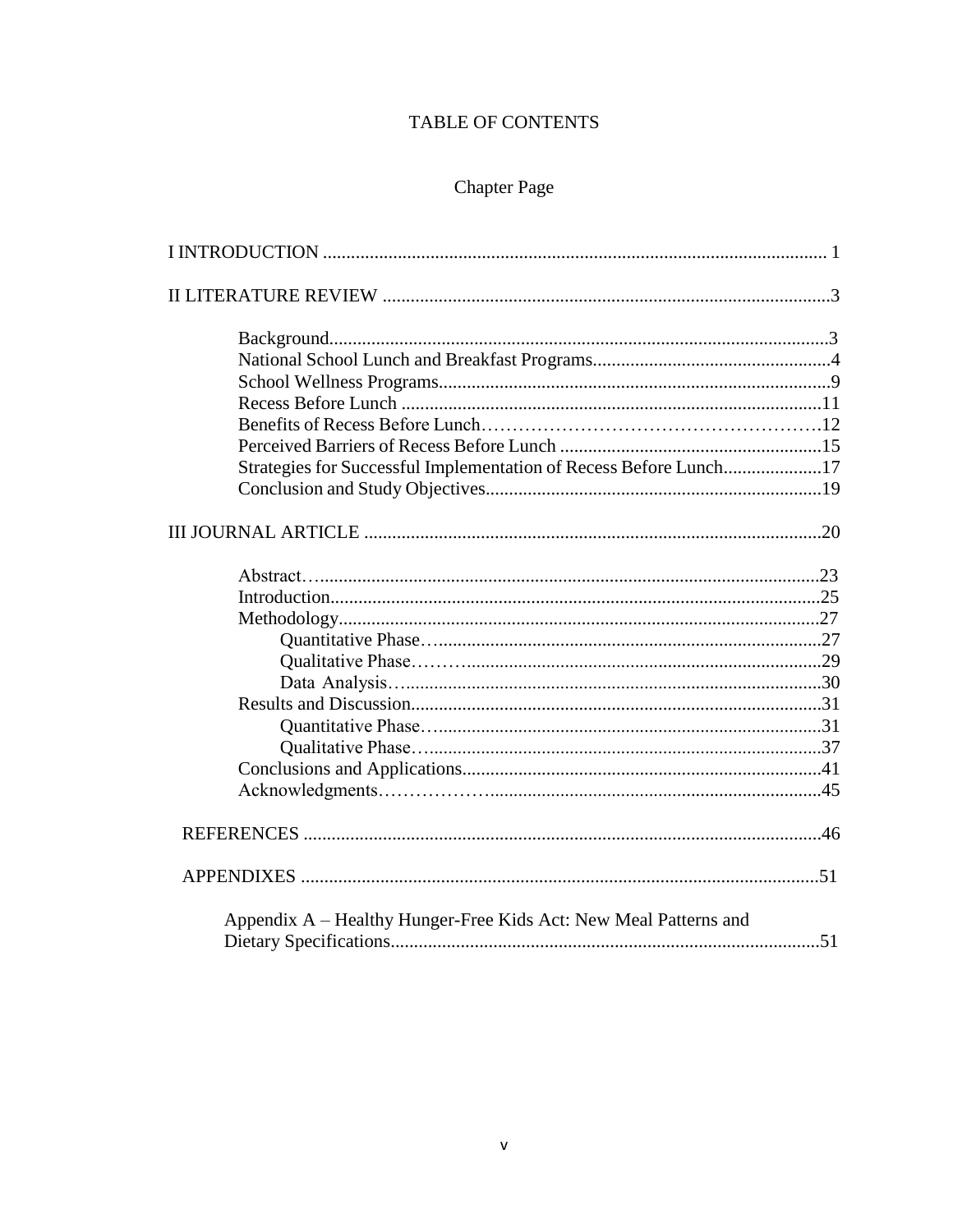# LIST OF TABLES

| Table |                                                                      | Page |
|-------|----------------------------------------------------------------------|------|
|       |                                                                      |      |
|       | Summary of Sample Characteristics and Perceptions of RBL 33          |      |
| 3     | Qualitative Themes on the Perceived Benefits and Barriers Associated |      |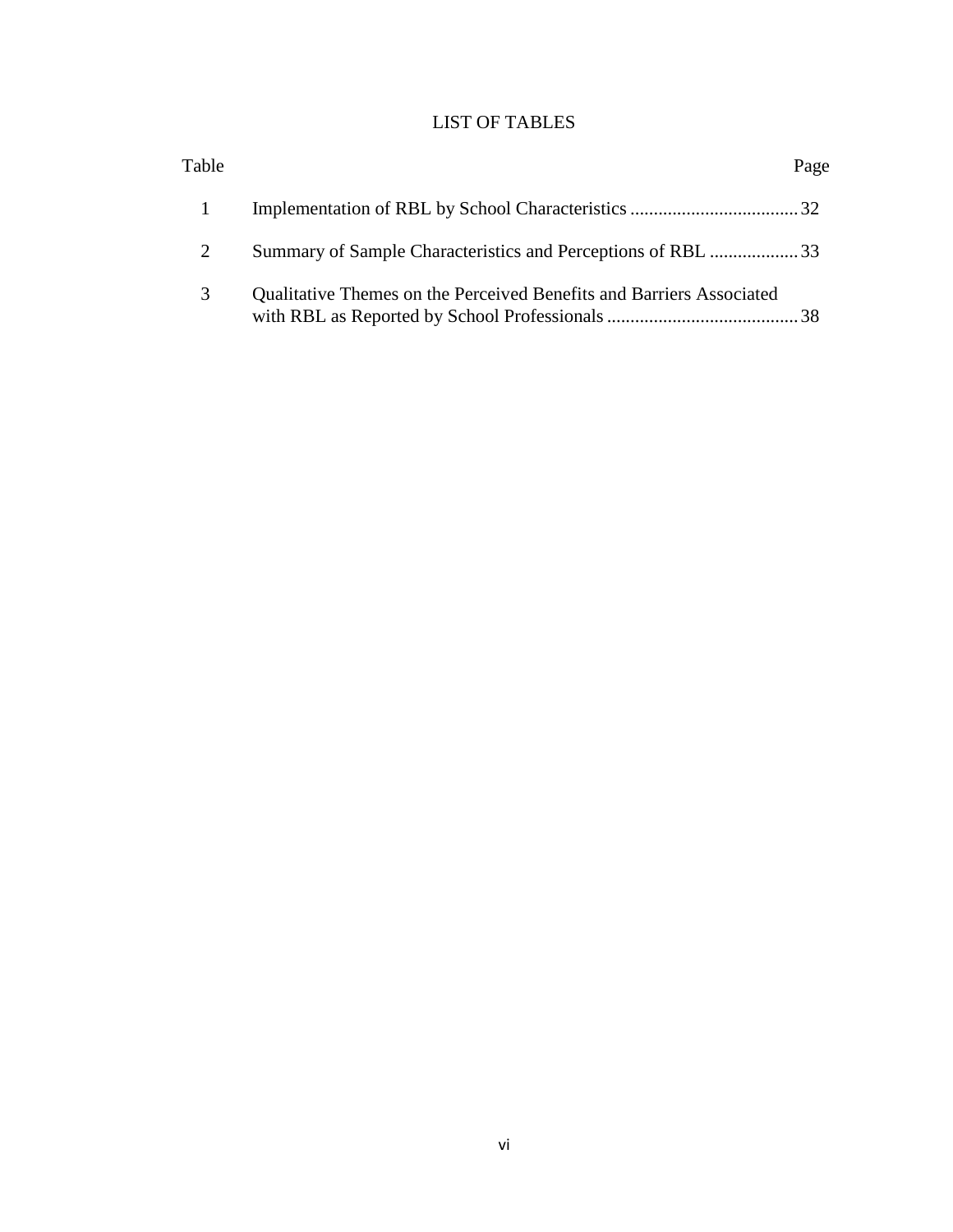### **CHAPTER I**

# **INTRODUCTION**

The introduction of healthy eating patterns and physical activity at a young age can decrease a child's risk of developing various health detriments later in life, such as obesity-related diseases, cognitive disparities, psychological problems, and lower academic achievement (Holben, 2010; Taras, 2005; U.S. Department of Health and Human Services and U.S. Department of Agriculture, 2015). While numerous wellness strategies have been proposed and introduced in various school settings to promote the overall health of students, Recess Before Lunch (RBL), has been rising in popularity due to its minimal cost to implement. RBL, as the name implies, requires a change in the traditional lunch schedule by placing recess prior to a student's lunch period. In theory, the program allows children to participate in physical and social activities prior to eating their lunch, therefore decreasing the pressure or desire to rush through their meal in anticipation of recess. This is believed to result in a less hectic eating environment and increase the overall intake of essential nutrients (Bergman, Buergel, Femrite, & Englund, 2003).

Schools that have implemented RBL have documented increased fruit, vegetable, and overall energy consumption, improved lunch room and classroom behavior, as well as a reduction in plate waste and lunch line wait time (Bergman et al., 2003; Hunsberger, McGinnis, Smith, Beamer, & O'Malley, 2014; Price & Just, 2015; Strohbehn et al., 2016; Tanaka, Richards, Takeuchi, Otani, & Maddock, 2005). Although these studies have shown beneficial aspects of implementing RBL, some of the challenges of implementation may prevent schools from making the change. Logistics in hand washing,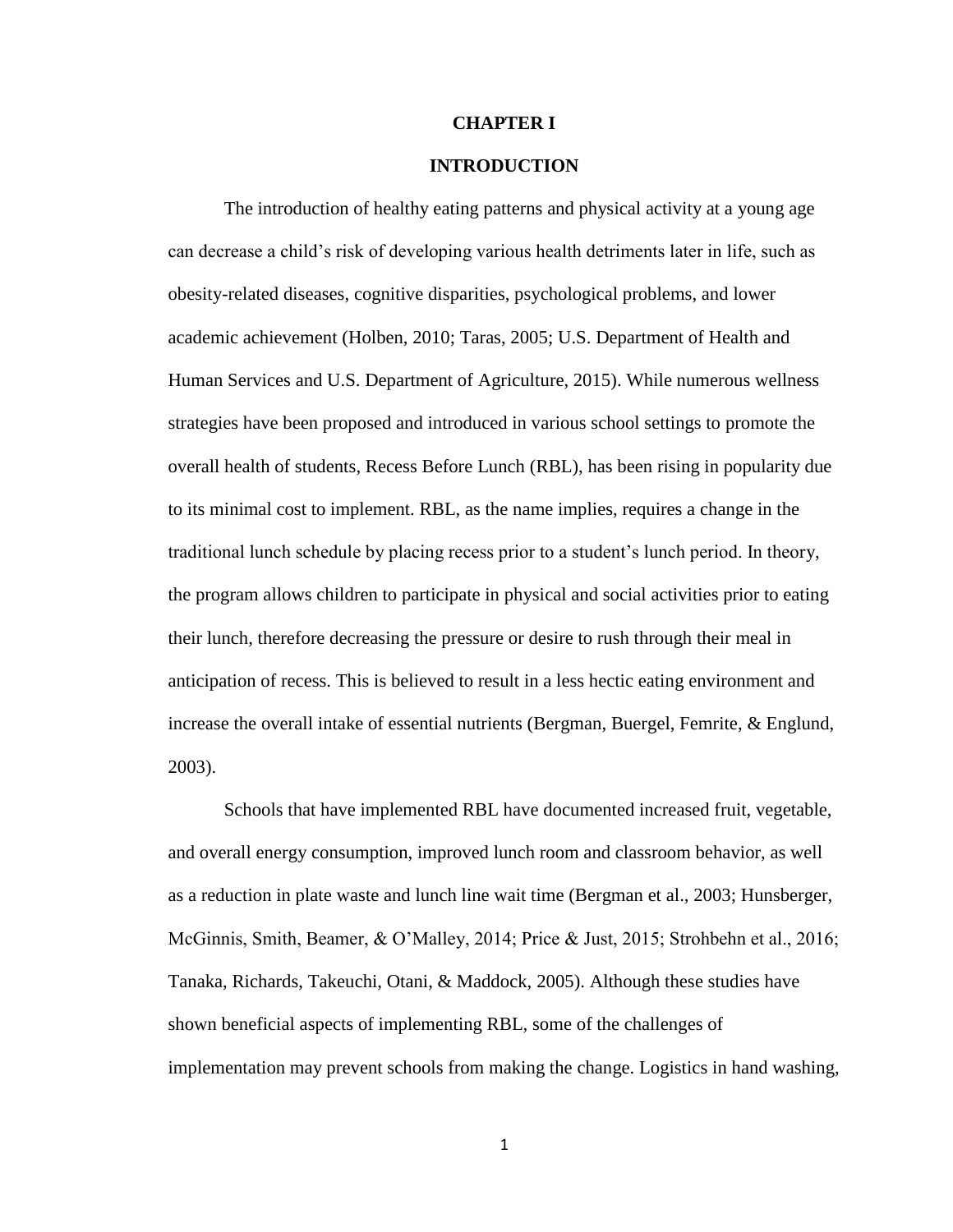managing outdoor clothing, scheduling, supervising, and possible loss of instructional time, have all been cited as possible or observed barriers to RBL (Bark, Stenberg, Sutherland, & Hayes, 2010; Bounds, Nettles, & Johnson, 2009; Rainville, Wolf, & Carr, 2006). Few studies have examined the RBL implementation process to identify perceived barriers as well as successful strategies.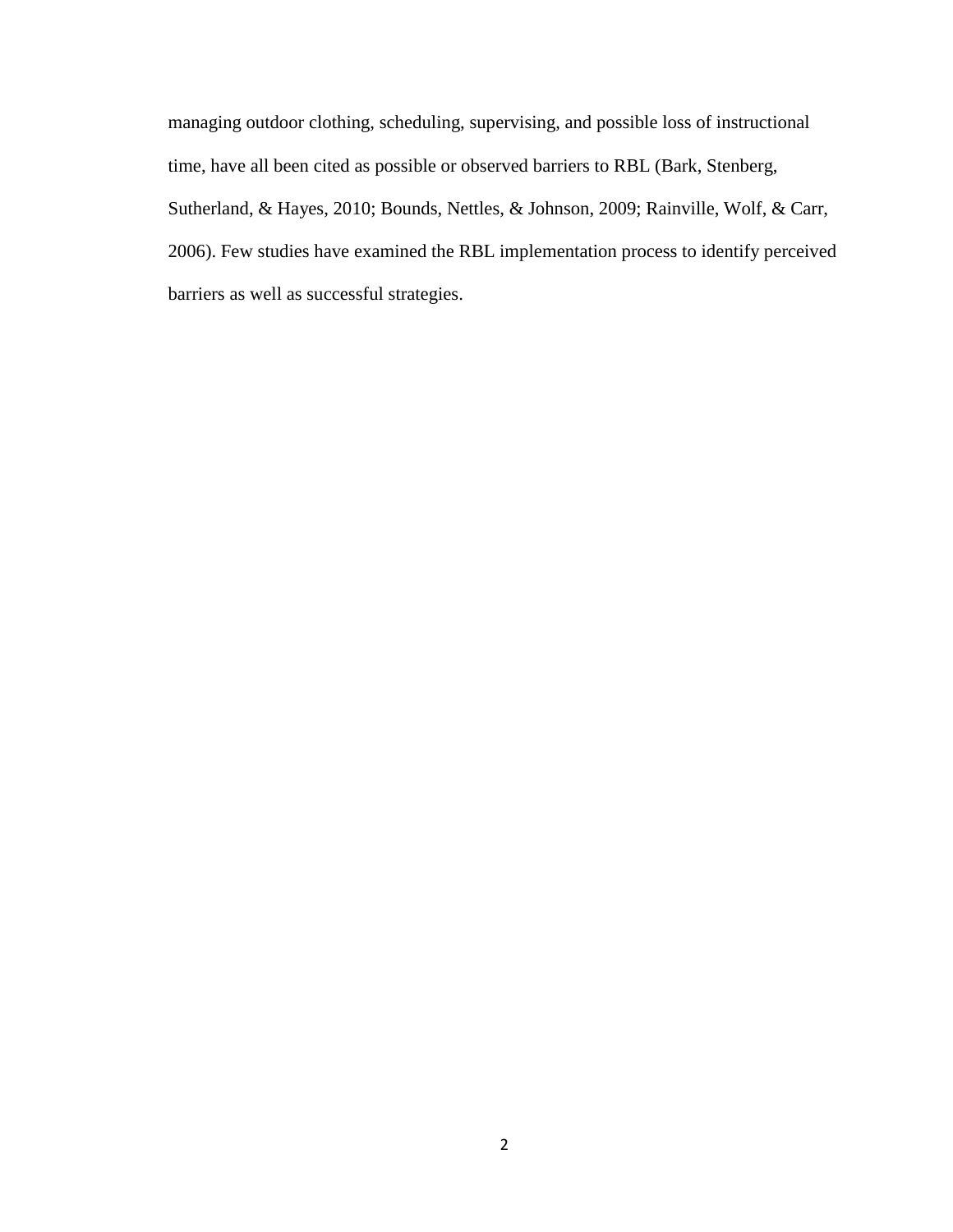### **CHAPTER II**

# **LITERATURE REVIEW**

# **Background**

While vitamin and mineral deficiencies in the United States have declined over the past century, the prevalence of chronic obesity-related diseases has been on the rise (U.S. Department of Health and Human Services and U.S. Department of Agriculture, 2015). The most prominent of these largely preventable ailments include cardiovascular disease, Type 2 diabetes, high blood pressure, stroke and certain cancers (National Heart Lung and Blood Institute, 1998; U.S. Department of Health and Human Services and U.S. Department of Agriculture, 2015). Such obesity-related diseases have been attributed to poor dietary habits, sedentary lifestyle patterns, as well as genetics and race, among other factors (Ogden, Carroll, Fryar, & Flegal, 2015; U.S. Department of Health and Human Services and U.S. Department of Agriculture, 2015). According to the Centers for Disease Control and Prevention (CDC) in 2013-2014, 37.7% of adults ages 20 years and older and 17.2% of children ages 2-19 years were considered obese (Ogden et al., 2015). This was a 7.2% and 3.3% increase, respectively, from their data collected in 1999-2000 (Ogden et al., 2015). Obesity in adults is defined as a body mass index (BMI) greater than or equal to 30 kg/m<sup>2</sup> (Ogden & Flegal, 2010). However, obesity in children is based on a BMI comparison to a sex- and age-specific reference population. Children whose BMI-for-age falls between the  $85<sup>th</sup>$  and  $95<sup>th</sup>$  percentiles-for-age are deemed to be overweight, while obesity is considered at or above the 95<sup>th</sup> percentile-forage (Ogden & Flegal, 2010).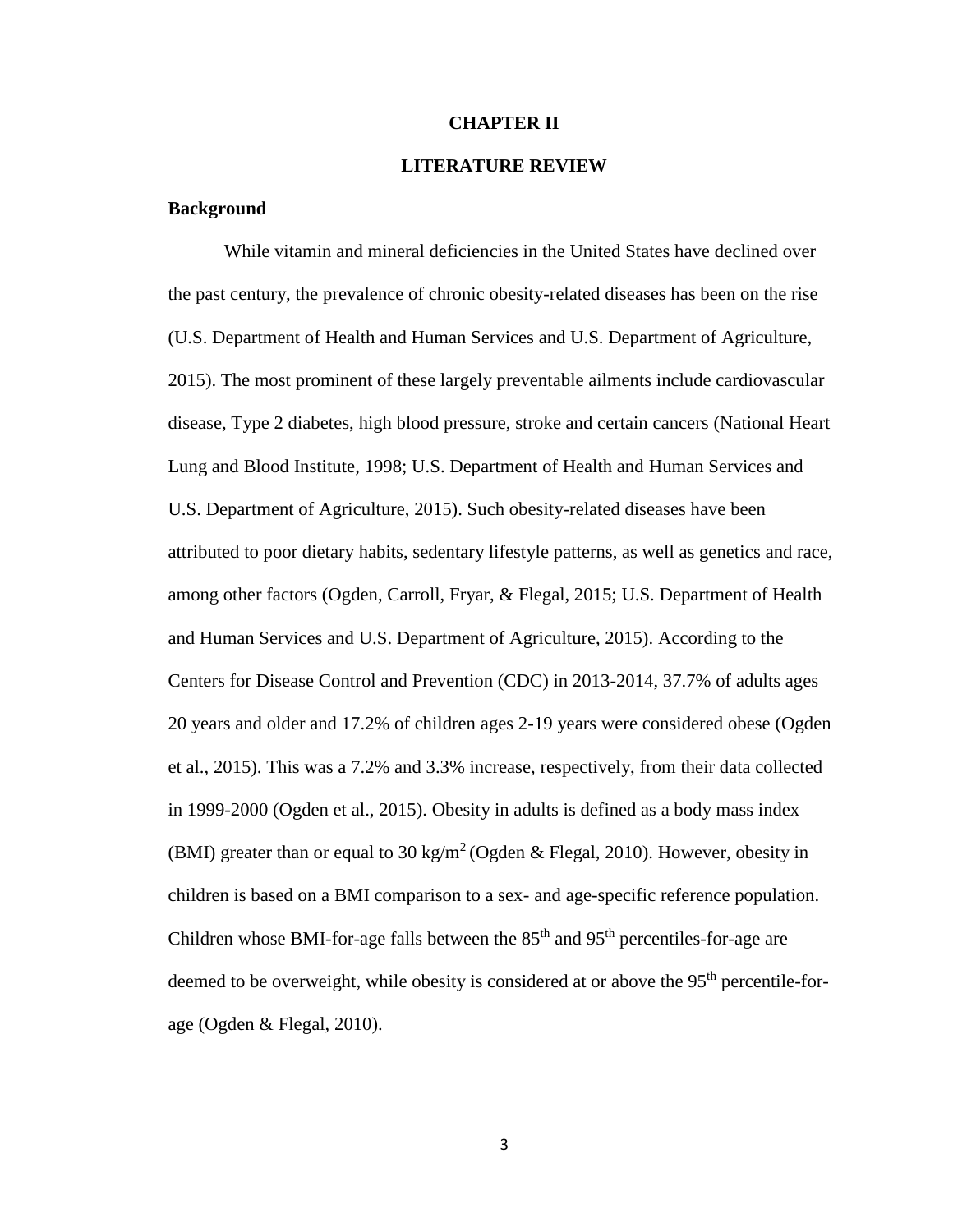Studies have additionally identified a correlation between a higher BMI and food insecurity, defined as the restricted intake of food due to insufficient resources or limited access to nutrient dense foods (Cheung et al., 2015; Jyoti, Frongillo, & Jones, 2005). The inadequate consumption of nutrients in children, specifically, has been correlated with adverse health and growth outcomes, decreased cognitive function, lower academic achievement, behavior problems, and psychological issues (Holben, 2010; Taras, 2005). However, strong evidence has indicated that the development of healthy eating patterns and regular physical activity can help to reduce such detriments; especially if they are introduced at a young age (U.S. Department of Health and Human Services and U.S. Department of Agriculture, 2015). Due to the amount of time many children spend in or around a school setting, the introduction of innovative school wellness and prevention strategies may be one high-impact, low-cost technique to promote beneficial lifelong behaviors including a healthy weight status and overall improved health and wellbeing.

#### **National School Lunch and Breakfast Programs**

Various wellness strategies, as well as improved diet and nutrition plans, have been incorporated within school districts across the country in an effort to promote healthy lifestyle patterns and behaviors early in childhood. The first to lead in these efforts was the U.S. Department of Agriculture (USDA), who in 1946 created the National School Lunch Program (NSLP) to encourage healthy eating behaviors within school lunch rooms. The NSLP was created to help school-aged children meet their daily nutrition requirements by providing healthy low-cost or free school lunches. Schools received cash subsidies and foods from the USDA if the federal requirements were met.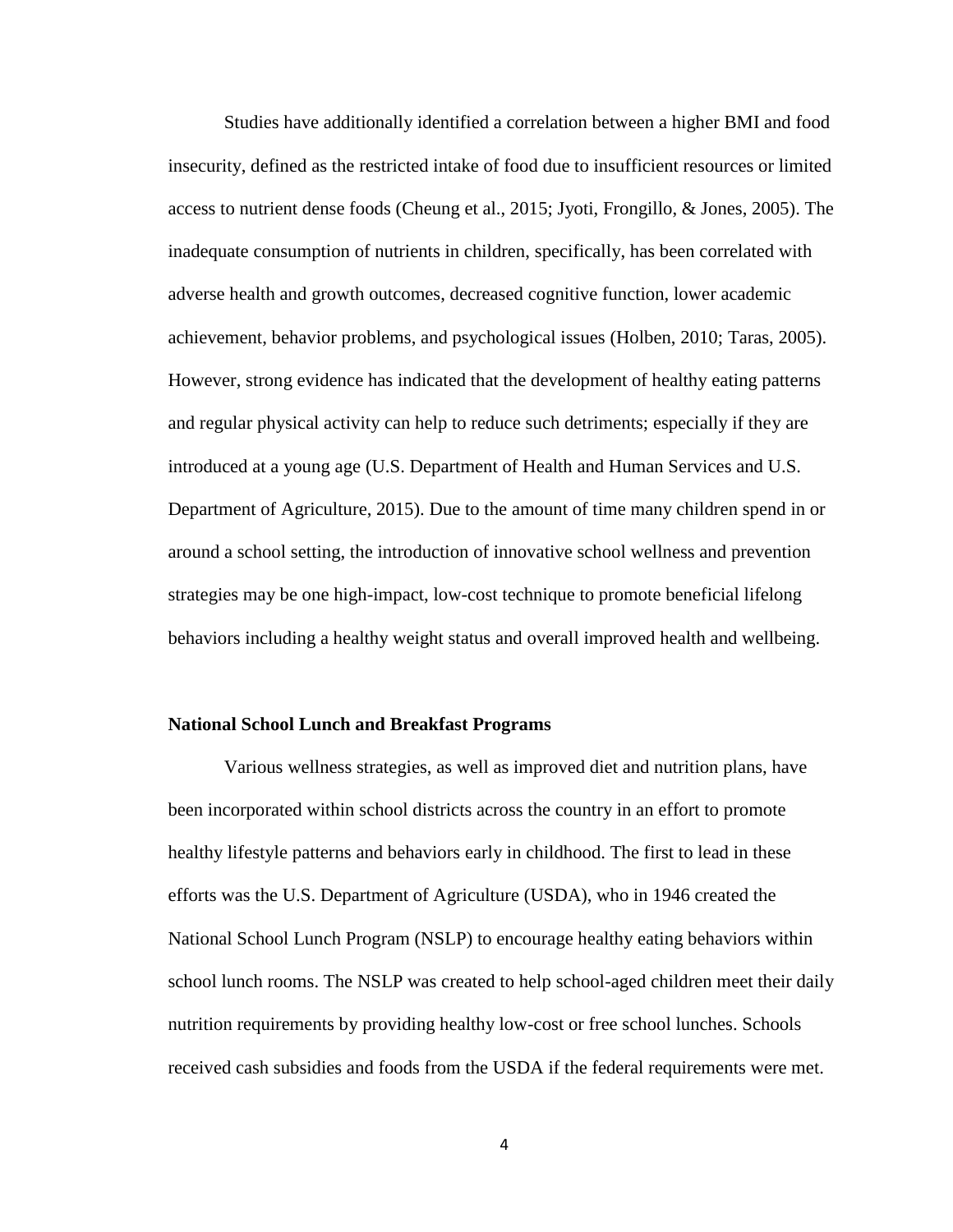In order to be eligible for free or reduced-priced meals, the student's family must have an income at or below 130 percent of the poverty level or between 130 percent and 185 percent of the poverty level, respectively (Rowe, 2015). In 1975, the School Breakfast Program (SBP) was permanently sanctioned with similar aims as the NSLP, to provide school breakfasts that meet the latest nutritional standards for children. As of March 2017, the NSLP and SBP serve over 30.4 million and 14.8 million students each day, respectively (FNS, 2015).

A National Health and Nutrition Examination Survey (NHANES) examined the dietary quality of children associated with federal food assistance programs across the United States from 1999 to 2012 (Gu & Tucker, 2017). This was assessed using the validated Healthy Eating Index (HEI) across four programs supported by the USDA, including the NSLP and SBP, the Supplemental Nutrition Assistance Program (SNAP), and the Special Supplemental Nutrition Program for Women, Infants, and Children (WIC). Although mean HEI scores for children ages 5-18 years increased over the 13 year data set, participants in the NSLP and SBP had significantly lower scores than nonparticipants ( $p = 0.003$ ). The researchers believed that while school meals are required to meet federal nutrition standards, the meals a child consumes outside of the school setting are not regulated, and therefore likely influenced the lower HEI scores observed (Gu  $\&$ Tucker, 2017).

Au, Rosen, Fenton, Hecht, and Ritchie (2016), however, found opposing results. The researchers compared the overall diet quality of fourth and fifth grade students consuming NSLP and/or SBP to individuals bringing lunch from home through diary assisted 24-hour recalls and the HEI-2010. All diary assisted 24-hour recalls were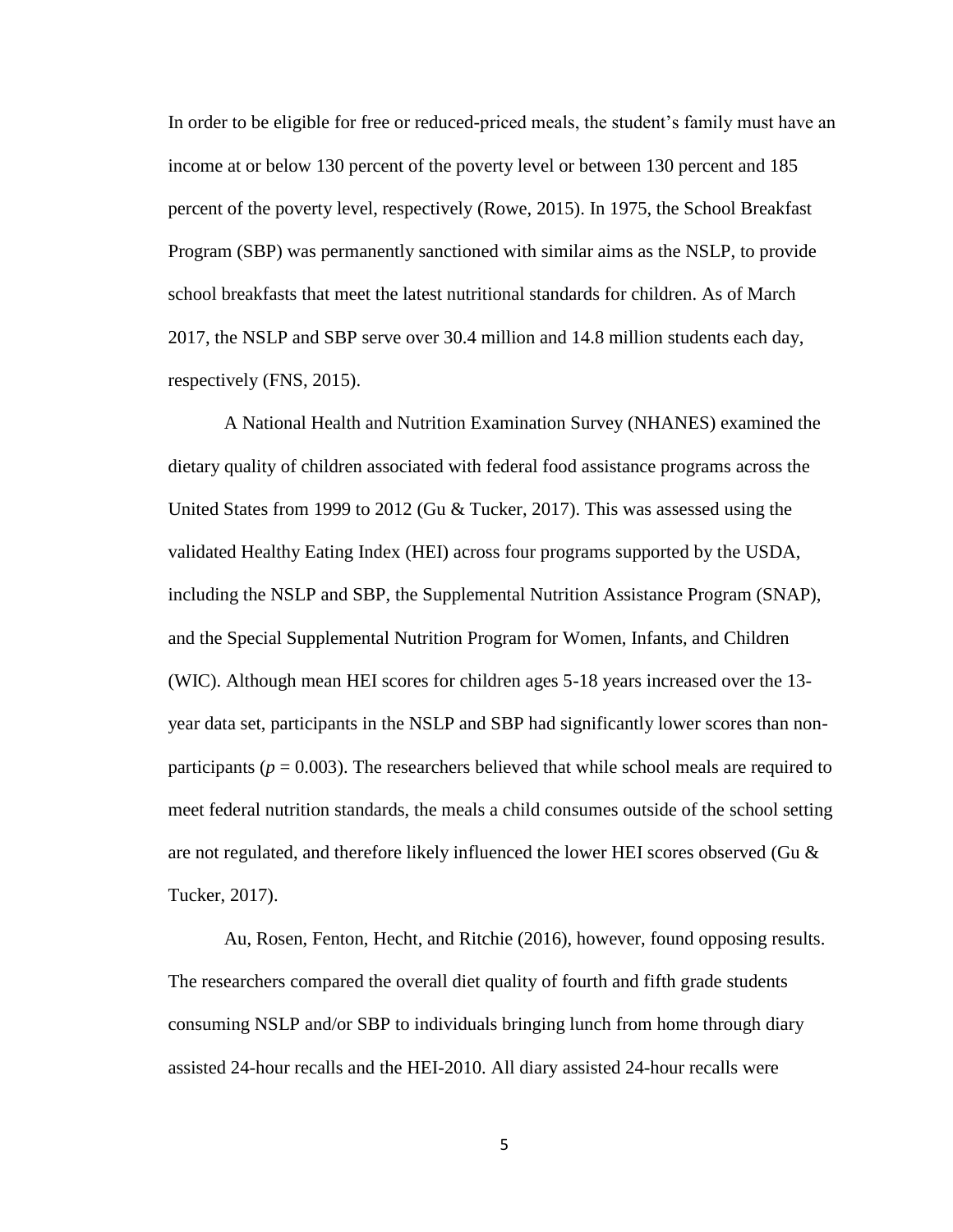collected with the assistance of trained interviewers. Students who consumed school breakfast had higher total fruit ( $p = 0.01$ ), dairy ( $p = 0.007$ ), and empty calorie scores ( $p =$ 0.01), while the remainder of the HEI scores between breakfast groups remained insignificant. Yet, the overall diet quality was higher among students who ate school lunch ( $p = 0.02$ ), with higher dairy ( $p < 0.0001$ ) and greens and beans scores ( $p = 0.15$ ). Although consuming school lunch increased the likelihood of a higher quality diet, all students reached only half of the maximum HEI score and insignificant differences were identified in vegetable and whole grain intakes between groups. This suggests that regardless of a student's participation in the NSLP or SBP, students are not reaching their dietary recommendations.

Furthermore, a separate NHANES study conducted in 2005-2006 found that the majority of children, ages 2-18 years, consumed a diet that exceeds their dietary caloric recommendations; most of such calories were from solid fats and/or added sugars (Reedy & Krebs-Smith, 2010; U.S. Department of Agriculture and U.S. Department of Health and Human Services, 2010). Dietary habits such as these can lead to inadequacies of nutrients, such as fiber, vitamins D and E, calcium, potassium, and magnesium, as well as vegetables, fruits, whole grains and dairy (Ogata & Hayes, 2014; Smith & Cunningham-Sabo, 2013). The findings from these studies further support the apparent need for additional nutrition-related policy interventions to improve children's overall nutritional status.

As a result, in 2010 Congress passed the Healthy Hunger-Free Kids Act (HHFKA). It mandated the NSLP and SBP to improve the nutritional quality of the meals offered to school-aged children by meeting the 2010 *Dietary Guidelines for Americans*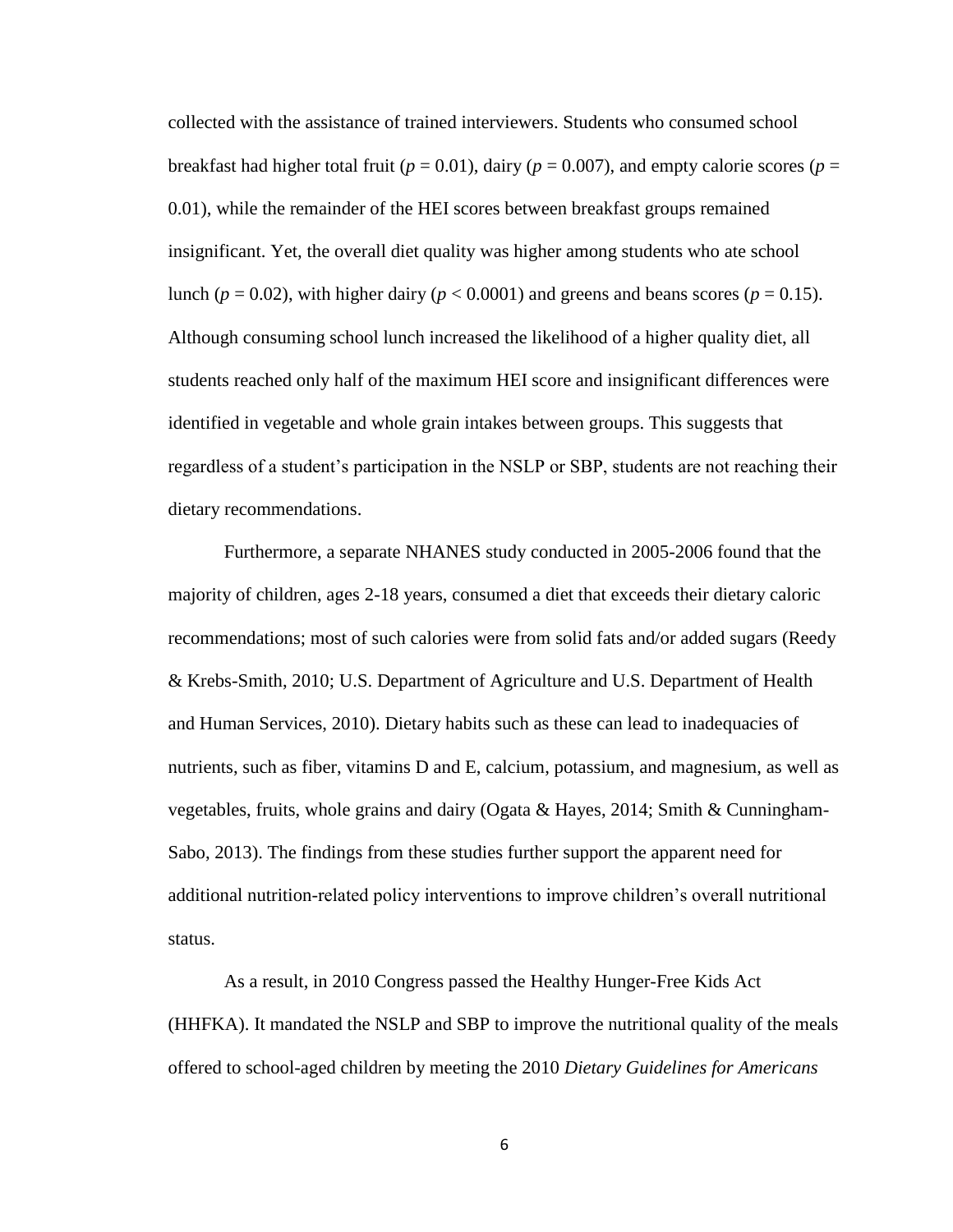beginning in the 2012-2013 school year. The improvements for grades K-5, outlined in **Appendix A**, include a limit on the calories based on age group, as well as a reduction in sodium and fat per meal; and an increase in the number of servings of whole grains, fruits and vegetables, along with specific vegetable subgroups, that are to be offered throughout the week (Concannon, 2013; U.S. Department of Agriculture, 2012). Since the integration of the HHFKA, few studies have examined its effectiveness to date.

Schwartz, Henderson, Read, Danna and Ickovics (2015) evaluated the impact of the HHFKA by observing food selection and consumption patterns of elementary and middle school students participating in NSLP pre and post implementation of the new regulations. While the selection of fruits and entrees being offered increased 12% (*p* < 0.05) and 7% ( $p < 0.05$ ) within two years, respectively, the investigators also noted an increase in vegetable and entrée consumption  $(18\% \text{ and } 12.7\%; p < 0.05)$ ; and perhaps more importantly, total plate waste did not increase. Cohen, Richardson, Parker, Catalano and Rimm  $(2014)$  conducted a similar study with K-8<sup>th</sup> grade students and observed a 23% increase in fruit selection (*p* < 0.0001), but reported an overall increase in entrée and vegetable consumption (15.6% and 16.2%;  $p < 0.0001$ ), parallel to Schwartz's findings. Cohen et al. (2014) also reported a significant decrease in milk selection and consumption  $(-24.7\%$  and  $-10.1\%$ ;  $p < 0.0001$ ) and speculated this was due to unrelated school district policy change to remove sugar-sweetened milk occurring at the same time of the intervention study. While limited data have been published on plate waste following the changes in the school lunch guidelines, both of these studies did not identify an increase in food waste. However, there was still a concerning amount of fruit and vegetable waste in particular; roughly 40% of fruit and 60%-75% of vegetable waste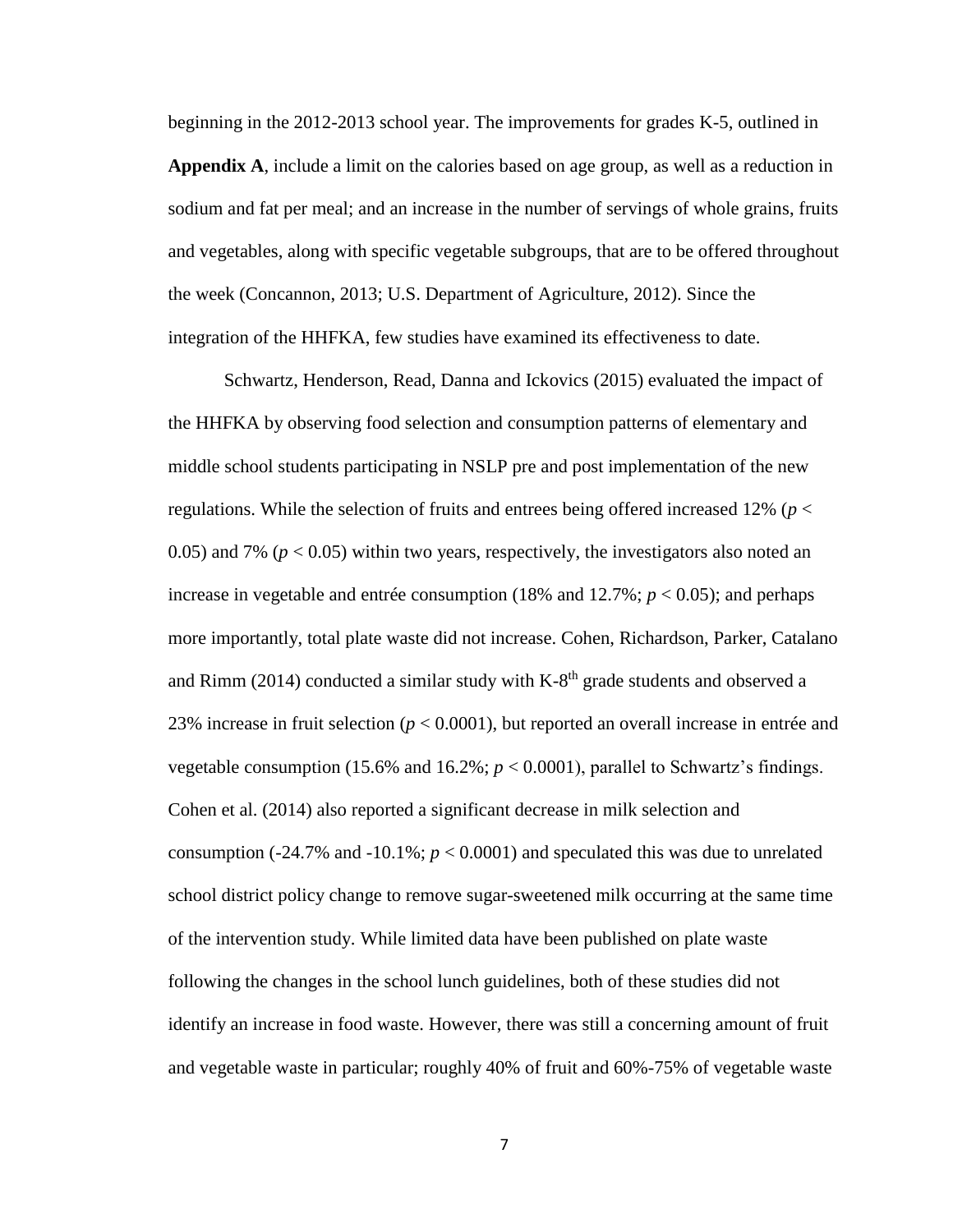was observed (Cohen et al., 2014). Additionally, Niaki, Moore, Chen, and Weber Cullen (2016) noted that plate waste might be correlated with specific age groups. In a study observing eight separate K-5<sup>th</sup> elementary schools, K-1<sup>st</sup> grade students wasted a significantly higher percentage of total calories in comparison to grades  $2<sup>nd</sup>$ -3<sup>rd</sup> and  $4<sup>th</sup>$ -5<sup>th</sup>  $(p < 0.05$  and  $p < 0.001$ , respectively). More surprisingly, when compared to grades  $4<sup>th</sup>$ -5<sup>th</sup> alone, K-1<sup>st</sup> grade students wasted significantly higher amounts of total vegetables, total grains and total proteins ( $p < 0.01$ ). While these findings indicate additional ageappropriate approaches are needed to reduce school lunch plate waste, providing clearer procedures for successful implementation of the new guidelines may also be essential.

One study in particular noted that food service directors found the new requirements to be burdensome in terms of implementation and meeting guidelines (Cornish, Askelson, & Golembiewski, 2016). Cornish et al. administered semi structured phone interviews and online questionnaires to 67 rural food service directors. The researchers evaluated the perceptions of and the perceived reasons for implementing the HHFKA, as well as the difficulty in which they ranked the new requirements. While some respondents reported positive or mixed opinions, the majority reported having negative perceptions including concerns related to reduced portion sizes, increased plate waste and the challenges of incorporating the new requirements due to financial limitations; many also believed that the implementation of the new policy unfairly placed the blame of childhood obesity on school meals (Cornish et al., 2016). Therefore, when planning to incorporate a new wellness strategy, its effect on overall plate waste, the students' consumption of essential nutrients, and components for a successful implementation should be addressed.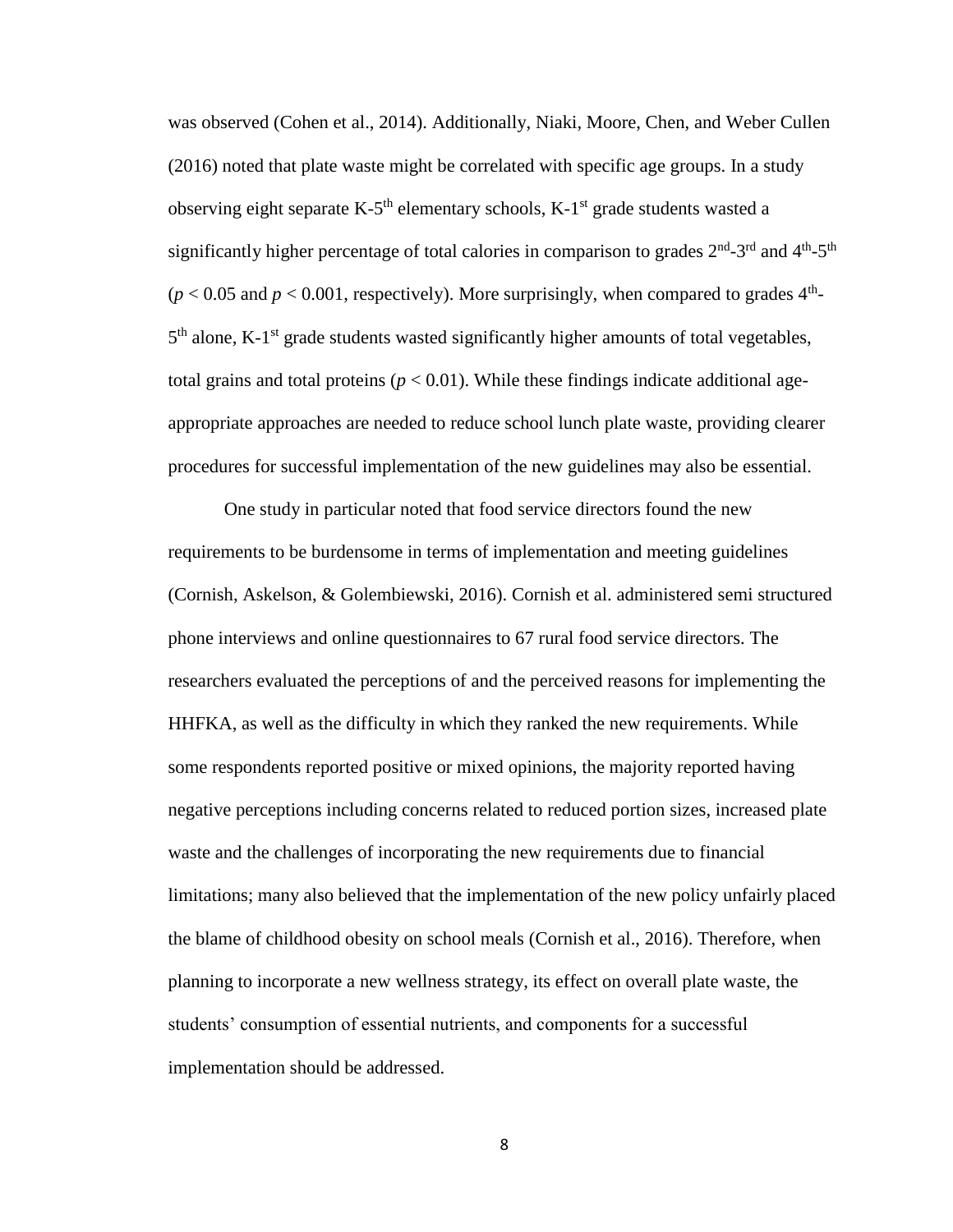#### **School Wellness Programs**

Due to the needs seen not only by researchers but also by school professionals, numerous wellness strategies have been proposed and introduced within various school settings. These strategies include but are not limited to: the addition of salad bars, nutrition education classes, eliminating competitive food options and advertising, and/or the incorporation of Farm to School programs.

A review published by Kessler (2016) examined additional interventions that would be easy to implement within the school food-service environment, yet promote healthy eating behaviors. To narrow their article search, these behaviors were defined as a decreased selection of low-nutrient, calorie-dense foods or increased selection of highnutrient dense food choices, as well as increased selection or consumption of fruits or vegetables. Sixteen studies were identified and then further divided into five categories: fruit slicing, marketing strategies, time-efficiency strategies, modification of choice, and behavior modification. Although the two studies presented on fruit slicing noted an increased consumption of fruit, inconsistent results were observed. Specifically, the first study reported an increased fruit intake when sliced oranges were provided, yet no difference when sliced apples were offered (Swanson, Branscum, & Nakayima, 2009). This suggests that when more than one option is offered, student preference may play a crucial role in their actual intake.

Marketing strategy interventions such as price reductions or "name branding" of vegetables also provided improvements in consumption. A 50% price reduction of fruit, salad, and carrots resulted in a four-fold increase in fruit sales and doubling of carrot sales in high school students ( $p < 0.001$  and  $p < 0.021$ , respectively) (French et al., 1997).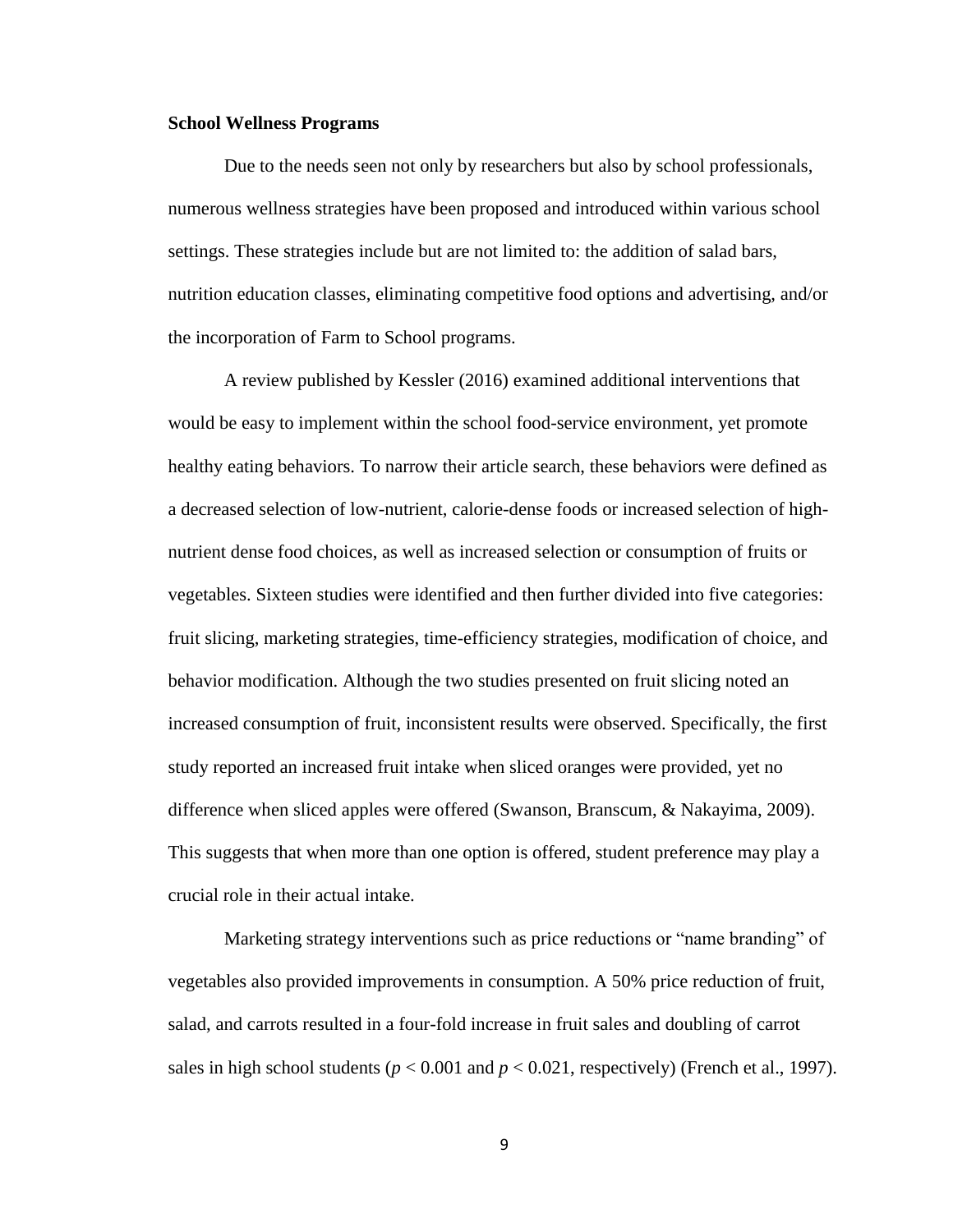Interventions using attractive names of vegetables in elementary schools had varying results, but were largely effective by increasing selection and/or consumption (Wansink, Just, Payne, & Klinger, 2012). However, it is unknown if utilizing character names for healthier options in middle school or high school populations would provide similar results, and alternatively if price reductions would be effective in elementary schools. A time-efficiency intervention that provided an express cafeteria line for salads/sandwiches, vegetables, fruit, and milk reported an increased selection of healthier foods by 18.8% per student  $(p < 0.01)$ , but not in the amount consumed, leading to an increase in plate waste (Hanks, Just, Smith, & Wansink, 2012). Additionally, of the two incentive-based studies for behavior modification, a six-week token reinforcement approach was noted to have a significant visual increase in the consumption of fruits or vegetables  $(p < 0.001)$  in first, second and fourth grade students (Hendy, Williams, & Camise, 2005). By eating at least one-eighth cup of fruits or vegetables, students were offered their choice of a small prize at the end of each week, ranging from school supplies such as decorative pencils, gel pens and notebooks or simple age-appropriate toys such as clay, playing cards, and toy gliders. The successful reinforcement for fruits and vegetables continued two weeks post intervention, but the consumption of each returned to baseline after seven months (Hendy et al., 2005).

A similar study by Just and Price (2013) provided elementary students with a range of prizes as an incentive for eating fruits and vegetables. Incentives included \$0.05 immediately after consumption, \$0.25 immediately after consumption or at the end of two weeks, or finally a lottery ticket for a prize immediately after consumption or at the end of two weeks. The prizes were equivalent to the number of students rewarded with a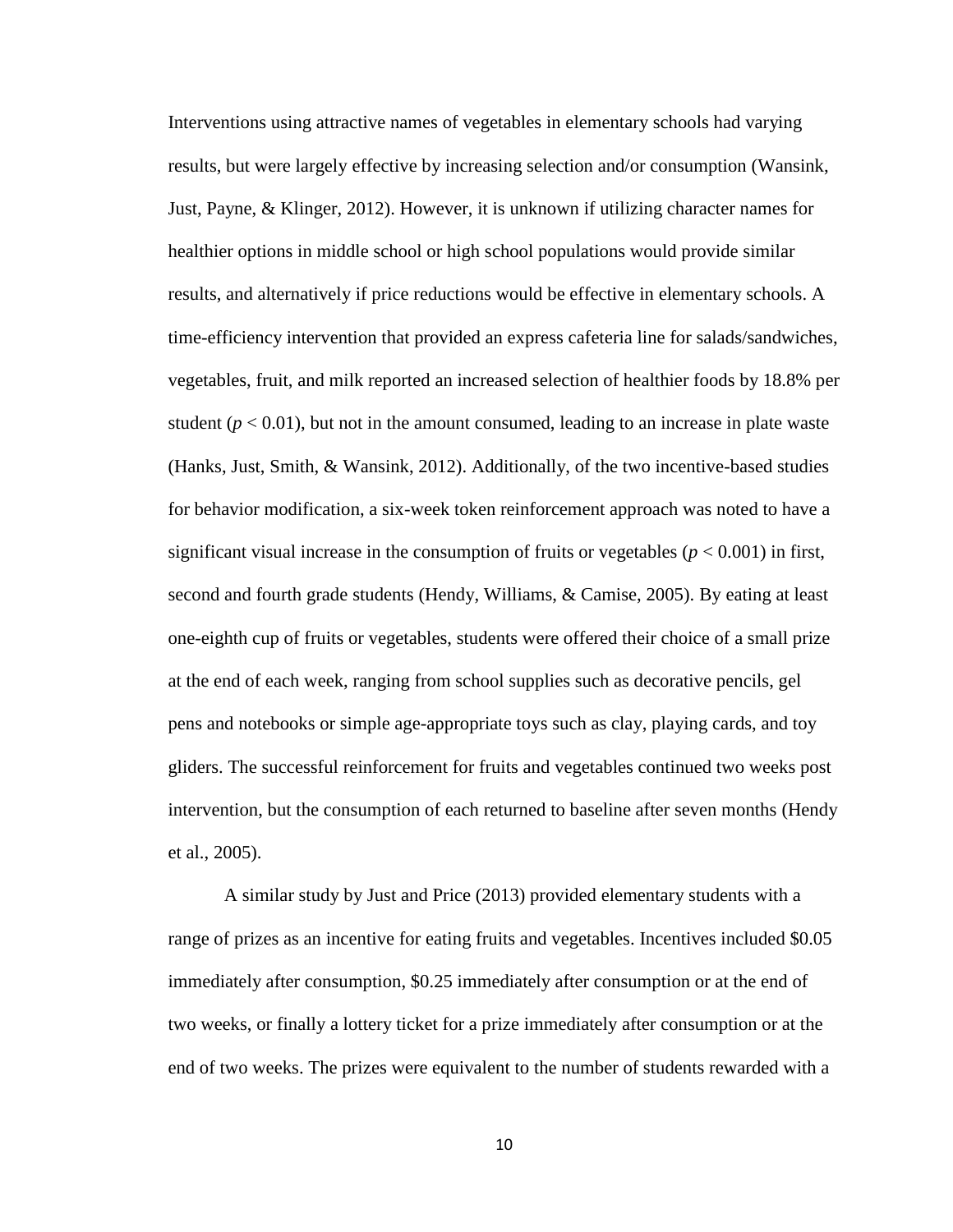token, multiplied by \$0.25. The prizes included various recreational items, such as swimming goggles, soccer balls, or tennis rackets. All of the incentives increased the percentage of students consuming at least one serving of fruit and/or vegetables (+27.7%,  $p = 0.01$ ; however, the researchers noted offering \$0.25 on the same day, had the greatest impact with a 38.5% increase in serving consumption ( $p = 0.01$ ). It is important to note that most of the behavior modification results, reported by Kessler (2016), did not continue post-intervention. While each of the interventions promoted some form of improved healthy eating behavior, not all approaches were realistic, achievable, or sustainable within all school cafeteria settings due to differences between age groups, or the need for additional physical space, labor or funding (Kessler, 2016). Thus, the need for additional wellness and prevention strategies remains evident.

# **Recess Before Lunch**

Consuming a healthy lunch is an integral part of a student's day for social interactions, to provide essential nutrients, and to enhance academic performance; thus, it is important to promote positive eating behaviors early in childhood that are more likely to persist into adulthood (Baranowski et al., 2000). For decades, elementary schools have traditionally scheduled recess after the students' lunch period to promote physical activity with their peers aside from physical education and classroom settings (Michael  $\&$ Zavacky, 2017). However, the importance of recess placement (i.e. before or after lunch) has recently come under scrutiny. One plate waste study from two separate elementary schools, examined the impact of recess placement, one with recess before lunch (RBL) and one without (Bergman et al., 2003). It was reported that children with recess after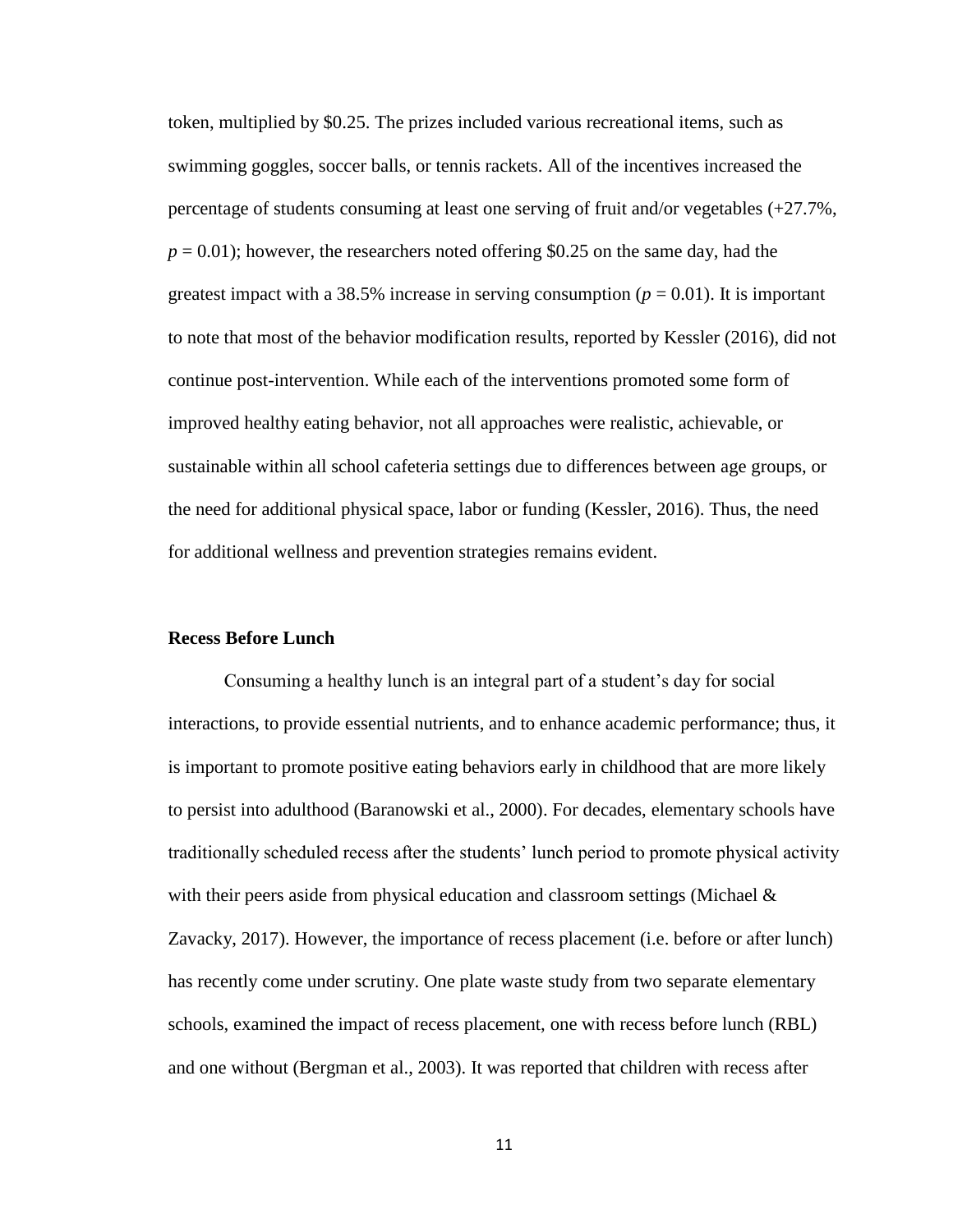lunch (RAL) had an average plate waste of 40.1%, compared to an average plate waste of 27.2% from children with RBL (Bergman et al., 2003). Similarly, Getlinger, Laughlin, Bell, Akre and Arjmandi (1996) found an overall decrease in plate waste of 10.6% (*p* < 0.05) when recess was placed prior to lunch in a separate five-week elementary school study. The researchers believed their findings may be correlated with children feeling less rushed to finish their meals with the anticipation of going to recess (Bergman et al., 2003; Getlinger et al., 1996). In addition, Bergman et al. (2003) noted that students with RAL were not reaching the Dietary Guidelines recommended by the Office of Disease Prevention and Health Promotion (ODPHP) for many essential macro- and micronutrients, including calcium, vitamin A, and iron. To prevent these detriments noted by Bergman and colleagues, as well as the limited intake of fiber, vitamin D and E, potassium, and magnesium as previously mentioned, a need for a new approach was noted. RBL is one school wellness strategy that has been rising in popularity due to the observed effectiveness of intake and its minimal cost to implement.

RBL, as the name implies, changes the traditional lunch schedule by placing recess prior to a student's lunch period. In theory, by allowing students to partake in physical as well as social activity before eating lunch, there is less pressure or desire to rush through their meal, increasing the overall intake of essential nutrients (Bergman et al., 2003). The creation of a less hectic eating environment and the promotion of more positive eating behaviors has the potential to improve the overall health and behavior of school-aged children.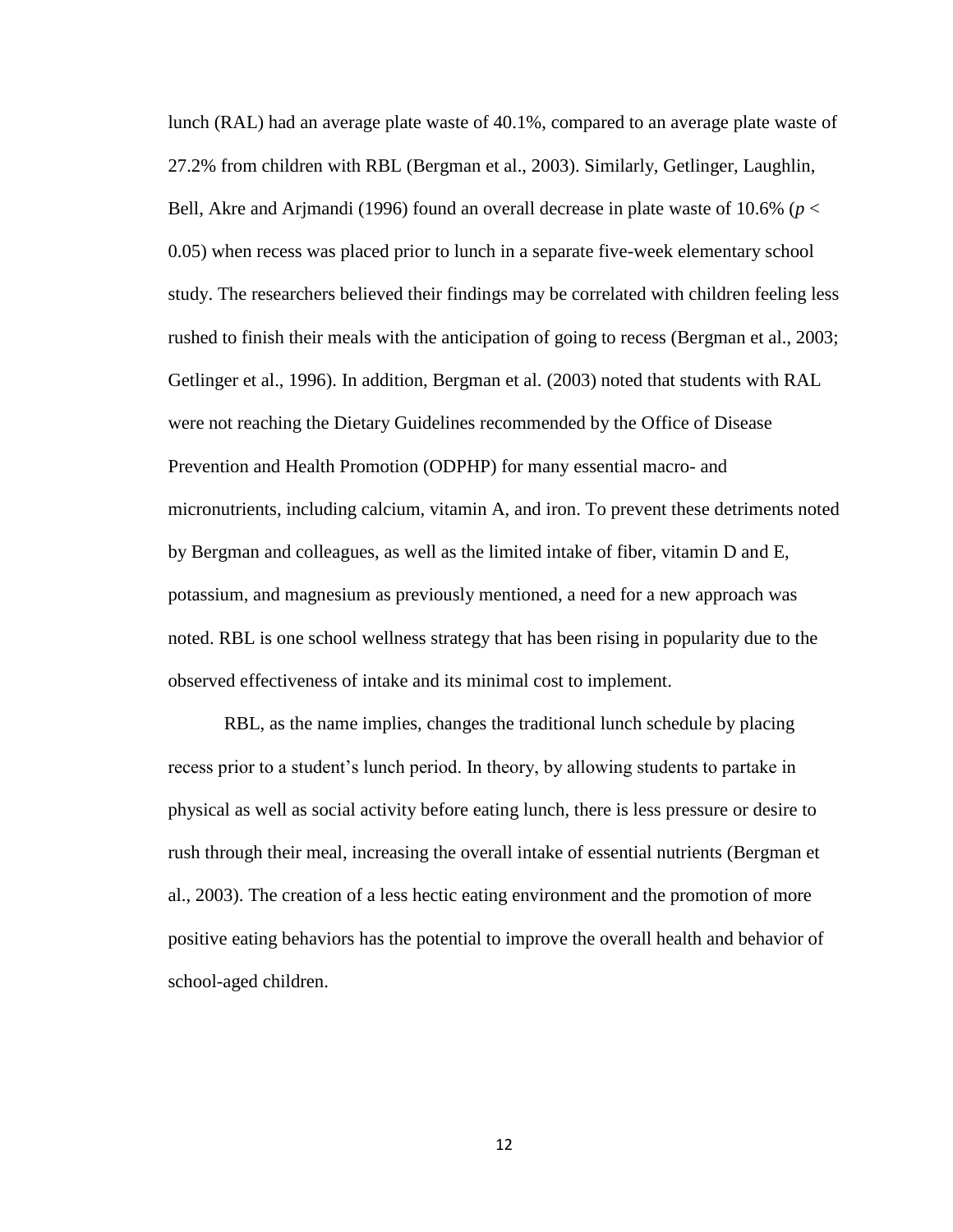# **Benefits of Recess Before Lunch**

Schools that have implemented RBL have documented increased energy and nutrient consumption, improved lunchroom and classroom behavior, decreased plate waste, and reduced lunch line wait time (Bergman et al., 2003; Price & Just, 2015; Tanaka et al., 2005). In the previously discussed intervention reported by Bergman et al. (2003), children with RBL had an overall increased consumption of total calories and all macronutrients including saturated fat in relation to the percentage offered (*p* < 0.0001). The researchers also observed a significant increase in mean consumption of calcium, iron ( $p < 0.0001$ ) and vitamin A ( $p < 0.001$ ) for students with RBL, and a higher vitamin C consumption in schools with RAL ( $p < 0.0001$ ). In a separate plate waste study, 3<sup>rd</sup> grade students within three separate school districts were observed (Strohbehn et al., 2016). Assessments were made twice with RAL and twice with RBL within all schools. For each consecutive visit, the same entrée menu was offered, with the exception in variations of the fruits and vegetables. When compared to RAL, students with RBL were reported to have a reduced visual and weighed plate waste for meat/meat alternative, grains, and fruit (no absolute data provided), indicating a higher intake of these food items. While both plate waste measurements with RBL noted increased milk waste indicative of decreased consumption, dissimilarities in waste were observed between all schools (Strohbehn et al., 2016). The researchers hypothesized that variable NSLP participation and a milk promotion campaign within one school might explain this observation.

Furthermore, through an observational plate waste study among seven elementary schools, Just and Price (2015) reported a 45% increase of at least one serving of fruits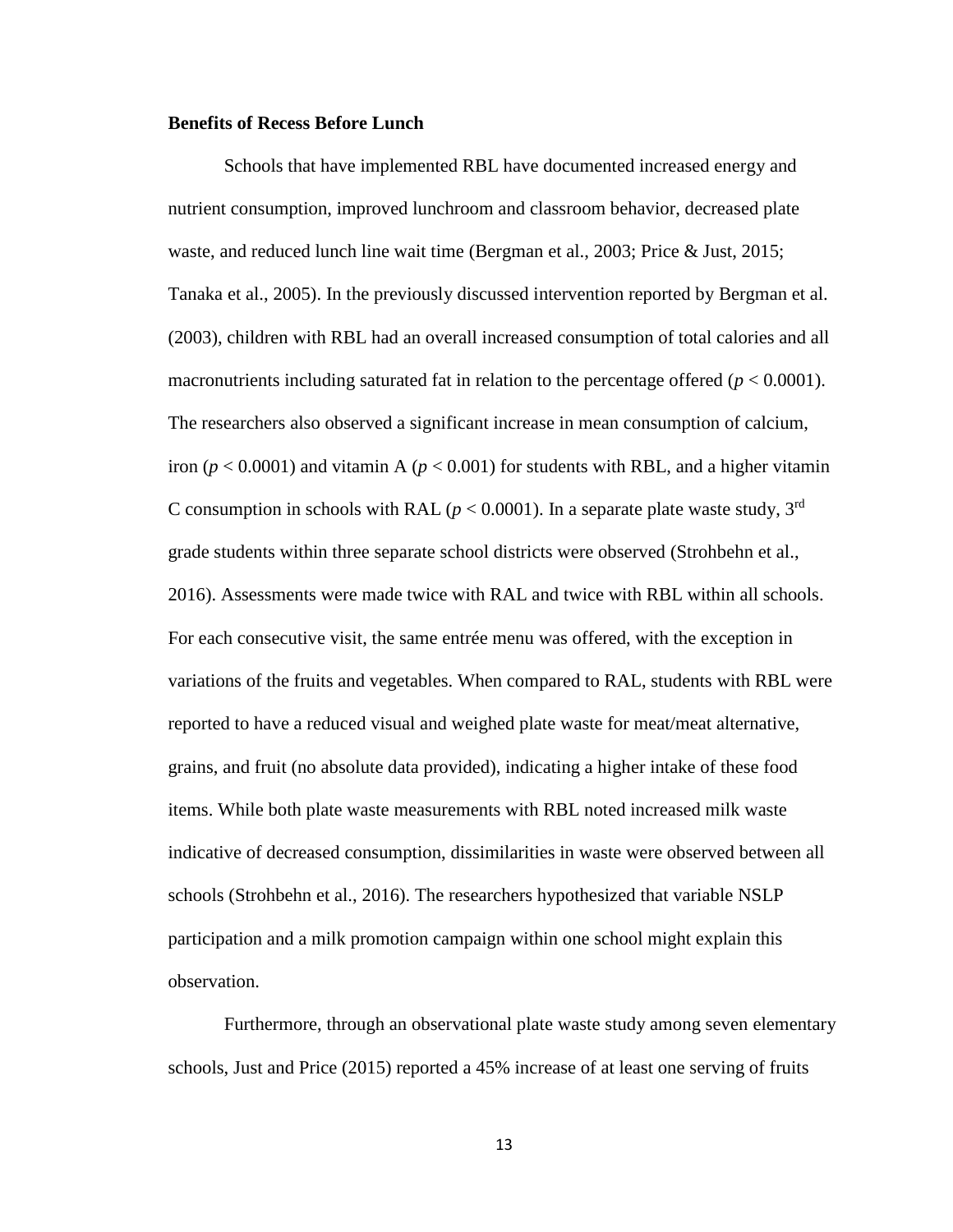and vegetables eaten when three of the schools moved recess prior to lunch  $(p = 0.001)$ . The total servings of fruits and vegetables consumed also increased by  $54\%$  ( $p = 0.001$ ) (Price & Just, 2015). Hunsberger et al. (2014) additionally observed a single K- $2<sup>nd</sup>$ elementary school over five non-consecutive days. Researchers evenly divided 15 classes across all grade levels into either recess before or after lunch. While changes in median plate waste percentages of total calories, protein, vitamins C and A, and iron were insignificant between days, students with RBL were, on average, 1.5 times more likely to meet their calcium ( $\geq 267$ mg,  $p = 0.01$ ) and total fat ( $\leq 30\%$  total calories,  $p = 0.02$ ) recommendations compared to students with RAL (Hunsberger et al., 2014). Although students with RBL were 17% more likely to drink an entire carton of milk  $(p < 0.0001)$ , the variation in fruit and vegetable consumption was believed to be due in part to individual acceptability and preference (Hunsberger et al., 2014). The variation in these findings indicates the apparent need for additional approaches to successfully implement RBL.

In addition to the few studies that observed reductions in plate waste after implementation of RBL, improvements in student behavior has also been recorded (Bark et al., 2010; Hunsberger et al., 2014; Tanaka et al., 2005). Various school professionals have provided positive feedback through open-ended qualitative or closed-ended surveys on the changes of student behavior, stating there were fewer disciplinary problems on the playground and in afternoon classes after the implementation of RBL (Bark et al., 2010; Hunsberger et al., 2014; Tanaka et al., 2005). One school in particular noted that four weeks after RBL was introduced, discipline referrals of students decreased from 14 to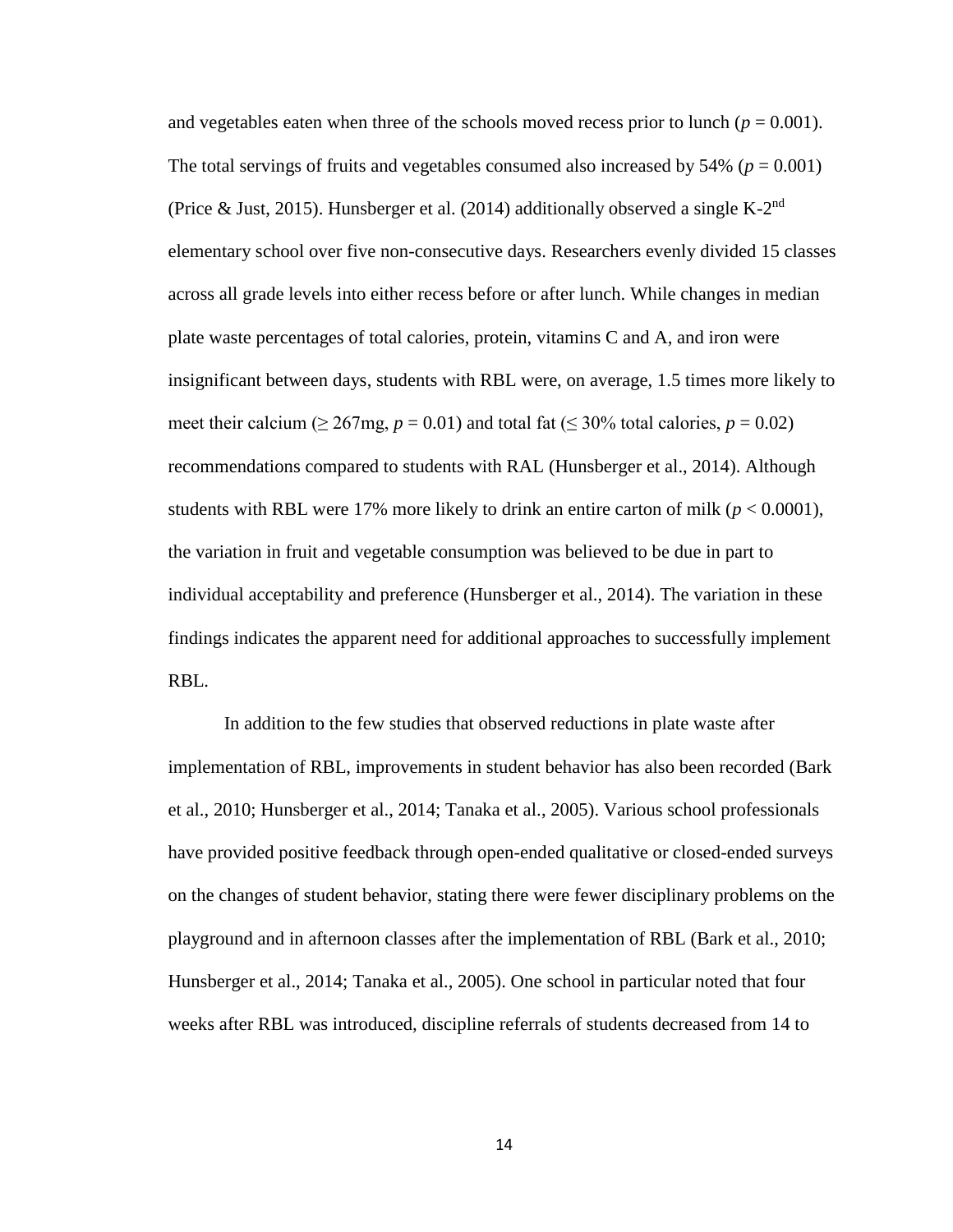zero each week, and accounted for only 0.03% of the total referrals by the end of the year (Tanaka et al., 2005).

Tanaka et al. (2005) additionally reported that RBL resulted in a nearly twominute reduction ( $p < 0.05$ ) in lunch line wait time due to varied student entry into the cafeteria from the playground. Teachers and educational aides reported that the staggered entrance times into the cafeteria, resulted in smaller, more manageable groups of students at recess and in the lunchroom; allowing for a more relaxed environment (Hunsberger et al., 2014; Tanaka et al., 2005). Students with RBL additionally appeared to return to the classroom after lunch less stimulated, ready to learn, and have improved focus throughout the afternoon (Hunsberger et al., 2014; Tanaka et al., 2005). So while various benefits of RBL have been observed, the most recently published data from 2001 by the School Health Policies and Programs Study reported only 4.6% of schools had implemented the program nationwide (Wechsler, Brener, Kuester, & Miller, 2001). Some of the challenges related to the implementation process may provide an explanation as to why.

# **Perceived Barriers of Recess Before Lunch**

Although clear benefits of RBL have been reported, barriers to implementation have also been observed. Specifically, while some studies have seen insignificant differences in plate waste between RBL and RAL (Tanaka et al., 2005), others have shown varying outcomes in the percentages of food items wasted. Strohbehn et al. (2016) observed an increased weight of milk and vegetable waste for students with RBL, indicating a lower consumption of such items (no absolute data provided). However, Hunsberger et al. (2014) reported that even though students with RBL were 1.5 times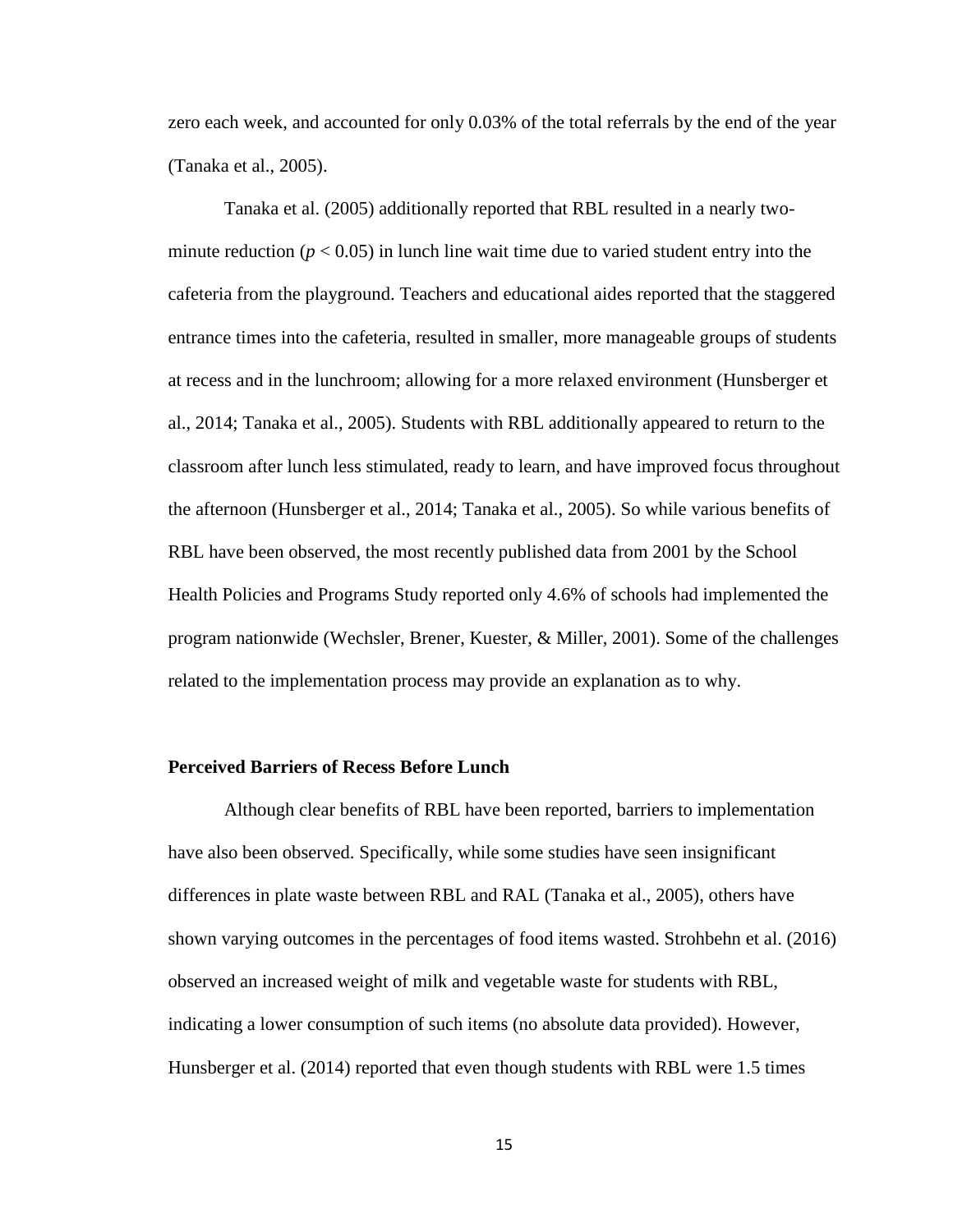more likely to meet their nutritional needs for calcium through milk consumption ( $p =$ 0.01), no significant differences in fruit and vegetable intake were seen between groups. The differing results of these plate waste studies suggest that students may continue to consume items they are familiar with or prefer, regardless of the placement of recess with lunch (Hunsberger et al., 2014; Strohbehn et al., 2016).

Although the data previously presented by Tanaka et al. (2005) reported that teachers and educational aides perceived the two-minute reduction in lunch line wait time to be a benefit, the researchers believed RBL would potentially decrease the amount of time allowed for students to eat lunch due to slow entry into the lunchroom. In a separate study, educational aides reported a concern in regards to slow eaters, stating that when lunch is first, these students are able to spend more time eating and less time at recess; an option that RBL would not be able to accommodate (Hunsberger et al., 2014). Gray et al. (2016) aimed to further evaluate the effect of RBL on social behavior, physical activity, and readiness to learn in the classroom. In contrast to previous research, they reported no significant difference in playtime minutes or social behavior during recess, regardless of recess placement. Additionally, according to the Survey of Readiness, Engagement and Disruption in Youth (SOREADY) that was completed by the teachers involved, students with RAL were reported to have better behavioral engagement within the classroom ( $p =$ 0.012) in contradiction to the studies by Tanaka (2005), Bark (2010), and Hunsberger (2014) (Gray et al., 2016). Challenges with slow eaters and behavioral issues are areas in need of further observations.

Logistical challenges related to the implementation process have also been an area of concern. Aside from the resistance to a change in scheduling, a resistance to the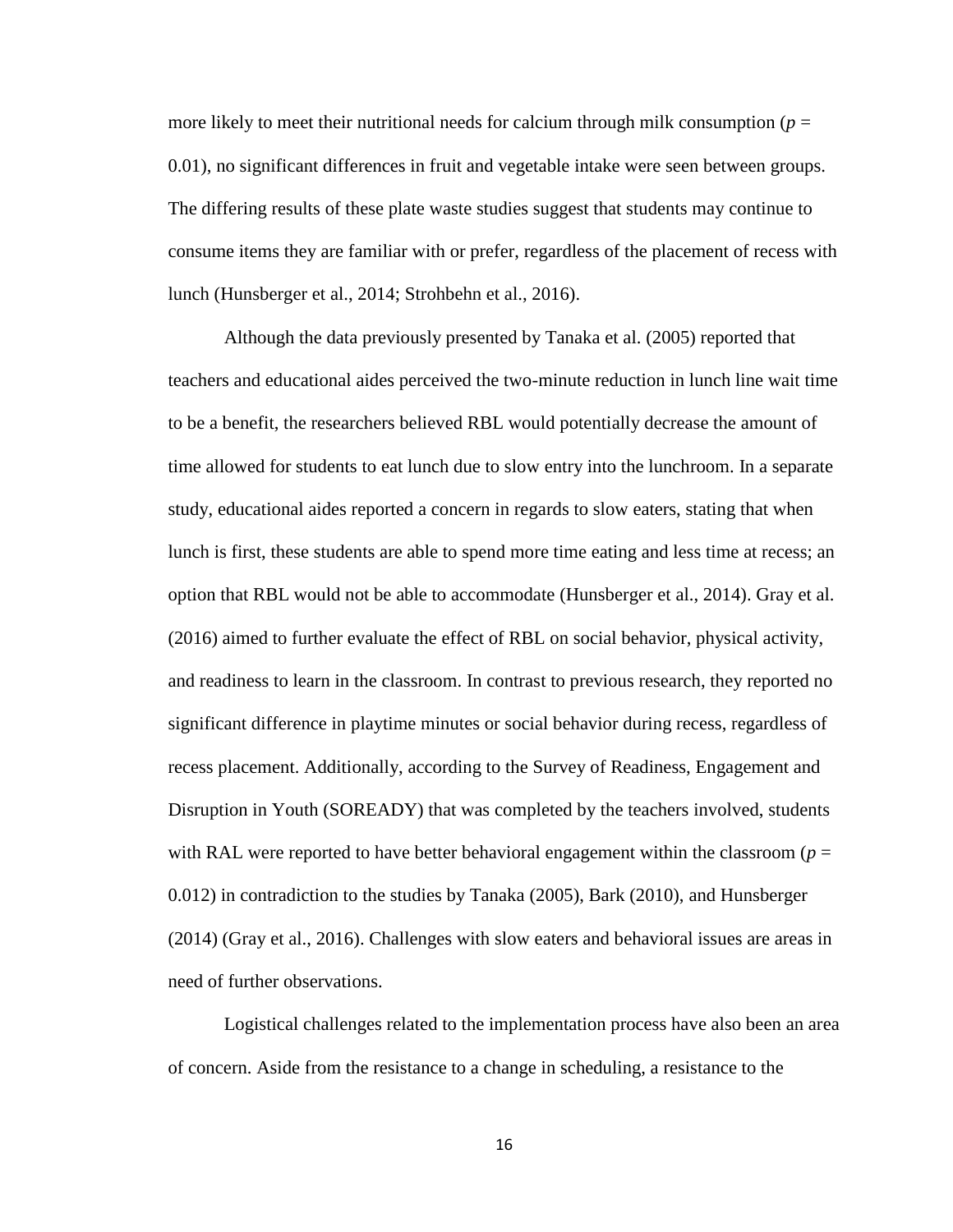change of tradition in lunch and recess placement was also noted from the individuals directly involved with the process of implementation (Bark et al., 2010; Rainville et al., 2006). Some individuals believed that it was unnecessary to change the traditional schedule that has been carried out for a long period of time (Rainville et al., 2006). Other reported logistical barriers to RBL include: managing hand washing, the handling of outdoor clothing, maintaining adequate supervision, and potentially losing instructional time due to the scheduling change (Bark et al., 2010; Bounds et al., 2009; Rainville et al., 2006). While an argument can be made either for or against the use of RBL, a strong and organized approach should be taken into consideration for a successful implementation.

#### **Strategies for Successful Implementation of Recess Before Lunch**

Since both strengths and weaknesses of RBL have been observed, it is apparent that creating a welcoming, positive environment for successful implementation may be a crucial factor. In a study conducted by Bounds et al. (2009), four-point Likert-type scale surveys were distributed among school nutrition directors, elementary school administrators, and elementary teachers within 700 public school districts. Participants were asked to rank 27 issues related to scheduling of RBL and 33 issues related to the successful implementation of RBL. The participants reported that when scheduling RBL, the most important factors to consider were related to: student feeding implications (3.42  $\pm$  0.54); RBL's influence on student behavior in the classroom and cafeteria (3.34  $\pm$ ) 0.64); scheduling  $(3.08 \pm 0.63)$ ; personnel support and associated workload  $(2.83 \pm 0.65)$ ; and logistics in hand-washing and managing outdoor clothing and sack lunches ( $2.62 \pm$ 0.70). However, when assessing aspects to consider for a successful implementation of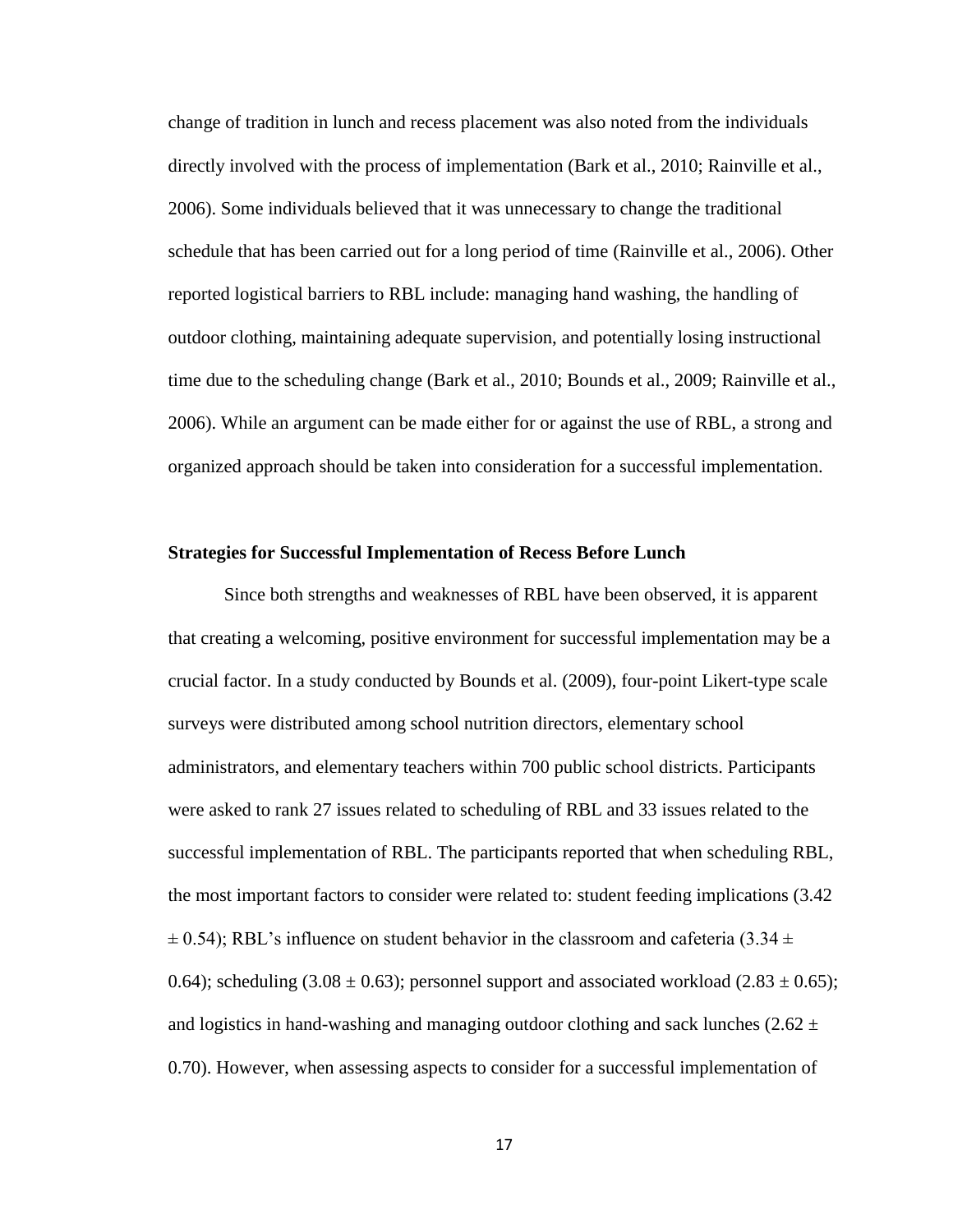RBL, having strong leadership roles, the collaboration of all involved parties, and flexibility in regards to a new schedule was rated among the top factors  $(3.53 \pm 0.64, 3.48)$  $\pm$  0.68, and 3.42  $\pm$  0.64, respectively). Conversely, concern for storing students' personal belongings (2.36  $\pm$  0.89) and the assessment of program costs (2.81  $\pm$  0.88) were rated the two least important factors (Bounds et al., 2009). These findings provide beneficial insight towards how to successfully implement RBL.

A similar study examined the opinions of elementary and middle school principals  $(K-8<sup>th</sup>)$  on factors associated with effective implementation of RBL as well as the benefits and challenges associated with RBL (Bark et al., 2010). A closed and openended question survey branched participants into three target groups (those currently using RBL, those who previously used RBL, and those who never used RBL). Of the principals currently using RBL, 90% reported strong leadership from the administration, support from school staff, and effective cooperation among school personnel to be the top priorities for successful implementation; concurrent with the results noted from Bounds et al. (2009). Of note, regardless of the obstacles that ultimately reverted principals back to RAL (including revisions of the daily schedule and logistics of hand washing, among the top reasons), 68% reported that they would consider implementing it again in the future due to the various positive outcomes that had also been observed (Bark et al., 2010). The results of these studies suggest that implementing RBL may require a wellrounded, team-oriented approach to be successful.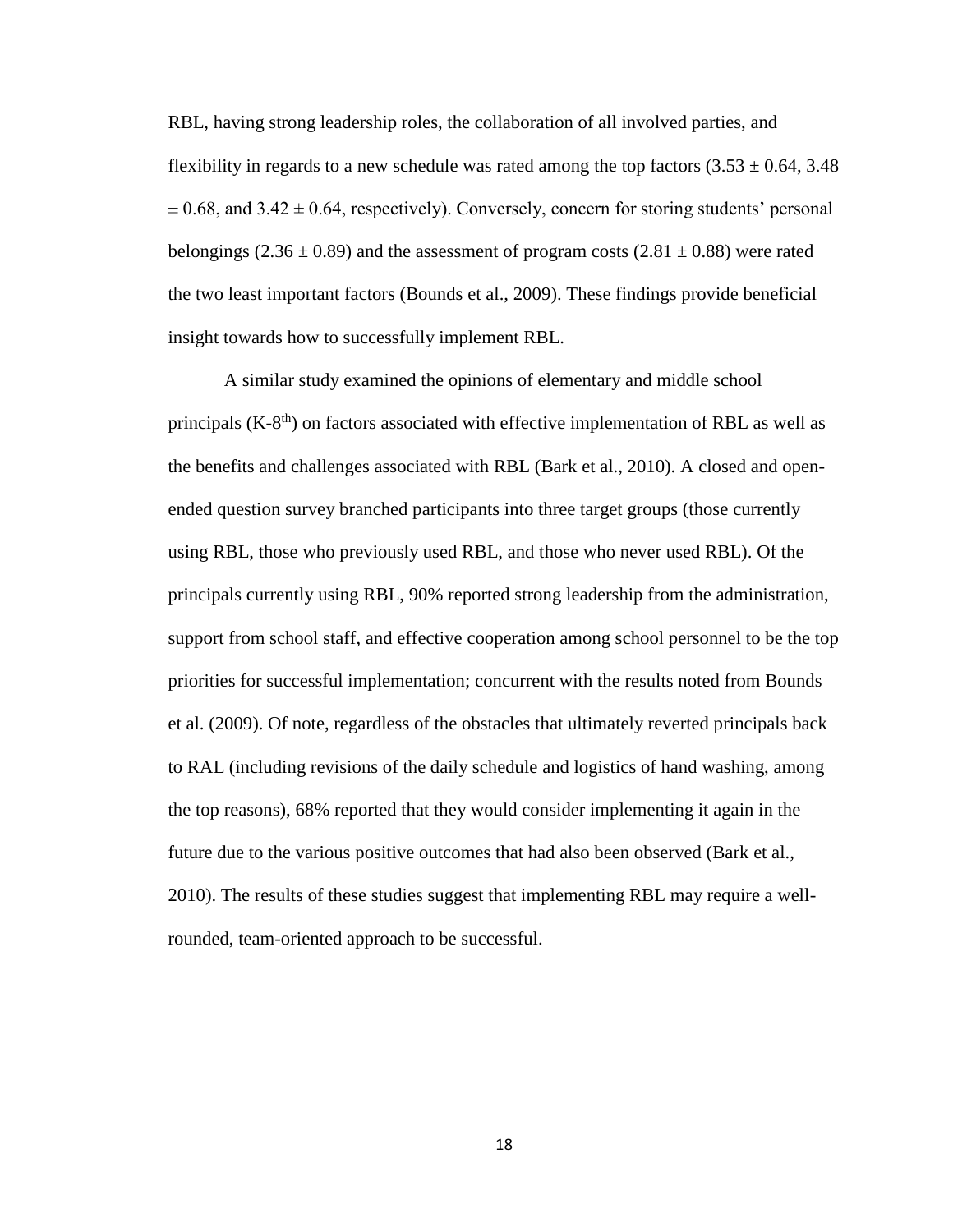# **Conclusion and Study Objectives**

Research examining the implementation process of RBL is limited. Although some studies have reported both the benefits and barriers associated with implementing the program, only two have assessed strategies for a successful implementation. Therefore, the objective of this study is to identify the correlations of a public elementary schools' (K-5<sup>th</sup> grade) demographic characteristics and RBL experience in the state of Washington. Quantitative surveys will be emailed to elementary school principals and nutrition school food service directors within each K-5<sup>th</sup> grade public school throughout the state of Washington. The online surveys will assess their school's history of using RBL and place the school into three separate groups: (1) currently using RBL, (2) previously used RBL, or (3) have never implemented RBL.

This study also explores the perceptions of public school food service directors, counselors, teachers, and principals on the benefits, barriers and challenges related to RBL. Participants from the online survey will be asked to provide contact information of a school professional closely involved with the lunch or nutrition services in their school to complete a semi-structured follow-up interview. Professionals within each subgroup previously defined, will participate in a 10-15-minute phone interview to further investigate perceptions related to RBL. The ultimate aim of this mixed-model descriptive study is to identify tools to further assist schools in the implementation of RBL.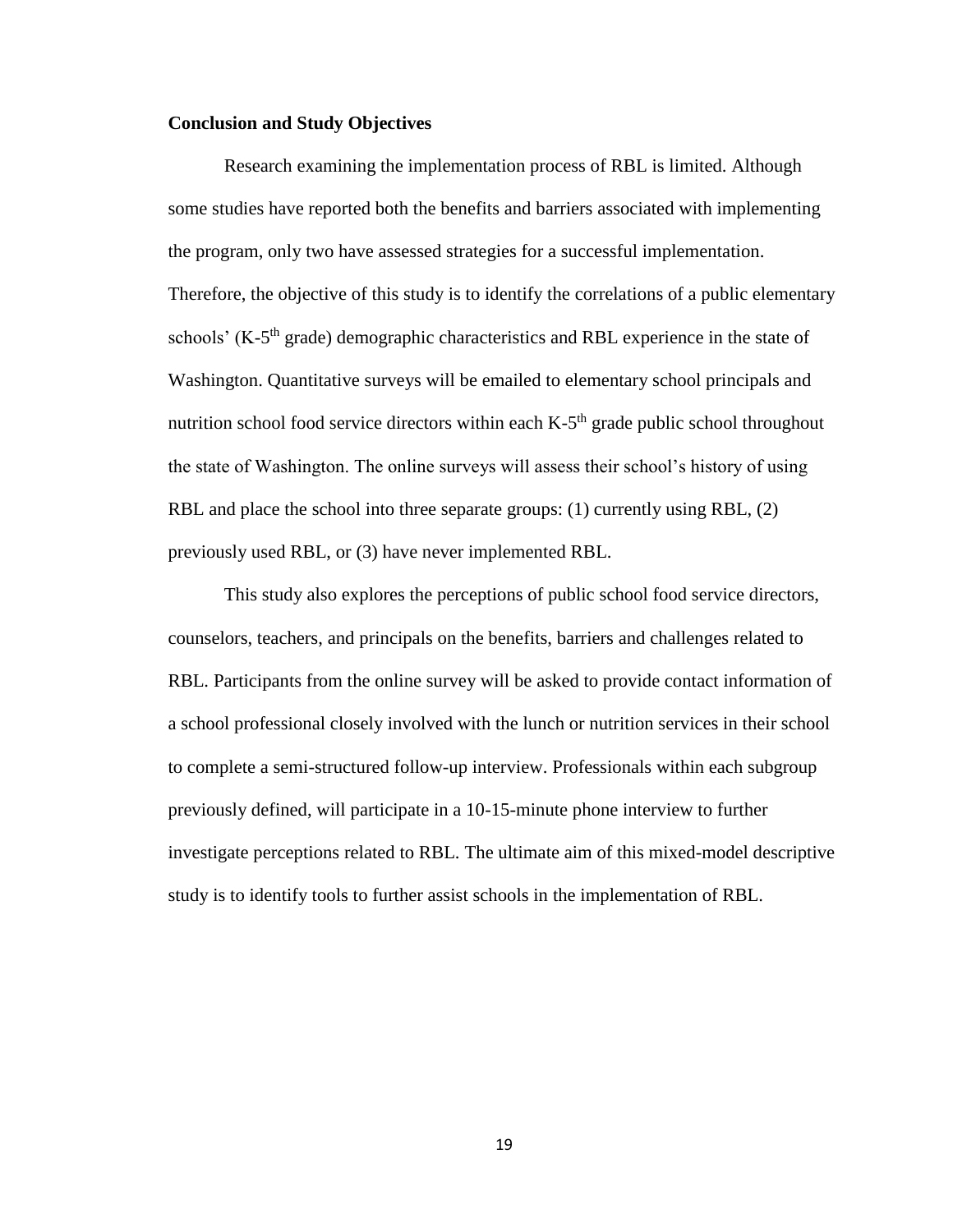# **CHAPTER III**

# **JOURNAL ARTICLE**

# RETHINKING RECESS: PERCEPTIONS OF SCHOOL PROFESSIONALS ON THE RECESS BEFORE LUNCH PROGRAM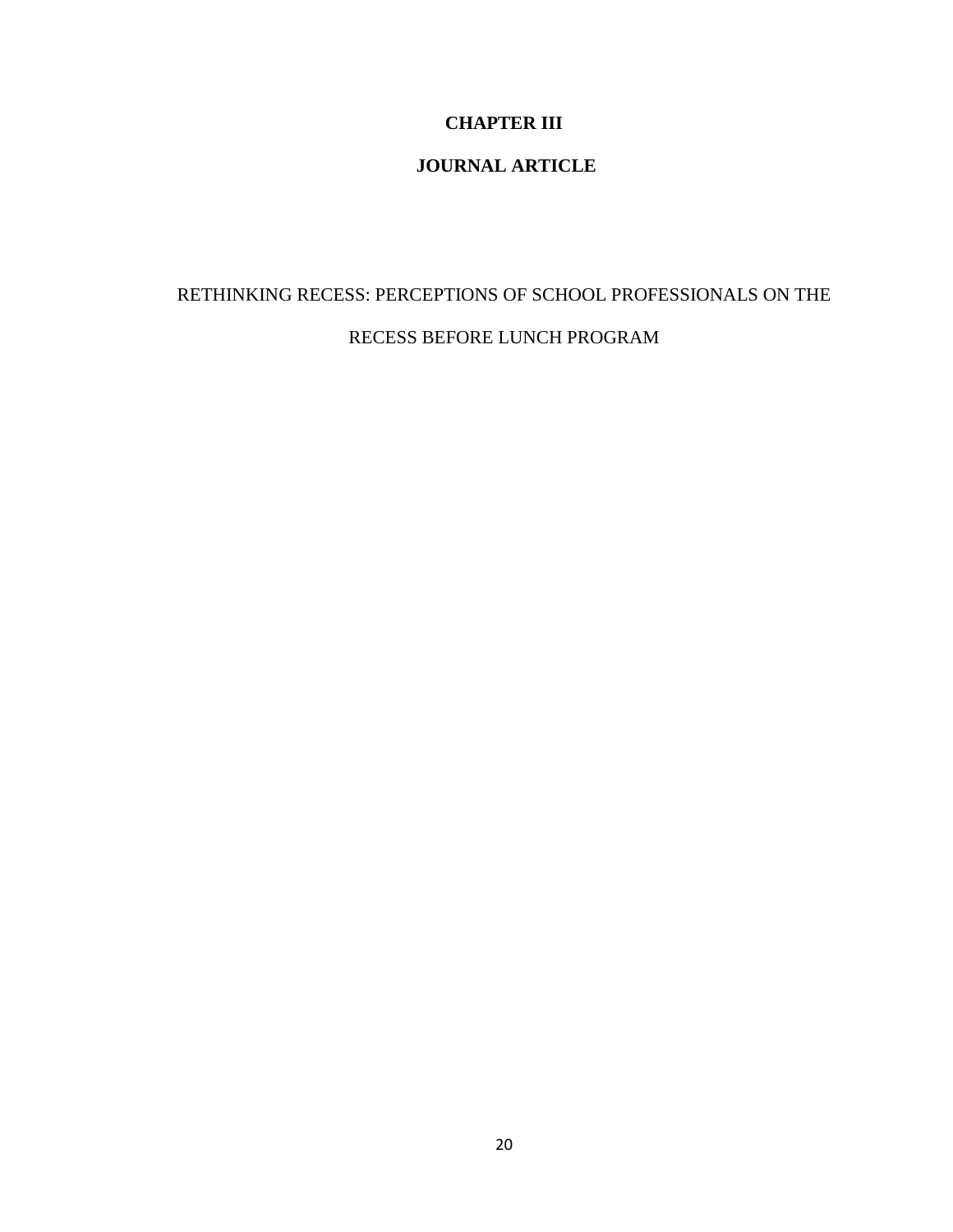# **Rethinking Recess: Perceptions of School Professionals on the Recess Before Lunch Program**

Category: Research in Action Total word count: 3997 (excluding references)

# Authors:

Kaitlin O'Leary, Graduate Student Central Washington University, 400 E University Way, Ellensburg WA 98926

Tishra Beeson, DrPH, MPH, Assistant Professor Central Washington University, 400 E University Way, Ellensburg WA 98926

Dana Ogan, MS, RDN, Assistant Professor Central Washington University, 400 E University Way, Ellensburg WA 98926

Nicole Stendell-Hollis (corresponding author), Ph.D., RDN, Assistant Professor Central Washington University, 400 E University Way, Ellensburg WA 98926 509.963.3360 stendellhollisn@cwu.edu

# **Table of Contents** Word Count

| L   | Abstract                                       | 300  |
|-----|------------------------------------------------|------|
| II. | Introduction                                   | 540  |
| Ш.  | Methodology                                    | 947  |
|     | a. Quantitative Phase                          |      |
|     | <b>Study Participants</b><br>1.                |      |
|     | ii. Data Collection                            |      |
|     | b. Qualitative Phase                           |      |
|     | i. Study Participants                          |      |
|     | ii. Data Collection                            |      |
|     | c. Data Analyses                               |      |
|     | i. Quantitative Phase                          |      |
|     | <b>Qualitative Phase</b><br>$\overline{11}$ .  |      |
| IV. | <b>Results and Discussion</b>                  | 1633 |
|     | a. Quantitative Phase                          |      |
|     | <b>Benefits and Barriers</b><br>1 <sup>1</sup> |      |
|     | <b>Student Enrollment</b><br>11.               |      |
|     | iii. Rural vs. Urban                           |      |

iv. Free and Reduced-Cost Lunches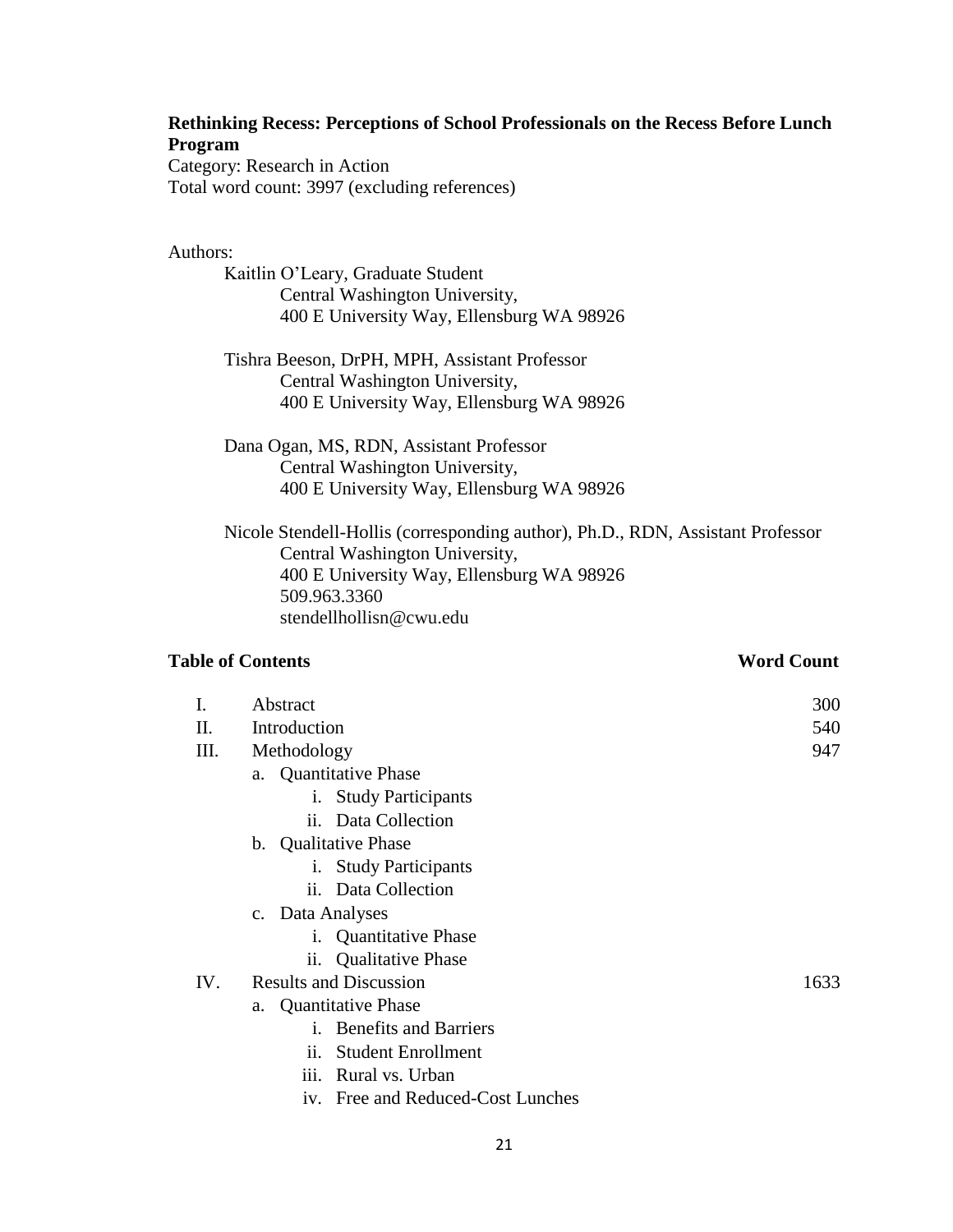- v. Minority Enrollment
- b. Qualitative Phase
	- i. Benefits and Barriers
	- ii. Resistance Towards Implementing RBL
	- iii. Advice for Implementing RBL
- V. Conclusions and Applications 877
- VI. Acknowledgments 50
- VII. References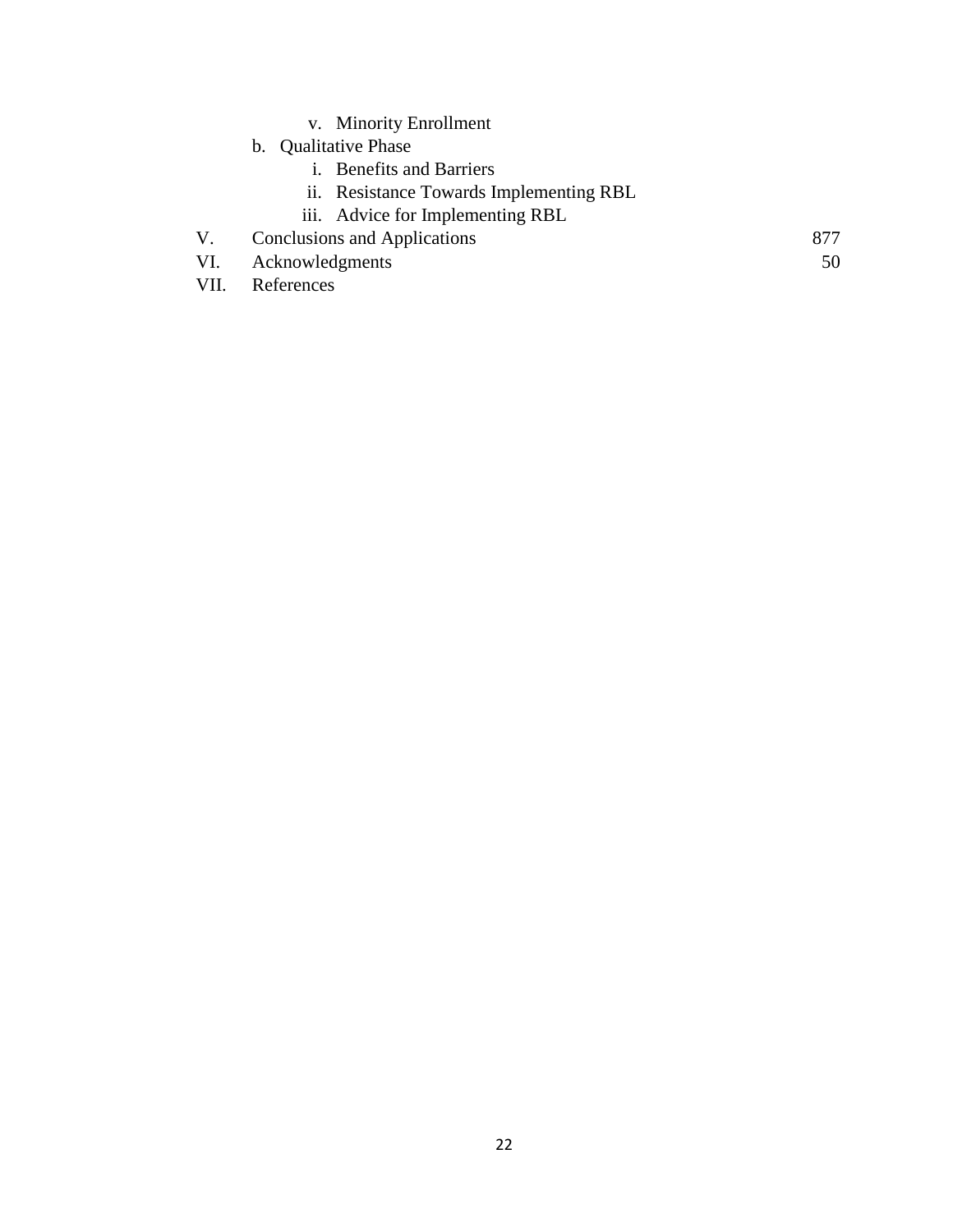# **ABSTRACT**

# **Purpose/ Objectives**

This study explores the perceptions of elementary school  $(K-5<sup>th</sup>)$  professionals on the benefits and barriers of the school wellness strategy, Recess Before Lunch (RBL) and the best practices to successfully implement the program.

# **Methods**

This mixed-methods study asked Washington State public elementary school principals and food service directors to participate in an online survey assessing their school's experience using RBL. Schools were placed into three groups based on participants' stage of RBL adoption: (1) currently, (2) previously, or (3) have never implemented RBL. Basic demographic information from each school was collected and matched to the survey responses. Participants provided contact information of school professionals closely involved with the nutrition services in their school to complete a follow-up interview. Eighteen individuals, six in each stage of RBL adoption, participated in a 10-15-minute phone interview to further investigate perceptions related to RBL.

# **Results**

Roughly 75.8% of schools reported having some experience with RBL  $(N = 74)$ . Benefits most often reported were associated with Nutrition & Food Waste, Behavior & Disruption and Scheduling, respectively; whereas the barriers included Scheduling & Staffing, Logistics, Nutrition & Food Waste and Behavior & Disruption, respectively. However, whether a school reported any benefits had no effect on its history of scheduling the program. Schools that never implemented RBL had smaller student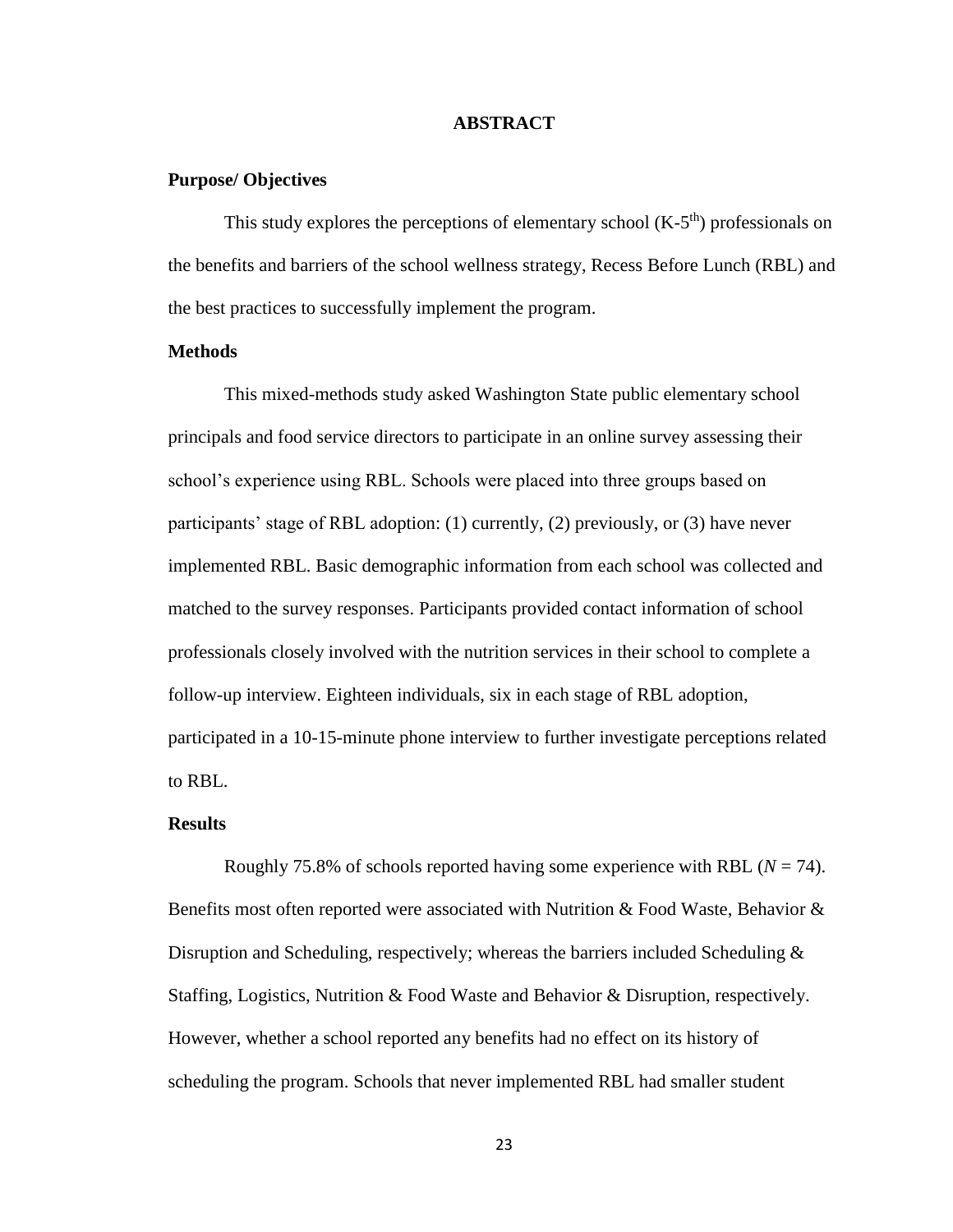enrollments ( $p < 0.01$ ) and were more likely to report any barriers ( $p < 0.01$ ), whereas schools currently utilizing the program that had a higher student enrollment ( $p < 0.05$ ) when compared to all other schools. Telephone interviewees reported the significance of gaining support from all involved parties and encouraged finding solutions to challenges prior to implementation to create a sustainable program.

# **Applications to Child Nutrition Professionals**

Quantitative and qualitative results from this study provide useful information for child nutrition professionals to successfully implement RBL.

**Keywords:** Recess Before Lunch, schools, wellness programs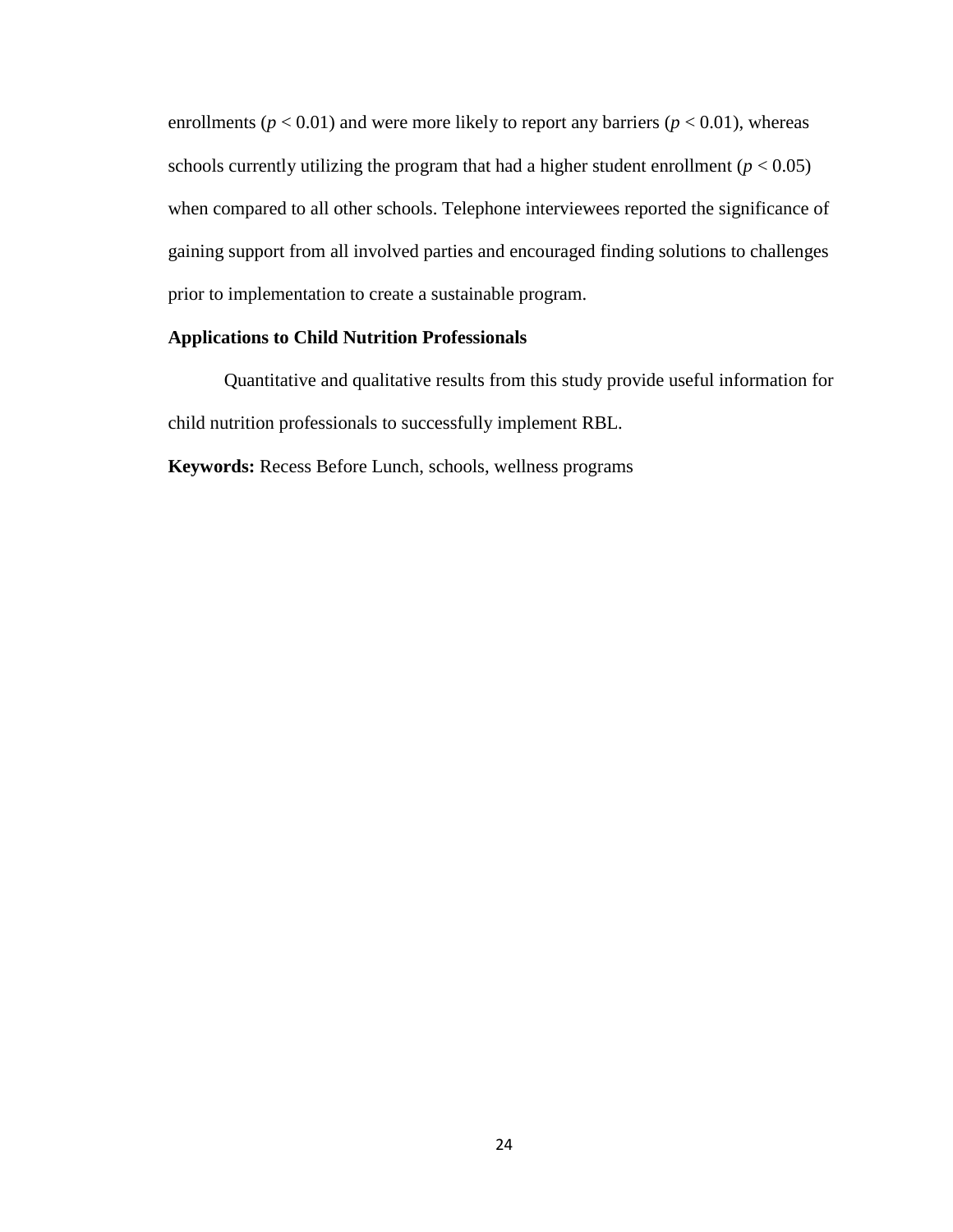#### **INTRODUCTION**

The introduction of healthy eating patterns and physical activity at a young age may decrease a child's risk of developing various health-related detriments later in life, such as obesity-related diseases, cognitive disparities, psychological problems, and lower academic achievement (Holben, 2010; Taras, 2005; U.S. Department of Health and Human Services and U.S. Department of Agriculture, 2015). As a result, the United States Department of Agriculture (USDA) has led efforts across the US to promote the health and wellbeing of children.

Since the introduction of the National School Lunch Program (NSLP) and School Breakfast Program (SBP) in 1946 and 1975, respectively, studies have shown varied results in the diet quality of students who participate compared to students who did not participate. Ultimately, both groups were unable to meet many of their recommended dietary allowances (Au, Rosen, Fenton, Hecht, & Ritchie, 2016; Gu & Tucker, 2017). Consequently, Congress passed the Healthy Hunger-Free Kids Act (HHFKA) in 2010, mandating that the NSLP and SBP were to provide meals to students that met the 2010 Dietary Guidelines for Americans beginning in the 2012-2013 school year. While the results from studies observing the HHFKA's effectiveness of increasing nutrient consumption in students have also varied, a concerning amount of food waste was noted (Cohen et al., 2014; Schwartz et al., 2015); indicating that additional approaches to promote the consumption of essential nutrients is needed.

Numerous wellness strategies have been introduced in various school settings aiming to promote the health of students with varying success. One in particular, Recess Before Lunch (RBL), has been rising in popularity due to its minimal cost to implement.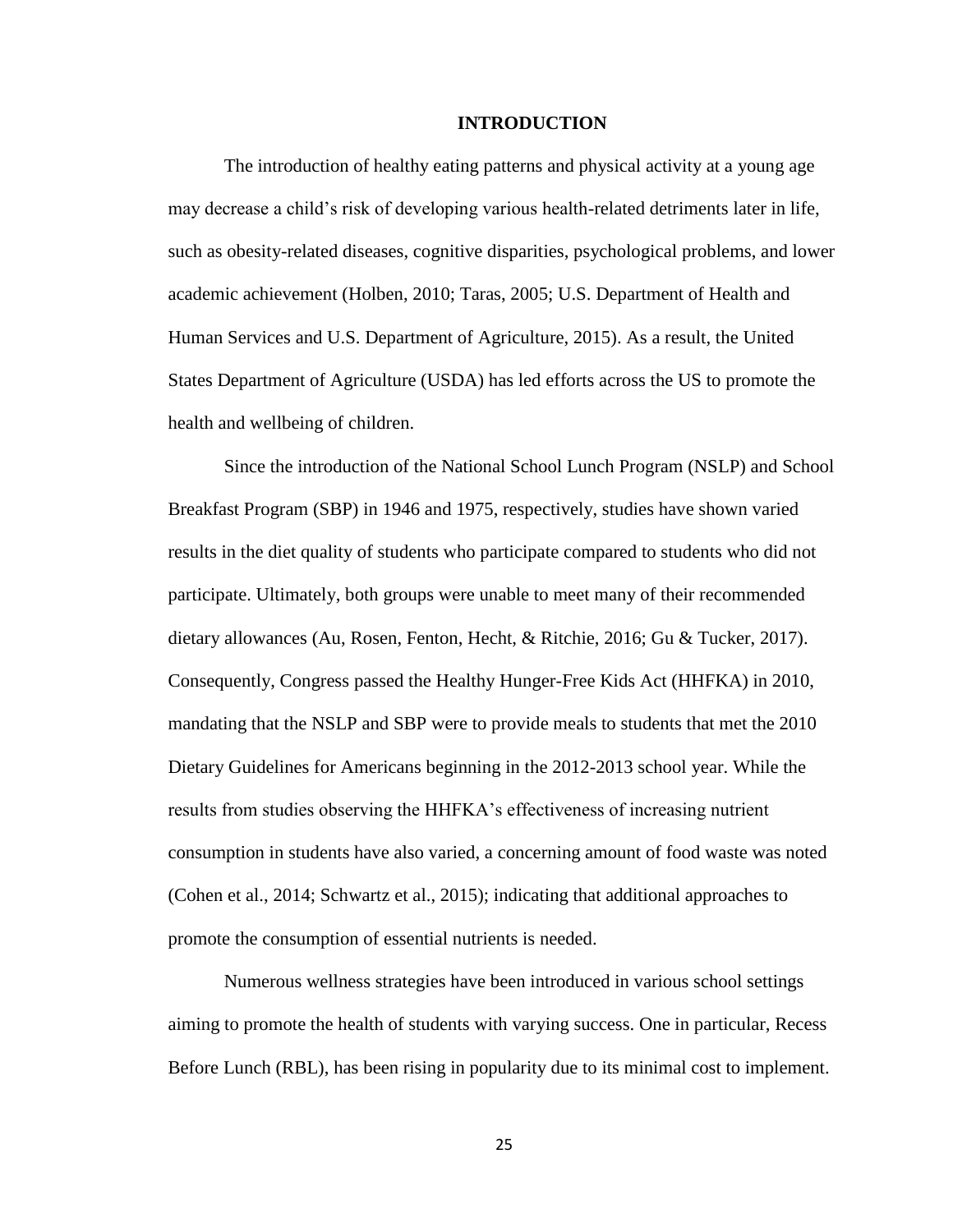RBL, as the name implies, requires a change in the traditional lunch schedule by placing recess prior to a student's lunch period. In theory, by scheduling RBL, children participate in physical and social activities prior to eating their lunch, thereby decreasing the pressure or desire to rush through their meal in anticipation of recess. This is believed to result in a less hectic eating environment and increase the overall intake of essential nutrients (Bergman et al., 2003; Getlinger et al., 1996).

Schools that have implemented RBL have documented increased fruit, vegetable, and overall energy consumption, improved lunch room and classroom behavior, as well as a reduction in plate waste and lunch line wait time (Bergman et al., 2003; Hunsberger et al., 2014; Price & Just, 2015; Strohbehn et al., 2016; Tanaka et al., 2005). Although these studies have shown beneficial aspects of implementing RBL, some of the challenges of implementation may prevent schools from making the change. Logistics in hand washing, managing outdoor clothing, scheduling, supervising, and possible loss of instructional time, have all been cited as possible or observed barriers to RBL (Bark et al., 2010; Bounds et al., 2009; Rainville et al., 2006). Schools that faced initial obstacles, such as logistical issues and revisions to the school schedule, later reported positive results from RBL and found that the long-term benefits, as described above, outweigh the challenges of the implementation process (Bark et al., 2010). Regardless of the proposed benefits of RBL, the majority of schools have not introduced this change, the reasons being likely related to the challenges of initial implementation.

Few studies have examined the RBL implementation process to identify perceived barriers and successful strategies. Thus, the primary objective of this study is to identify correlations associated with public elementary schools' ( $K-5<sup>th</sup>$  grade) demographic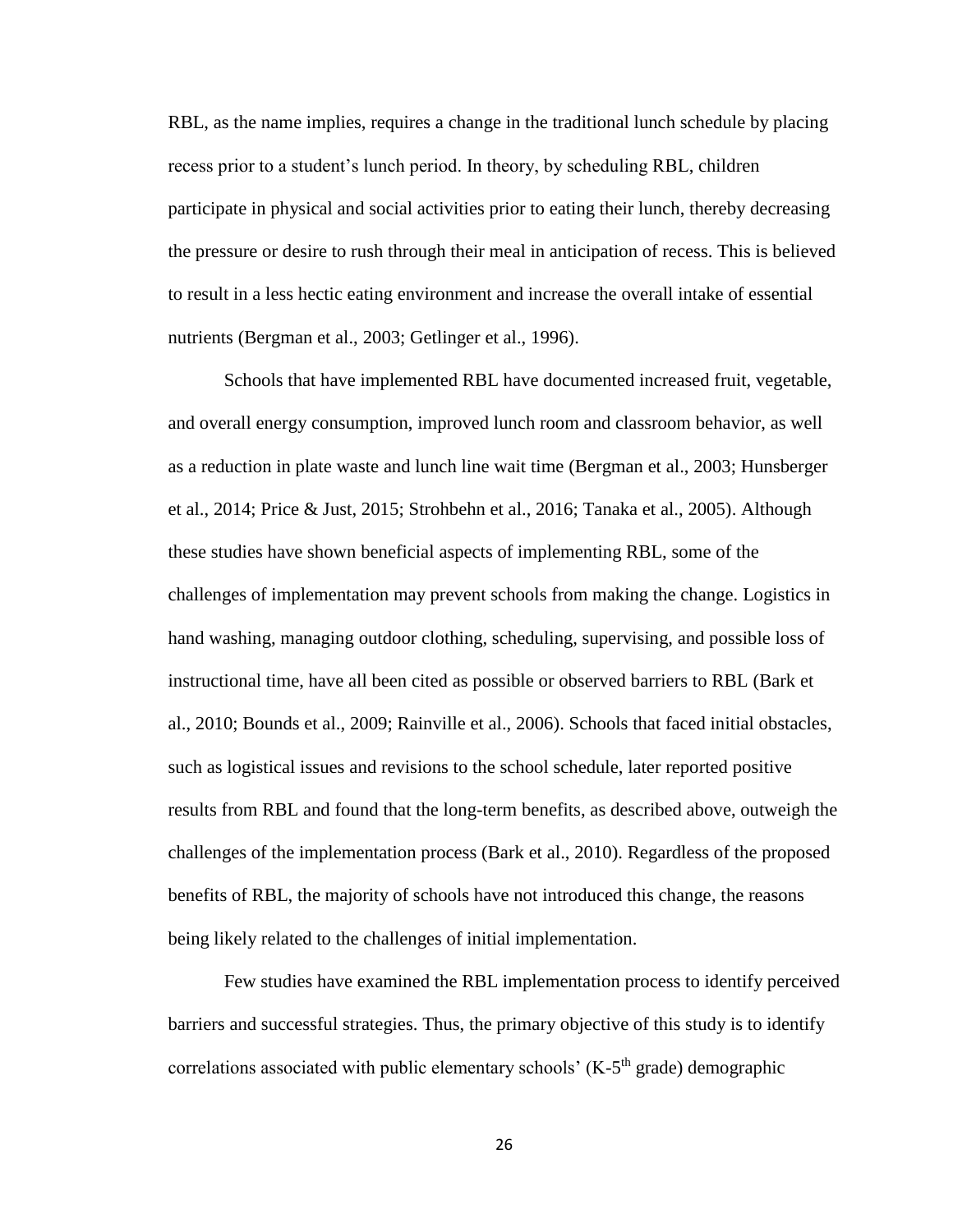characteristics and RBL experience in the state of Washington. The study also explores the perceptions of various public school professionals on the benefits, barriers and challenges related to the RBL implementation process. The results of this study will identify tools to further assist schools in successfully implementing RBL.

# **METHODOLOGY**

This mixed-methods study explored the perceptions of elementary school professionals on the benefits and barriers of RBL, as well as approaches used to successfully implement the program. The quantitative phase consisted of an online questionnaire administered to Washington State public elementary school principals and food service directors. The qualitative phase consisted of semi-structured telephone interviews with various school professionals identified in the online survey. Central Washington University's (CWU) Human Subjects Review Committee approved all data collection and analysis protocols prior to study initiation.

# **Quantitative Phase**

#### **Study Participants**

Public elementary school principals ( $N = 434$ ) and food service directors ( $N =$ 140) throughout the state of Washington were invited to participate in an online quantitative survey. Contact information for the elementary school principals and food service directors was obtained through the State of Washington's Office of Superintendent of Public Instruction (OSPI) website and the Washington School Nutrition Association (WSNA), respectively. Principals and food service directors were asked to complete an online survey (Qualtrics, 2017) assessing their school's experience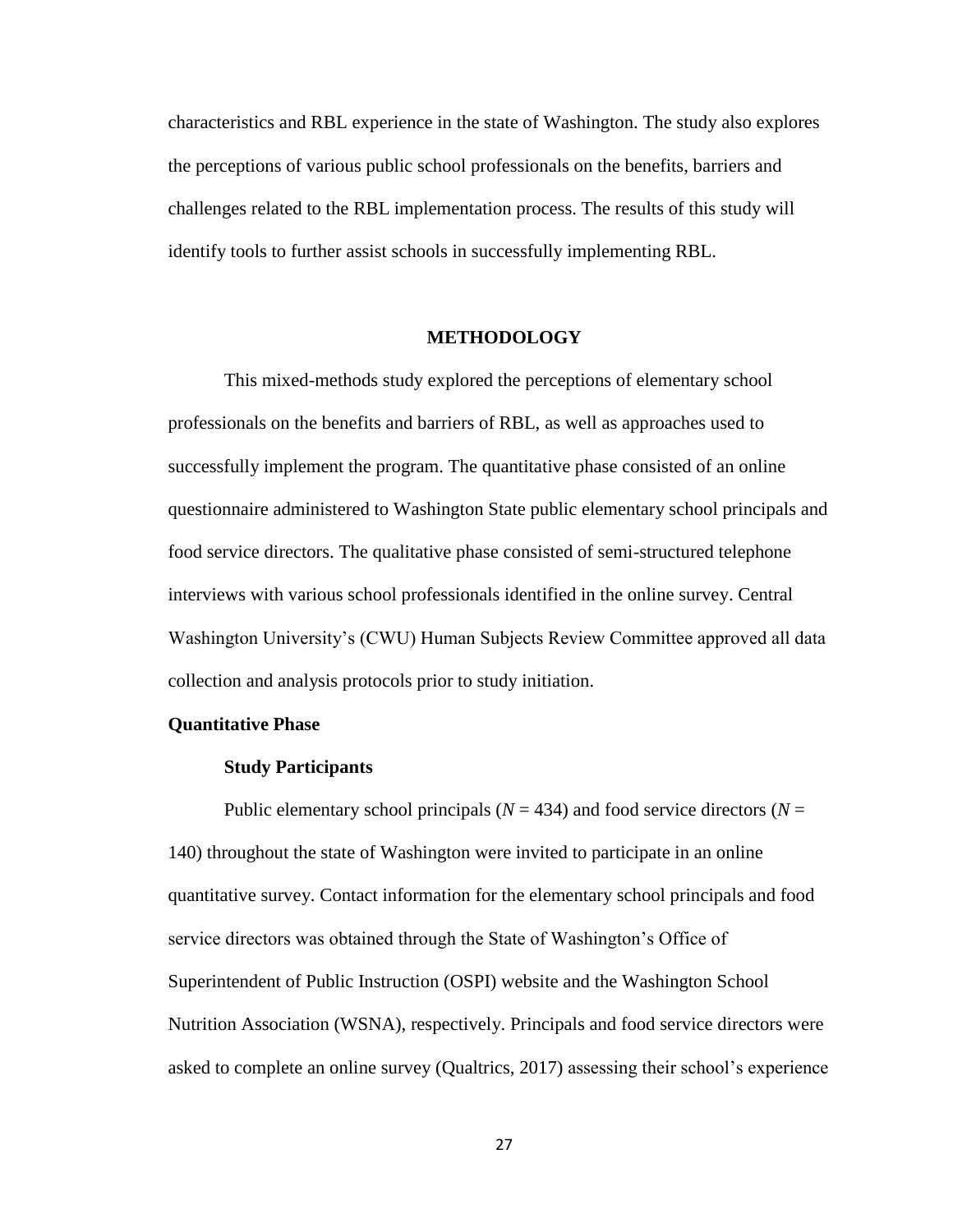using RBL which then helped investigators categorize the schools into three subgroups of RBL adoption: (1) currently using RBL, (2) previously used RBL, or (3) have never implemented RBL.

Basic demographic information about each respondent's school was obtained using the State of Washington's OSPI website. This included student enrollment in each school, general student racial/ethnic distribution, the number of students receiving freeor reduced-lunch, and whether the school is categorized as rural or urban. Rural schools are defined as having a population density less than 100 persons per square mile within the county they are located (State of Washington Superintendent of Public Instruction, 2017). This school-level data was then later matched to participants' survey responses to provide a more descriptive analysis.

#### **Data Collection**

Three rounds of emails were sent during the winter of 2017 to each of the specified groups to anonymously complete the survey. The survey included six possible questions and took approximately five minutes to complete. The survey began by asking the individuals to identify their school, followed by a question on RBL adoption. If the participant identified a history of using RBL, they were then asked if the school is currently still using RBL or has switched back to the traditional schedule. All participants were additionally asked to identify their perceived benefits and barriers of implementing RBL regardless of their school's history. To conclude the survey, each respondent was asked to provide contact information of an individual closely involved with the school food service program in order to complete a follow-up qualitative telephone interview based on their experience with RBL.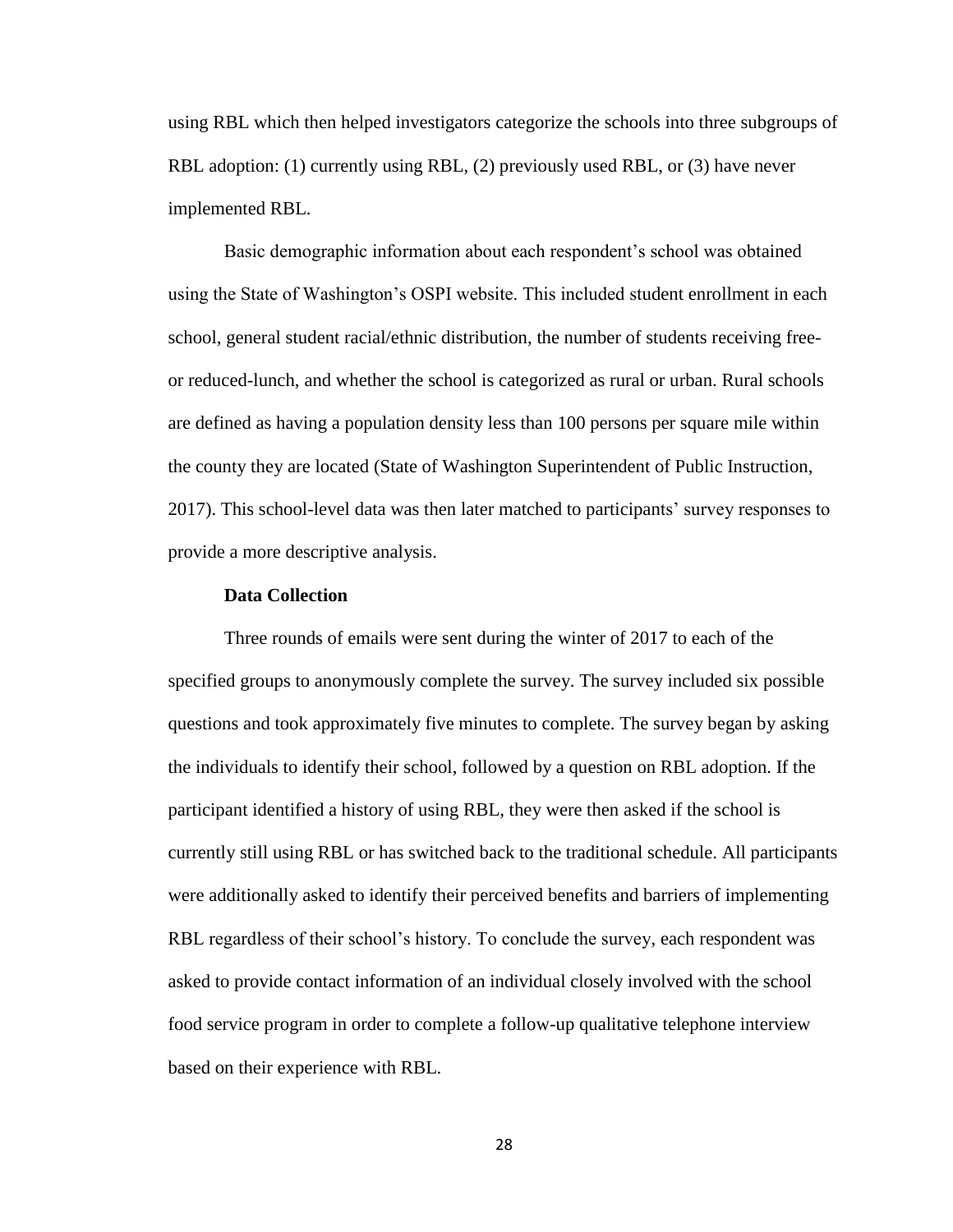# **Qualitative Phase**

# **Study Participants**

Respondents who were identified in the online survey were contacted for a telephone interview to obtain additional qualitative data regarding the perceived benefits and barriers to implementation of RBL. The school professionals included teachers, elementary school principals and assistant principals, school counselors and nurses, and school cafeteria/lunchroom workers. The online questionnaire categorized the schools into whether they are currently using RBL, have previously used RBL, or have never implemented RBL. This determined the series of questions administered in a semistructured follow-up telephone interview. Within each subgroup, a minimum of six subjects was recruited  $(N = 18)$  unless additional subjects were deemed necessary to achieve saturation (Green & Thorogood, 2009).

### **Data Collection**

Through purposeful selection to meet maximum variation, participants were chosen based on their school's experience with RBL, their professional occupation within the school setting, and the scale of student enrollment within their school (i.e. enrollment above 500 students versus below 500 students). The interviews took approximately 10 - 15 minutes to explore perceptions on RBL based on their previous experience with the program, if any, or their perceived barriers around the implementation of RBL. All participants were briefed on the interview process and informed that responses would be recorded and transcribed for accuracy. Participants were asked to identify their professional positions and the schools that they represented. Individuals from schools with a history of using RBL, previously or currently, received a branch of questions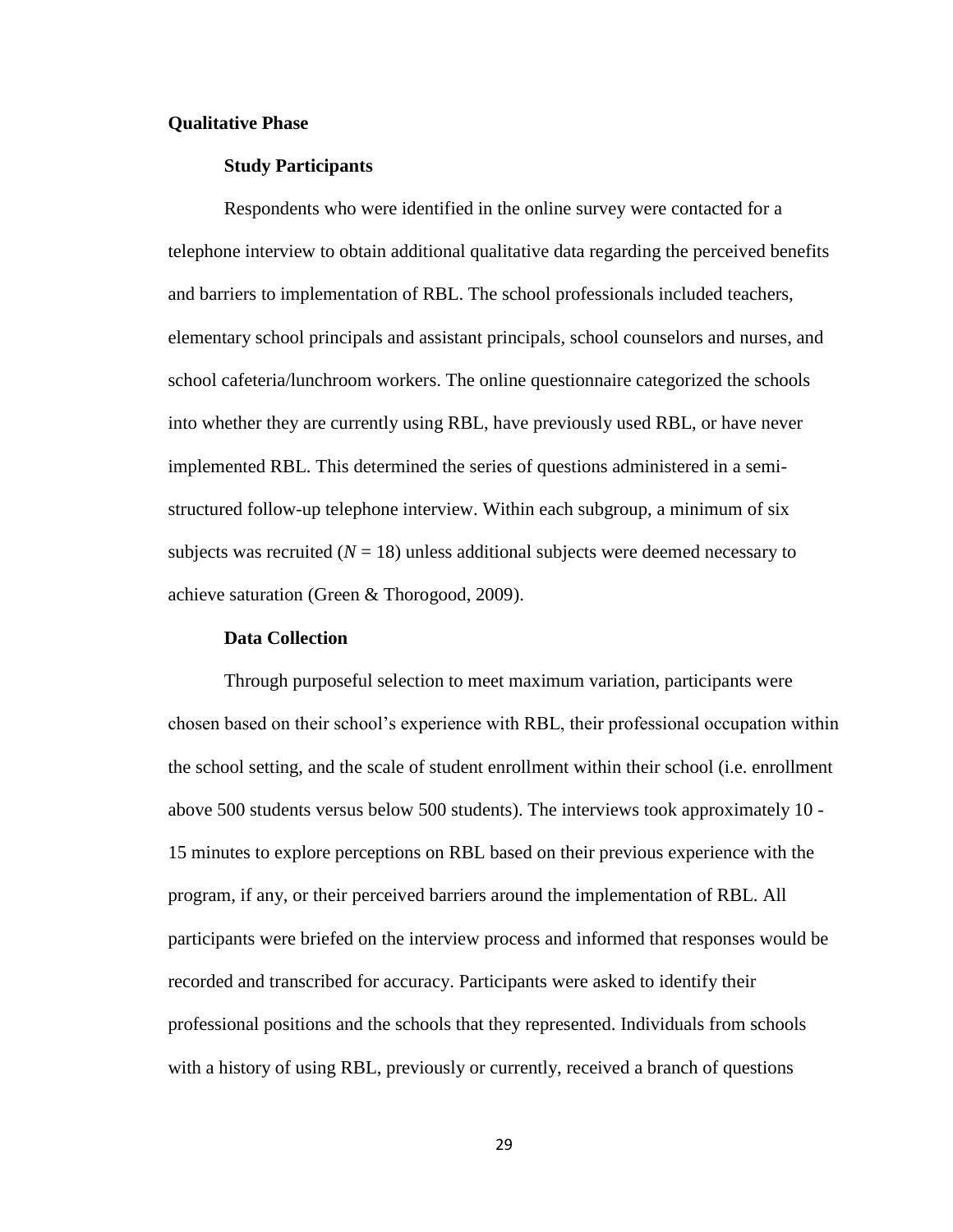related to the following: 1) length of time utilizing RBL; 2) grade levels involved in RBL; 3) observed benefits; 4) observed challenges and facilitative factors; 5) their advice for other schools that may consider implementing RBL; 6) if they have reverted back to a traditional lunch schedule, and why; and 7) any resistance from the school board or issues related to revising the daily school schedule. Individuals representing schools that have never used the program were asked a different branch of questions related to: 1) their intentions, if any, of implementing RBL and 2) any perceived benefits or barriers of implementing RBL. All participants in this phase were entered into a raffle to win one of five \$20 gift certificates as compensation for their time and assistance with the study.

#### **Data Analysis**

#### **Quantitative Phase**

Similar themes reported from Bark et al. (2010) and Bounds et al. (2009) on the benefits and barriers of RBL were derived from the content provided in the online surveys and associated codes were developed. Descriptive and inferential statistical analysis was conducted using STATA, Version 11 (StataCorp, 2009) for basic demographic characteristics of each elementary school. Chi-squared tests of proportions and unpaired *t* tests were conducted to identify characteristics that correlated with the implementation of RBL and the perceived benefits or challenges associated with RBL.

#### **Qualitative Phase**

A team of two student co-investigators and the primary investigator transcribed the audio files from the telephone interviews. Transcripts were analyzed using thematic content analysis until a consensus on key themes were achieved. Husserl's and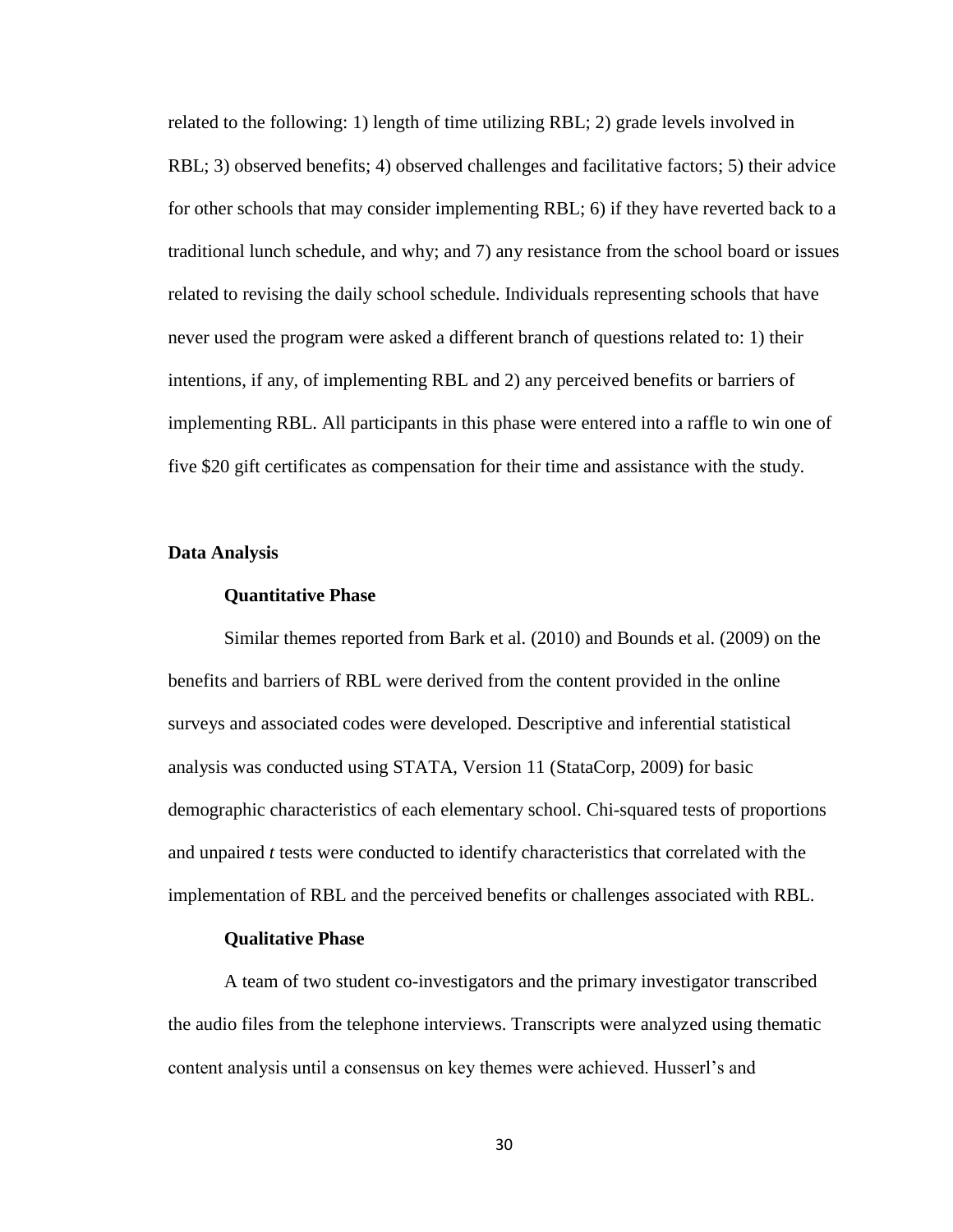Heidegger's interpretive bracketing approach was applied throughout this process to account for investigator perceptions (Fischer, 2009). The qualitative and quantitative results were triangulated to provide further understanding of the participants perceived benefits and barriers of RBL.

# **RESULTS AND DISCUSSION**

# **Quantitative Phase**

Eighty-eight elementary school principals and 47 school food service directors completed the online questionnaires for a response rate of 20.3% and 33.6%, respectively  $(N = 135)$ . Exclusion criteria for the online survey included: responses without a school name listed; or responses with limited information to determine the actual school and district (i.e. there are several schools within the state of Washington with the same name). After inclusion criteria were met, 99 participants were included in the analysis, 82 principals and 17 school food service directors, for a total response rate of 17.2%. The findings illustrate that among the schools who responded, roughly 50.5% of schools currently utilize RBL and approximately 75% of schools had some experience with RBL, currently or previously, within the state of Washington (**Table 1**). Prior to this study, Wechsler et al. (2001) reported that only 4.1% of schools nationwide had fully adopted the program and 18.4% had some experience with RBL. More recently, Bark et al. (2010) identified that 55% of respondents within the state of Montana indicated having experience with RBL. The growing body of evidence supporting the many benefits for school-aged children that are associated with changing the lunch schedule may explain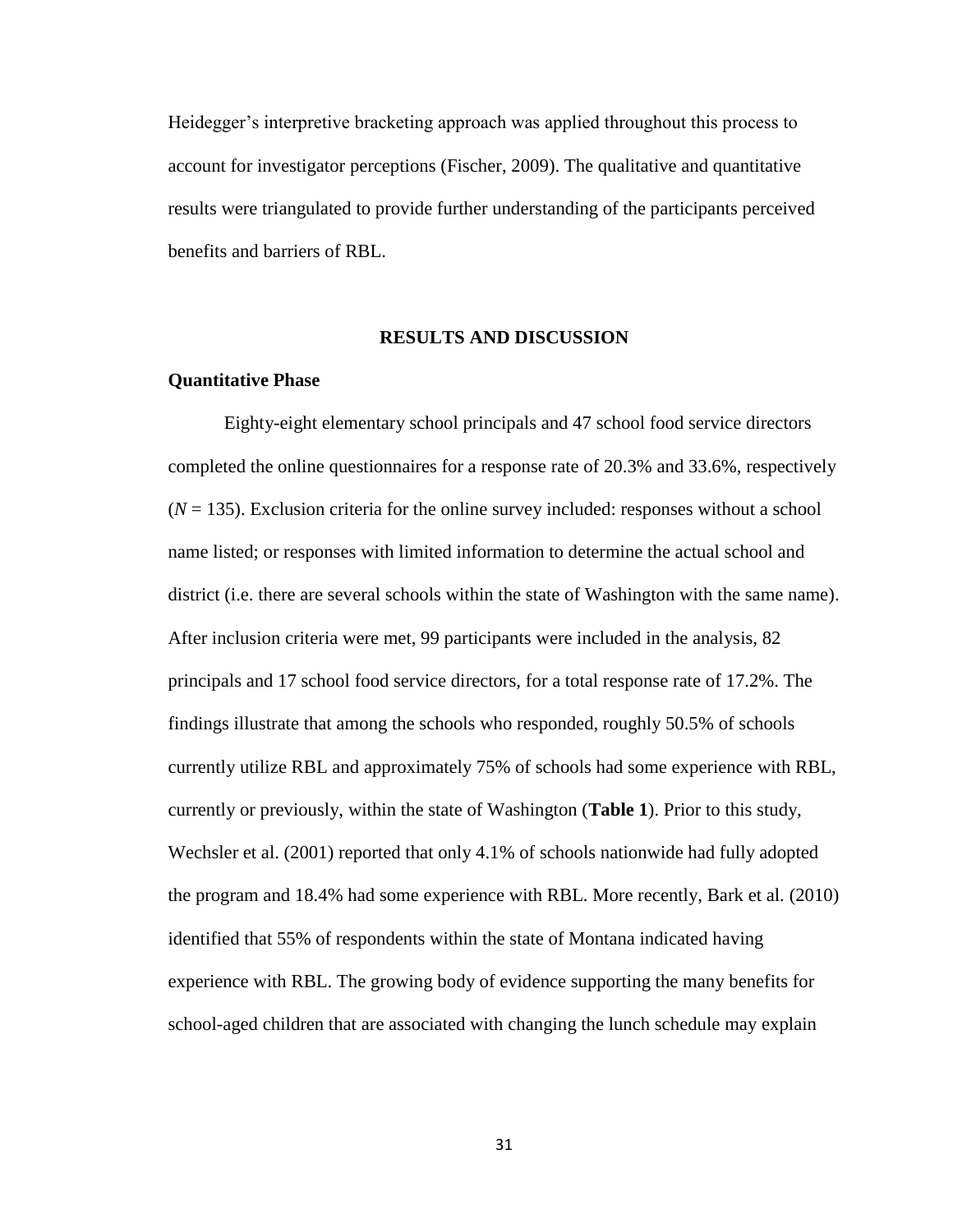the reasoning behind this increased prevalence (Bergman, Buergel, Joseph, & Sanchez, 2000; Getlinger et al., 1996; Tanaka et al., 2005).

|                                                                               | <b>Current RBL</b> | <b>Previous RBL</b> | <b>Never RBL</b> |
|-------------------------------------------------------------------------------|--------------------|---------------------|------------------|
| Participants                                                                  | $N = 50$           | $N = 25$            | $N = 24$         |
| <b>Average School Enrollment</b>                                              | $503*$             | 481                 | $400**$          |
| <b>Rural Schools</b> a                                                        | 14                 | 8                   | $12*$            |
| <b>Average Number of Students</b><br><b>Receiving Free or Reduced Lunches</b> | 225 (44.6%)        | 212 (44.01%)        | 210 (52.4%)      |
| <b>Average Minority Enrollment</b> b                                          | 226                | 184                 | 146              |

**Table 1: Implementation of RBL by School Characteristics**

*\*p<0.05 and \*\*p<0.01; Two-sample t test indicated a significant correlation compared to all of the other respondents.* 

*ᵃ Rural schools are defined as being located within counties that a have a population density less than 100 persons per square mile; ᵇ Minorities are defined as the group of individual who identify themselves as Hispanic/Latino of any race, American Indian/Alaskan Native, Asian, Black/African American, Native Hawaiian/Other Pacific Islander, or Two or More Races.*

Few, if any, studies have analyzed the various covariates of a school's

demographic characteristics with its history of scheduling RBL. The current study observed a higher proportion of schools without a history of scheduling RBL having a significantly smaller student enrollment ( $p < 0.01$ ). They were additionally more likely to report any barriers ( $p < 0.01$ ) with the largest barrier related to Scheduling & Staffing ( $p$ ) < 0.05). However, the likelihood of a school reporting benefits associated to the schedule change had no significant correlation to its history of RBL. The study's descriptive characteristics and findings and are outlined in **Tables 1 & 2**.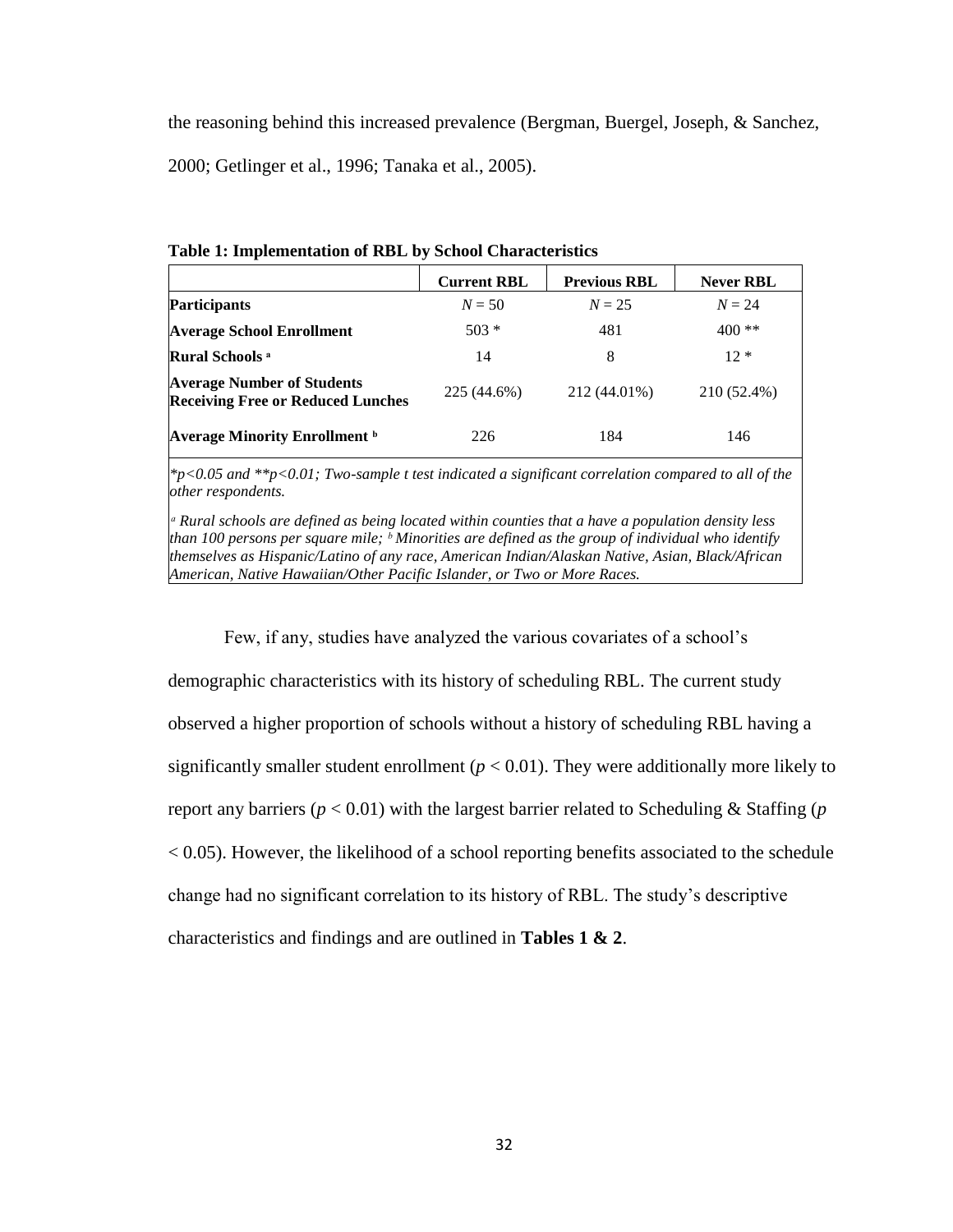|                                                                               | <b>Total</b><br><b>Respondents</b> |
|-------------------------------------------------------------------------------|------------------------------------|
| <b>Participants</b>                                                           | $N = 99$                           |
| <b>Average School Enrollment</b>                                              | 473                                |
| <b>Rural Schools</b> <sup>a</sup>                                             | 34                                 |
| <b>Average Number of Students Receiving Free or</b><br><b>Reduced Lunches</b> | 219 (46.4%)                        |
| <b>Average Minority Enrollment</b> b                                          | 197                                |
| Perceived Benefits to RBL c                                                   | 85 (85.9%)                         |
| <b>Nutrition &amp; Food Wasted</b>                                            | 71 (71.7%)                         |
| Hungrier/ Eat more/ Less food waste                                           | 49 (49.5%)                         |
| No rush to eat/ More focused on eating                                        | 46 (46.5%)                         |
| Eat Healthier                                                                 | $7(7.1\%)$                         |
| Better digestion/Less stomach aches                                           | $6(6.1\%)$                         |
| Drink more liquids                                                            | $2(2.0\%)$                         |
| Behavior & Disruption <sup>d</sup><br>Calmer/Better behavior in cafeteria or  | 25 (25.3%)<br>19 (19.2%)           |
| classroom                                                                     |                                    |
| Less class interruption or discipline issues                                  | $12(12.1\%)$                       |
| Increased academic time                                                       | $2(2.0\%)$                         |
| Scheduling & Staffing <sup>d</sup>                                            | 23 (23.2%)                         |
| Wind down time before class                                                   | $9(9.1\%)$                         |
| Scheduling                                                                    | $8(8.1\%)$                         |
| Ability to stagger lunch lines                                                | $4(4.0\%)$                         |
| Less teacher management                                                       | $3(3.0\%)$                         |
| <b>No Perceived Benefits</b>                                                  | 14 (14.1%)                         |
| Perceived Barriers to RBL c                                                   | 80 (80.8%)                         |
| Scheduling & Staffing <sup>d</sup>                                            | 60(60.6%)                          |
| Scheduling                                                                    | 47 (47.5%)                         |
| Staffing/Hard to supervise                                                    | 22 (22.2%)                         |
| Convincing staff/Change in tradition                                          | $7(7.1\%)$                         |

**Table 2: Summary of Sample Characteristics and Perceptions of RBL**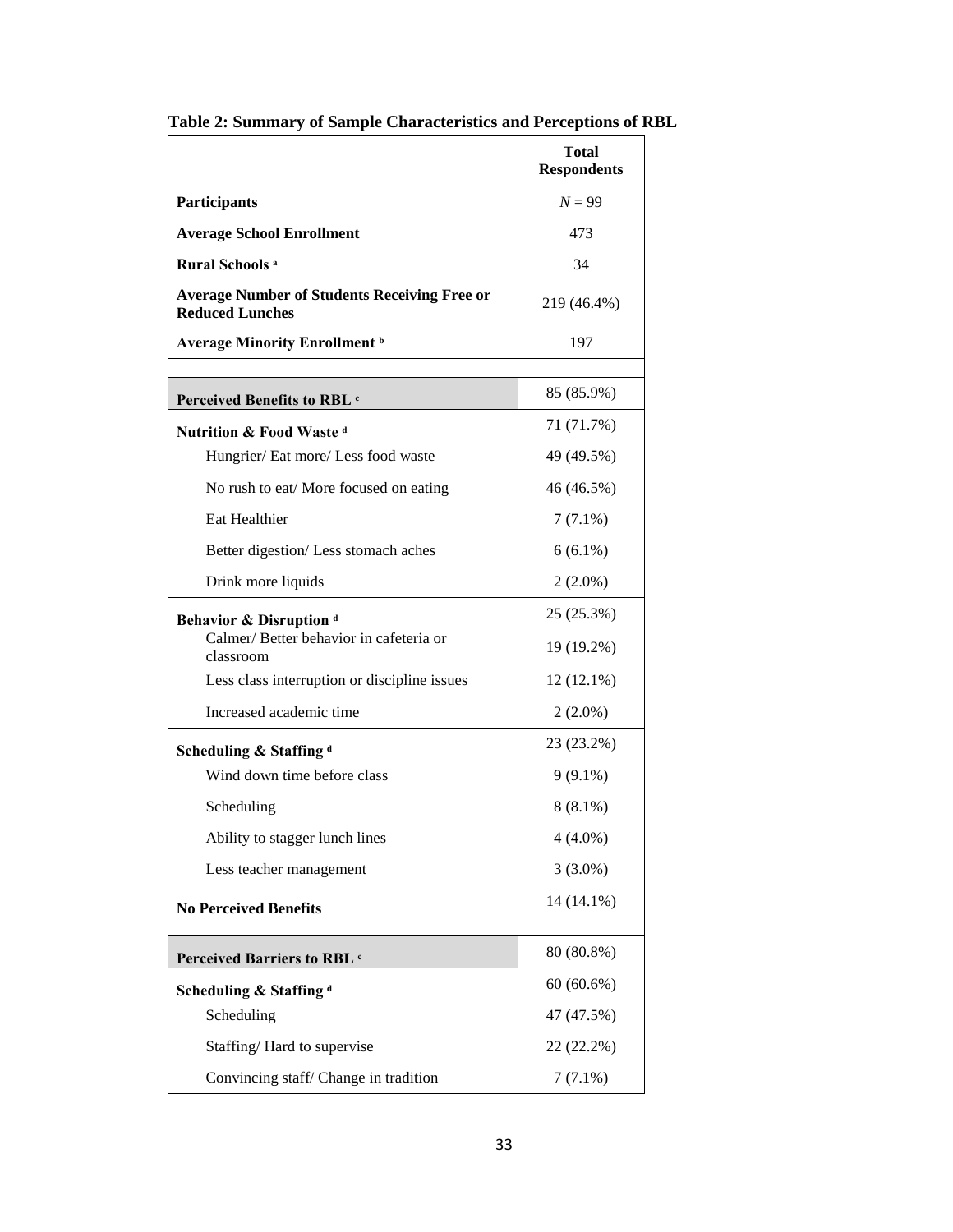| Logistics <sup>d</sup>                                                                                                                                                                                                                                                                                                                                                                                                                                                                                                                                                                                                | 30 (30.3%)   |  |  |
|-----------------------------------------------------------------------------------------------------------------------------------------------------------------------------------------------------------------------------------------------------------------------------------------------------------------------------------------------------------------------------------------------------------------------------------------------------------------------------------------------------------------------------------------------------------------------------------------------------------------------|--------------|--|--|
| $Hand - washing$                                                                                                                                                                                                                                                                                                                                                                                                                                                                                                                                                                                                      | 16 (16.2%)   |  |  |
| Transition time before eating                                                                                                                                                                                                                                                                                                                                                                                                                                                                                                                                                                                         | $10(10.1\%)$ |  |  |
| Physical barriers/Not enough room                                                                                                                                                                                                                                                                                                                                                                                                                                                                                                                                                                                     | $5(5.1\%)$   |  |  |
| Weather permitting                                                                                                                                                                                                                                                                                                                                                                                                                                                                                                                                                                                                    | $2(2.0\%)$   |  |  |
| No time to clean                                                                                                                                                                                                                                                                                                                                                                                                                                                                                                                                                                                                      | $2(2.0\%)$   |  |  |
| <b>ID</b> Cards                                                                                                                                                                                                                                                                                                                                                                                                                                                                                                                                                                                                       | $1(1.0\%)$   |  |  |
| <b>Nutrition &amp; Food Wasted</b>                                                                                                                                                                                                                                                                                                                                                                                                                                                                                                                                                                                    | $16(16.2\%)$ |  |  |
| Not Finishing Lunch/Not enough time                                                                                                                                                                                                                                                                                                                                                                                                                                                                                                                                                                                   | 13 (13.1%)   |  |  |
| Low energy in afternoon/Increased sickness                                                                                                                                                                                                                                                                                                                                                                                                                                                                                                                                                                            | $3(3.0\%)$   |  |  |
| Too hungry                                                                                                                                                                                                                                                                                                                                                                                                                                                                                                                                                                                                            | $2(2.0\%)$   |  |  |
| Behavior & Disruption <sup>d</sup>                                                                                                                                                                                                                                                                                                                                                                                                                                                                                                                                                                                    | $11(11.1\%)$ |  |  |
| Behavior Issues in lunchroom or class-room                                                                                                                                                                                                                                                                                                                                                                                                                                                                                                                                                                            | $10(10.1\%)$ |  |  |
| Late to class                                                                                                                                                                                                                                                                                                                                                                                                                                                                                                                                                                                                         | $2(2.0\%)$   |  |  |
| $12(12.1\%)$<br><b>No Perceived Barriers</b>                                                                                                                                                                                                                                                                                                                                                                                                                                                                                                                                                                          |              |  |  |
| <sup>a</sup> Rural schools are defined as being located within counties that a have a<br>population density less than 100 persons per square mile; <sup>b</sup> Minorities are<br>defined as the group of individual who identify themselves as<br>Hispanic/Latino of any race, American Indian/ Alaskan Native, Asian,<br>Black/African American, Native Hawaiian/Other Pacific Islander, or<br>Two or More Races; 'Total number of respondents that reported any<br>perceived or observed benefits or barriers associated with RBL; dTotal<br>number of respondents that reported perceived or observed benefits or |              |  |  |

# **Benefits and Barriers**

*barriers associated with RBL within the specified groups.*

Thematic analysis revealed 13 themes associated with benefits and 15 themes associated with barriers of RBL from the perspective of public elementary school principals and food service directors. The various perceived and observed themes were similar to those recognized in previous research (Bark et al., 2010; Bounds et al., 2009; Rainville et al., 2006). An average of 85.9% and 80.8% of respondents reported various benefits and barriers associated with RBL, respectively. Similar to the response ratings found by Bark et al. (2010), benefits were reported more often in schools currently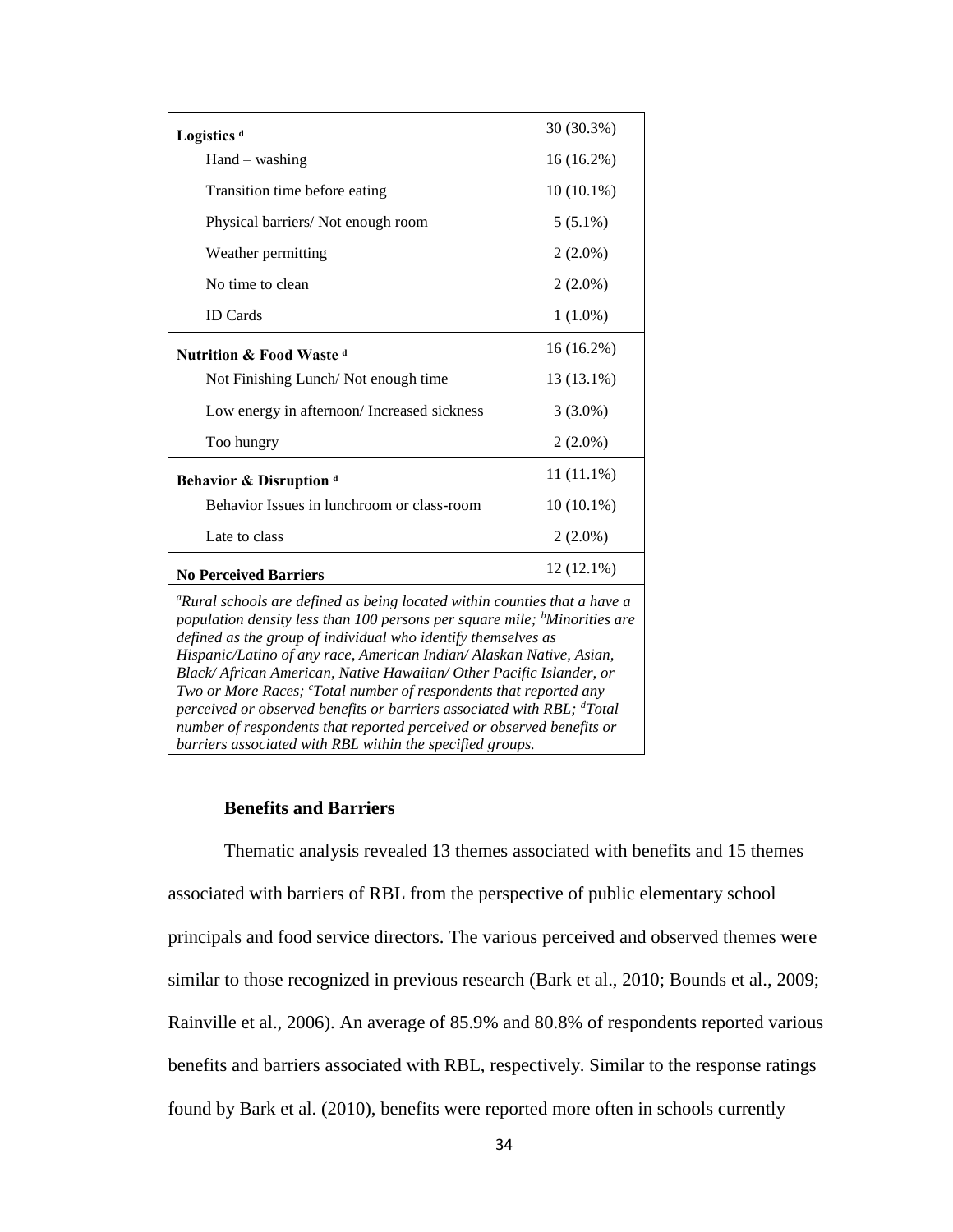utilizing RBL (92%) and schools that have never (100%) or no longer (80%) use RBL reported a higher percentage of challenges. Beneficial factors associated to Nutrition & Food Waste were reported most often (71.7%), followed by Behavior & Disruption (25.3%) and Scheduling (23.2%). However, barriers that were most often reported were also associated with Scheduling & Staffing  $(60.6\%)$ , followed by various Logistical barriers (30.3%), Nutrition & Food Waste (16.2%) and Behavior & Disruption (11.1%). Bark et al. (2010) identified comparable results noting that all schools reported a higher percentage of benefits related to increased student consumption of lunches. It was additionally noted in that study that revision of the daily school schedule was among the biggest challenges; suggesting this may need to be an initial area of focus when considering implementing a change to a RBL schedule.

#### **Student Enrollment**

Schools with higher student enrollment had a significantly higher prevalence of currently utilizing RBL ( $p < 0.05$ ) and reporting benefits associated with Behavior & Disruption ( $p < 0.05$ ). While schools with a lower student enrollment were more likely to report no experience with RBL  $(p < 0.01)$  and have a higher occurrence of reporting any barriers associated with RBL ( $p < 0.05$ ). In a study conducted within the state of Montana, 36% of schools currently using RBL reported school enrollments between 251 – 400 students (Bark et al., 2010). Although it is likely that the overall makeup of Washington schools varies from those located in Montana, respondents in the current study with RBL had an average school enrollment of 503 students. One respondent indicated that smaller schools, when compared to larger schools, may have a more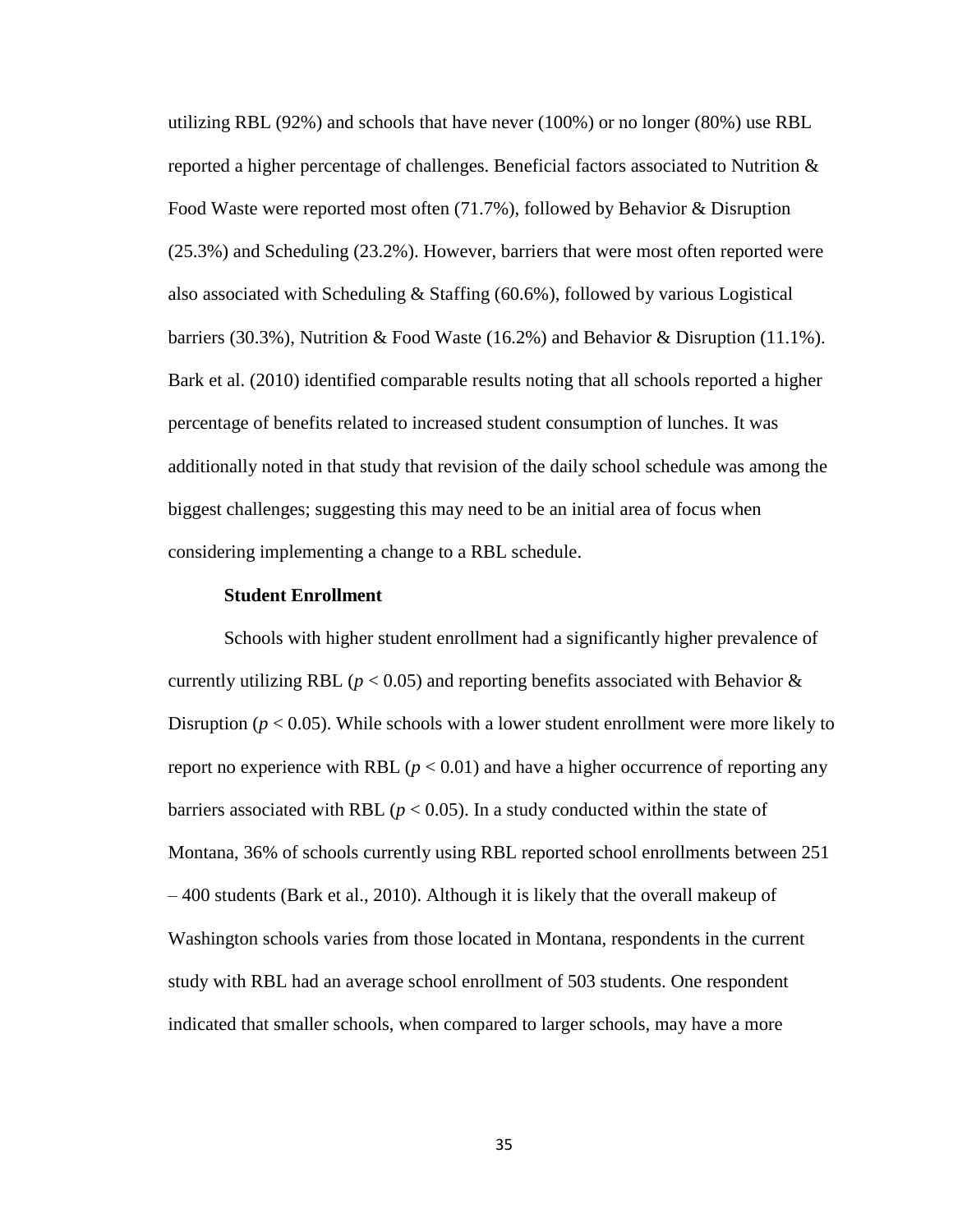difficult time with transitioning to a RBL schedule due to the various challenges reported and is likely a result of fewer staff and resources.

*"Unfortunately, it comes down to school design. We don't have a facility – without hiring additional staff – to take children to a different part of the building [to wash their hands]."*

# **Rural vs. Urban**

Schools that were categorized as rural had a slight, but non-significant, association to never have implemented RBL but had a higher prevalence of reporting any perceived barriers to RBL implementation  $(p < 0.10)$ . Previous studies have not taken this variable into account and thus it is difficult to hypothesize as to why this may be relevant; however, rural schools tend to have a smaller student population, a factor that was identified with a decreased likelihood of having implemented a RBL schedule.

### **Free and Reduced-Cost Lunches**

Of the schools that were more likely to report benefits associated with Nutrition  $\&$ Food Waste and Behavior & Disruptions, there was an average of  $14.7 \pm 5.7\%$  and  $14.7 \pm 1.7\%$ 5.9% fewer students receiving free or reduced-cost lunches, respectively ( $p < 0.05$ ). It is theorized that this may be associated with fewer students waiting in the lunch line resulting in additional time for them to eat their lunch.

*"[It's a] challenge finding a way that all the kids don't hit the lunchroom at the same time and have to stand in line as long."*

*"There is always the issue of getting the kids their trays and food fast enough, or having enough time for them to eat."*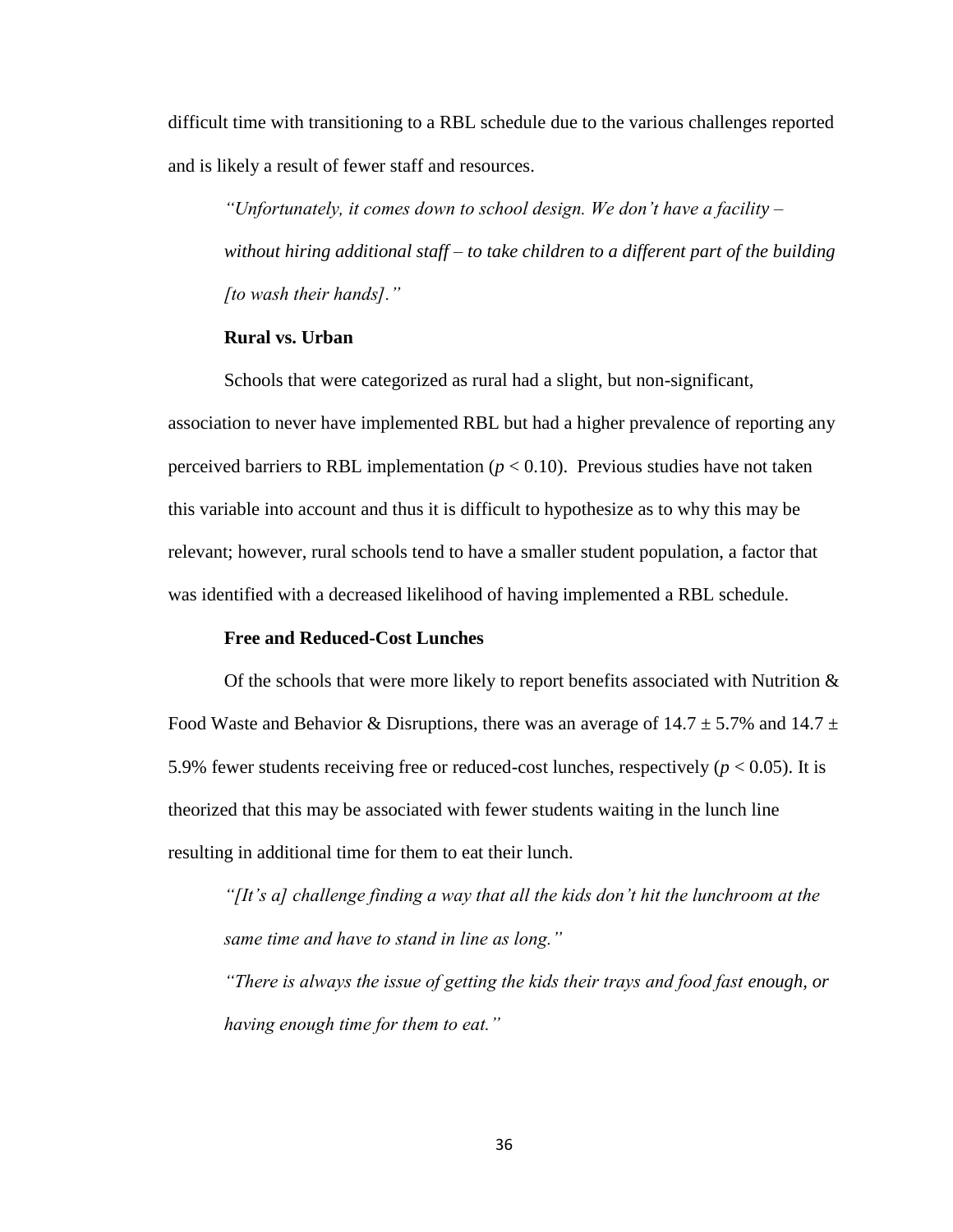However, among the schools that had higher reporting of barriers associated with Scheduling & Staffing, there was an average of  $10.5 \pm 5.3\%$  more students receiving free or reduced-cost lunches ( $p = 0.05$ ). By having more students participating in the NSLP, organizational issues and the need for additional staffing as students return to the lunchroom after recess may arise.

*"When the [students] come in from the playground, you're trying to put them into lunch lines in an organized way. That adds labor [but] the teachers are on their lunch break so you lose that teacher supervision."*

The need for more supervision in the lunchroom has been noted in previous research as well (Hunsberger et al., 2014) and may present a significant barrier that needs to addressed. Lastly, the percentage of students receiving free- or reduced-cost lunches had an insignificant effect on the occurrence of schools reporting experience with RBL.

# **Minority Enrollment**

The racial distribution of schools had no association with the likelihood of implementing the RBL program.

### **Qualitative Phase**

Saturation was achieved after 18 telephone interviews were conducted indicating the sample size was large enough and further data collection was not needed. Participants included principals ( $N=4$ ), assistant principals ( $N=3$ ), school food service directors ( $N=$ 4), deans of students  $(N = 3)$ , school counselors  $(N = 2)$ , a nurse  $(N = 1)$ , and a teacher  $(N$ = 1). Themes similar to those categorized from the quantitative phase were also observed in the follow-up telephone interview qualitative phase. The results from this study were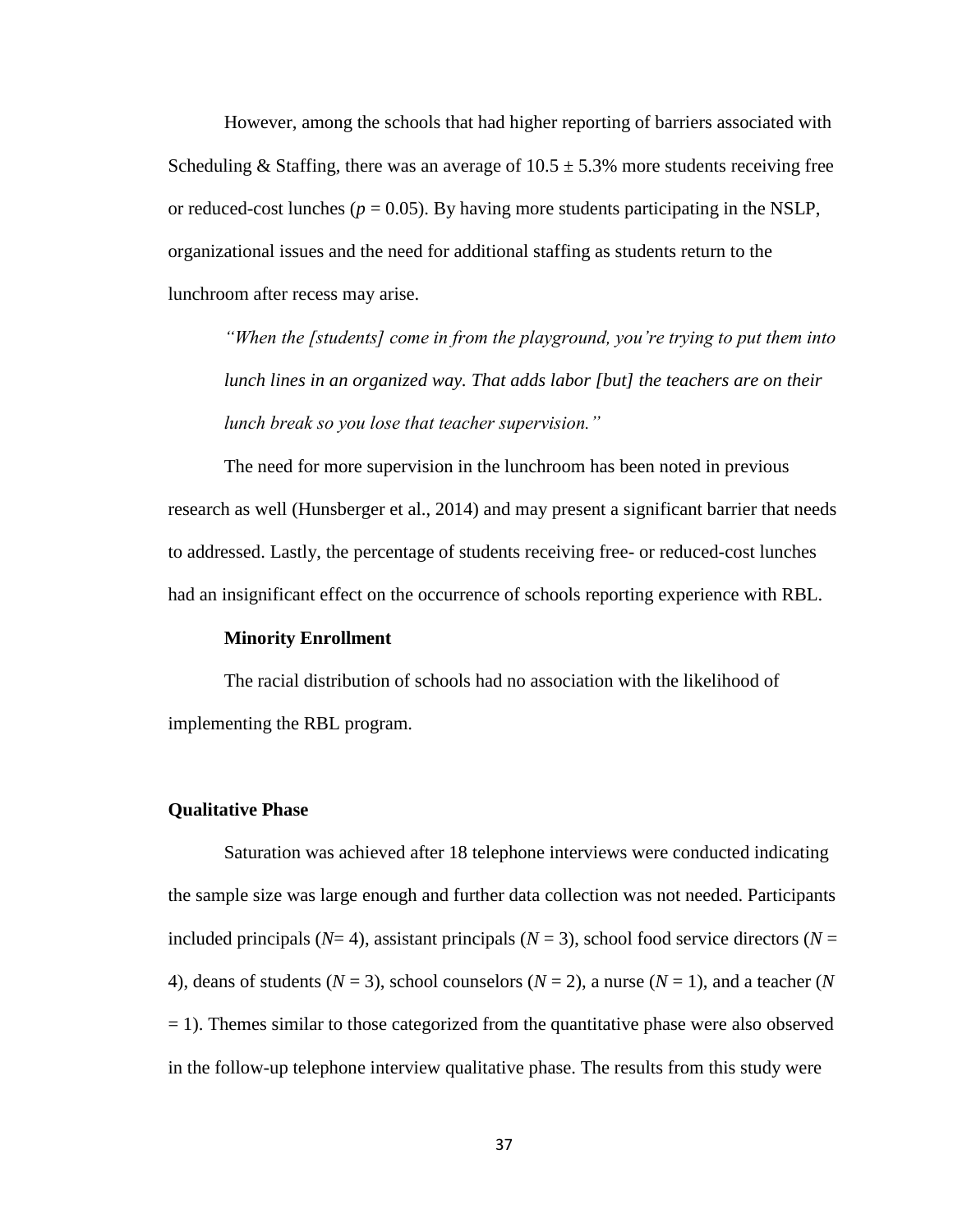consistent with previous research evaluating the benefits and barriers associated with RBL (Bark et al., 2010; Tanaka et al., 2005) as well as the recommendations identified for successful implementation and decreased resistance related to implementation of RBL (Bounds et al., 2009; Rainville et al., 2006).

# **Benefits and Barriers**

Responses associated with the various benefits and challenges of RBL are

outlined in **Table 3**. An infrequent advantage of scheduling recess before the traditional

lunch period included blood glucose management for students diagnosed with diabetes.

Additional uncommon themes that arose involved the increased risk of injury at recess

from low energy stores and the added cost to change the schedule due to the need for

additional staffing or antibacterial hand sanitizer for the children to use upon returning to

the lunchroom.

| <b>Themes</b>               | <b>Examples</b>                                                                                                       |
|-----------------------------|-----------------------------------------------------------------------------------------------------------------------|
| <b>Benefits</b>             |                                                                                                                       |
| <b>Nutrition &amp; Food</b> |                                                                                                                       |
| Waste                       |                                                                                                                       |
| No rush to eat/ More        | "Children come in and pay attention to their lunch, talk with their friends                                           |
| focused on eating           | and aren't in a hurry to get outside [with RBL]. They focus more on the food<br>in front of them."                    |
| Better digestion/Less       | "[With RAL] when students tell the nurse they have a headache or they don't                                           |
| stomach aches               | feel very good, it's because they haven't eaten enough or they're not getting<br>enough fluids."                      |
|                             | "Less stomach aches by going to recess first and then eating - rather than<br>eating and then going out and running." |
| Eat Healthier               | "Without the distraction of going out to play, the students have better eating<br>habits they eat better [with RBL]." |
| Hungrier/ Eat more/         | "They come in hungrier [after recess]. They are more apt to eat their lunch"                                          |
| Less food waste             |                                                                                                                       |
| Drink more liquids          | " [the kids] definitely drank more [with RBL] - they definitely drank more<br>milk because they were thirsty."        |

**Table 3: Qualitative Themes on the Perceived Benefits and Barriers Associated with RBL as Reported by School Professionals**

**Behavior & Disruption**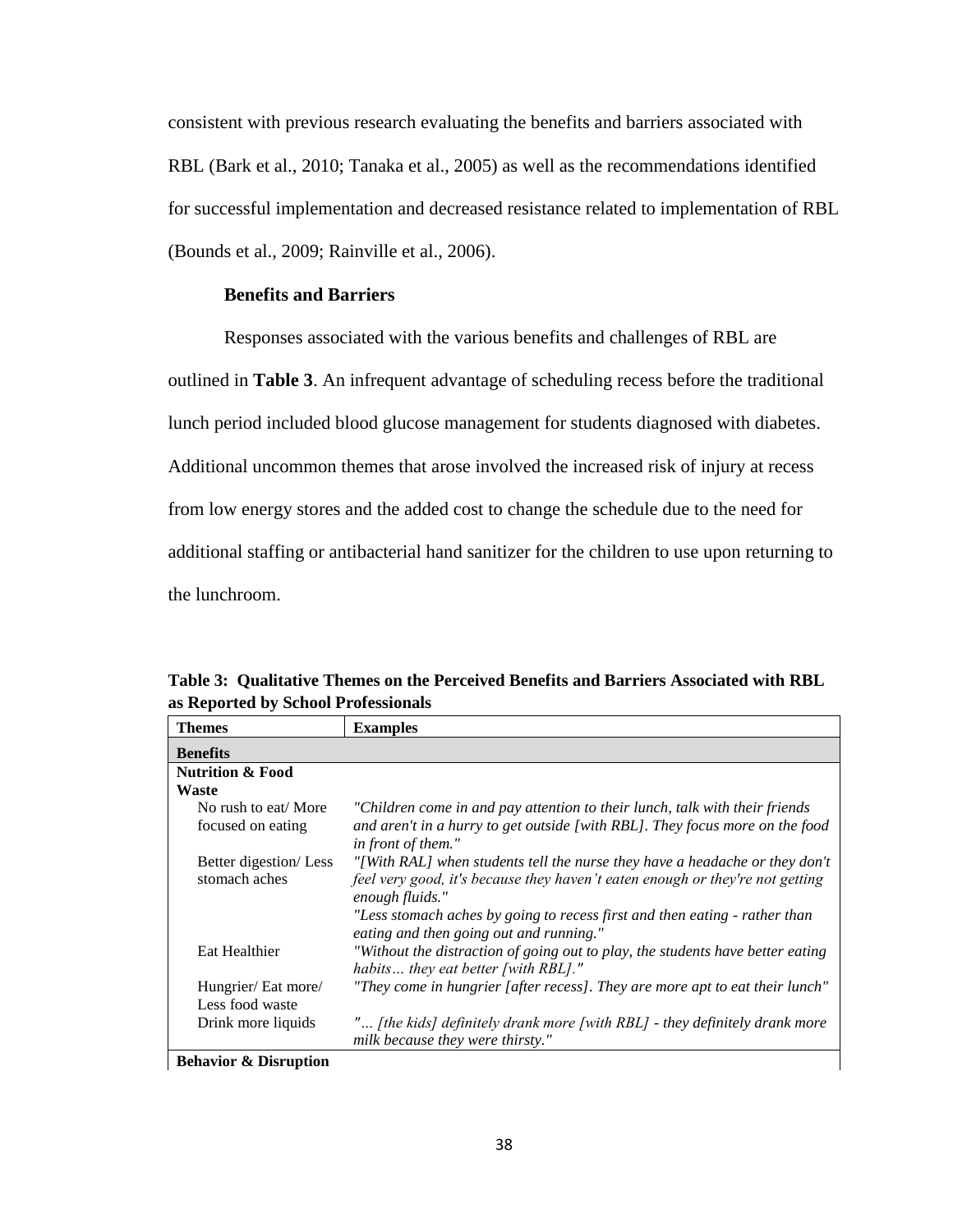| Less class<br>interruption or<br>discipline issues       | "[With RAL] they're still heightened in their emotions, especially if things<br>have gone badly at recess - like a conflict."                                                                                                                          |
|----------------------------------------------------------|--------------------------------------------------------------------------------------------------------------------------------------------------------------------------------------------------------------------------------------------------------|
| Increased academic<br>time                               | "We think that it would be better for them in their classes after lunch if they<br>would do recess then lunch because [with RAL] they are very wound up<br>and that sort of thing so we just think that [RBL] would help in the<br>classroom setting." |
| Calmer / Better<br>behavior in cafeteria<br>or classroom | "We believe the behavior of the students would be better [with RBL] they<br>would be calmer and more ready to consume their lunch."                                                                                                                    |
| <b>Scheduling &amp; Staffing</b>                         |                                                                                                                                                                                                                                                        |
| Ability to stagger                                       | "[RBL] helps us stagger the 534 kids in a lunchroom that only hold 250                                                                                                                                                                                 |
| lunch lines                                              | kids, we can't put them all in at once.                                                                                                                                                                                                                |
| Wind down time                                           | "It was more of a gradual transition of going out to recess and then to                                                                                                                                                                                |
| before class                                             | lunch. Instead of eating lunch, playing hard at recess and then having them<br>come back to the classroom and expecting them to be calm right away."                                                                                                   |
| Scheduling                                               | "They do RBL because that is what works best with their schedule."                                                                                                                                                                                     |
| Less teacher                                             | "With [RAL] teachers take the kids down to the lunchroom and stand in line                                                                                                                                                                             |
| management                                               | versus taking them outside."                                                                                                                                                                                                                           |
| <b>No Perceived Barriers</b>                             | "Challenges were so great [with RBL], there was really never an<br>opportunity to see the benefits."                                                                                                                                                   |
| <b>Barriers</b>                                          |                                                                                                                                                                                                                                                        |
| <b>Nutrition &amp; Food</b>                              |                                                                                                                                                                                                                                                        |
| <b>Waste</b>                                             |                                                                                                                                                                                                                                                        |
| Not Finishing Lunch /                                    | "[With RBL] we had the issue of what happens if they're still eating when                                                                                                                                                                              |
| Not enough time                                          | the teacher comes to pick them up."                                                                                                                                                                                                                    |
| Too hungry                                               | "our school starts at 8am so by the time 11 rolls around, [with RBL] the                                                                                                                                                                               |
|                                                          | kids are very hungry."                                                                                                                                                                                                                                 |
| Low energy in                                            | "If they come in after burning a bunch of energy [at recess] and eat a                                                                                                                                                                                 |
| afternoon / Increased                                    | heavy meal, the issue is that they're going to be falling asleep in class."                                                                                                                                                                            |
| sickness                                                 |                                                                                                                                                                                                                                                        |
| <b>Behavior &amp; Disruption</b>                         |                                                                                                                                                                                                                                                        |
| Late to class                                            | "My biggest challenge with [RBL] is those kids who are slow eaters. When<br>lunch is over, it's over. It's not like that they can just weed into their recess<br>time, instead they weed into their class time."                                       |
| <b>Behavior Issues in</b>                                | "[With RBL] kids are a little more wild coming out of the lunchroom                                                                                                                                                                                    |
| lunchroom or                                             | because they've been sitting bored if they finished their lunches fast. So they                                                                                                                                                                        |
| classroom                                                | are actually a bit more ramped up than if they came in off the playground."                                                                                                                                                                            |
| <b>Scheduling &amp; Staffing</b>                         |                                                                                                                                                                                                                                                        |
| Convincing staff /<br>Change in tradition                | "There also seems to be push-back from the teachers [for RBL]"                                                                                                                                                                                         |
| Scheduling                                               | "Scheduling and contractual requirements with teachers and their prep                                                                                                                                                                                  |
|                                                          | times are the biggest issues [with RBL]."                                                                                                                                                                                                              |
| Staffing / Hard to                                       | "[RBL] adds labor because now your bringing the kids back into the                                                                                                                                                                                     |
| supervise                                                | building and trying to organize them into lunch lines."                                                                                                                                                                                                |
| <b>Logistics</b>                                         |                                                                                                                                                                                                                                                        |
| Physical barriers /                                      | "It's space more than anything [for RBL]  making sure you have the                                                                                                                                                                                     |
| Not enough room                                          | square footage for a big enough lunch room."                                                                                                                                                                                                           |
|                                                          | "We don't have a direct pass from the lunchroom to the playground so                                                                                                                                                                                   |
| <b>ID</b> Cards                                          | that makes [RBL] a little bit challenging for us."<br>"A cashier has to either enter their student ID number and look up                                                                                                                               |
|                                                          | individual students. Older students can enter their ID number for                                                                                                                                                                                      |
|                                                          | purchasing lunch at school, but this obviously takes more time."                                                                                                                                                                                       |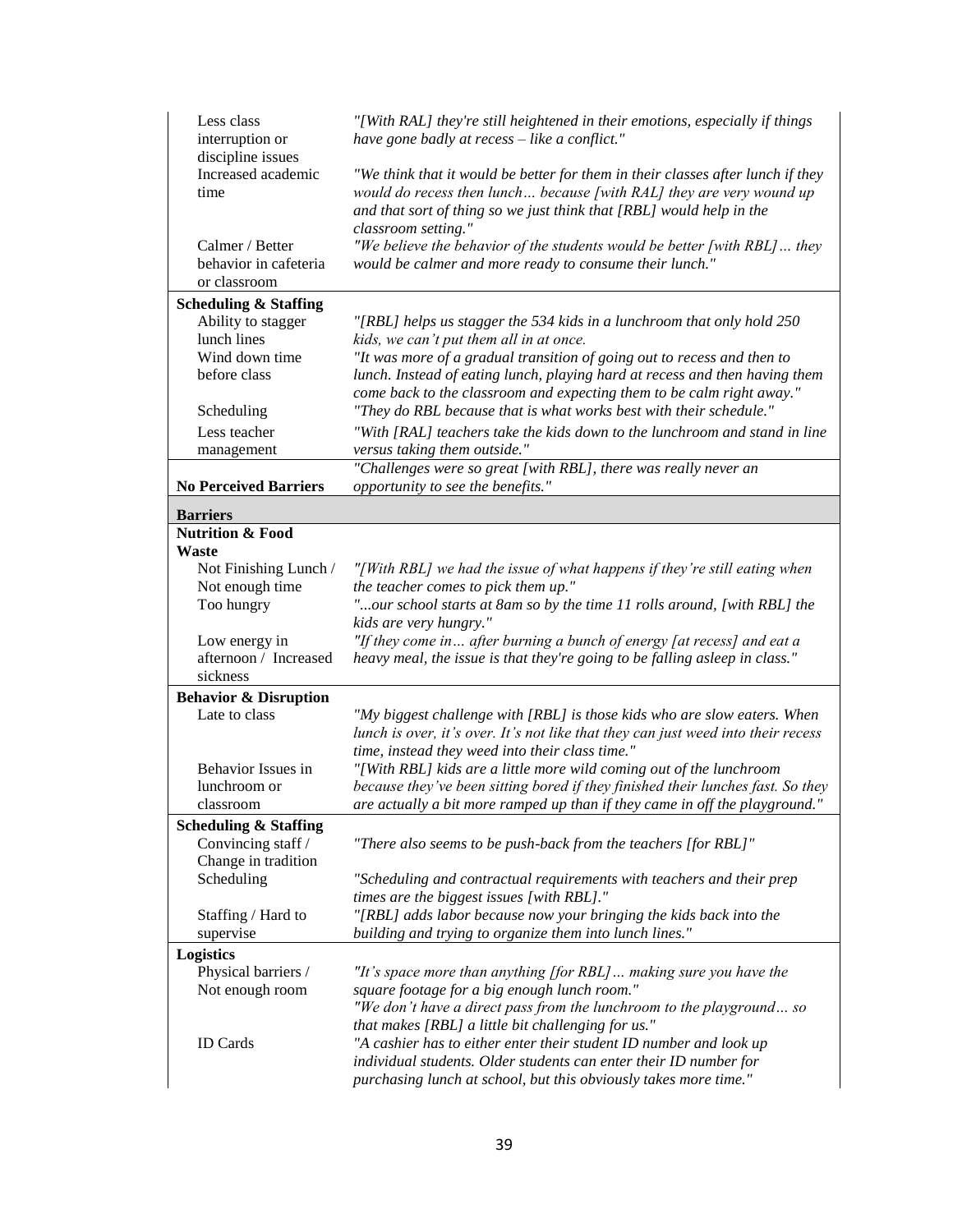| Weather permitting           | "You need a place to hang coats up before they come into the [lunch]                                                                                                             |
|------------------------------|----------------------------------------------------------------------------------------------------------------------------------------------------------------------------------|
| Hand - washing               | line if you have RBL."<br>"With RBL, there was the challenge of how do we make sure they have clean<br>hands? We problem solved and ended up setting up hand sanitizer stations, |
| No time to clean             | but the cost was to great."<br>"[With RBL] the biggest challenge is getting them to clean up [after]<br>$lunchl.$ "                                                              |
| <b>Transition time</b>       | "When students would go to recess, depending on where they were on                                                                                                               |
| before eating                | campus, and on the playground, it took them substantially longer to reach                                                                                                        |
|                              | the doors of the lunch room."                                                                                                                                                    |
|                              | "As far as when we had recess before or after lunch, I didn't notice a                                                                                                           |
| <b>No Perceived Barriers</b> | difference."                                                                                                                                                                     |

#### **Resistance Towards Implementing RBL**

Some resistance encountered from teachers, principals, and parents, comparable to that of previous research (Rainville et al., 2006), included the desire to maintain traditional scheduling. Despite the fact that hand sanitizers are a quick solution for hand sanitation, the request to avoid the student's daily use of the product was noted due to previous reports of possible acute intoxication (Joseph, 2011). Yet most respondents reported no resistance to previously implementing RBL or to implementing RBL in the future. A common response from the latter was that there was an overall lack of knowledge behind RBL and how it would benefit the students.

*"I don't think [the school board is] necessarily against it. If I were to present them with a reason as to why they should implement RBL, I believe they wouldn't be opposed to it. It's just a matter of them wrapping their head around it."*

Previous studies have provided supplemental information to aid in the development and implementation of RBL. However, the necessity for additional research and evidence is evident.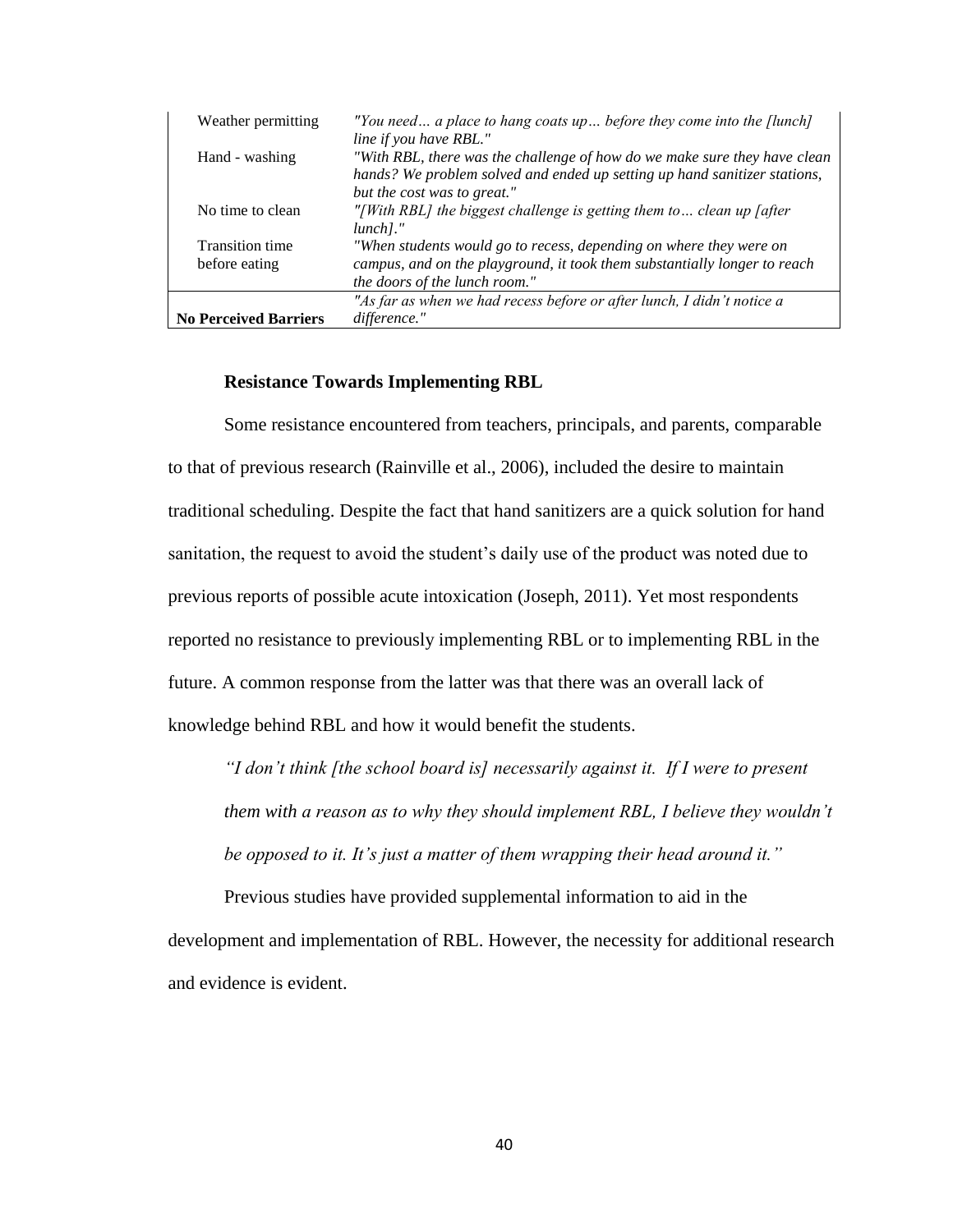#### **Advice for Implementing RBL**

Many of the responses associated with advice for future implementation were related to challenges that were faced during the school's experience of RBL. These included creating solutions to hand washing stations, making transition times from the playground more efficient, forming a schedule that works with the specialists and developing incentives for students to focus on eating to prevent late re-entry into the classroom. Others included input related to what is best for the children and to deal with the issues as they arise. Similar to the findings from Bark et al. (2010), participants in the current study discussed the importance of gaining support from all influential parties, including parents, teachers, school food service directors and additional members of the school board. Although some interviewees noted the importance of student support, it was reported that students are usually unaware of the schedule difference. Bounds et al. (2009) additionally found that the need for strong leadership and a positive attitude towards change was necessary to successfully implement the program. For schools considering making a change in their lunch schedule to RBL, these are factors that should be accounted for as well.

# **CONCLUSIONS AND APPLICATIONS**

The promotion of physical activity for school-aged children through recess has been supported for decades due to the known benefits to a child's health and for creating social interactions with their peers (Michael & Zavacky, 2017). While research also supports the importance of students consuming adequate amounts of nutrients at lunch, the placement of recess in relation to lunch and how it may impact nutrient intake has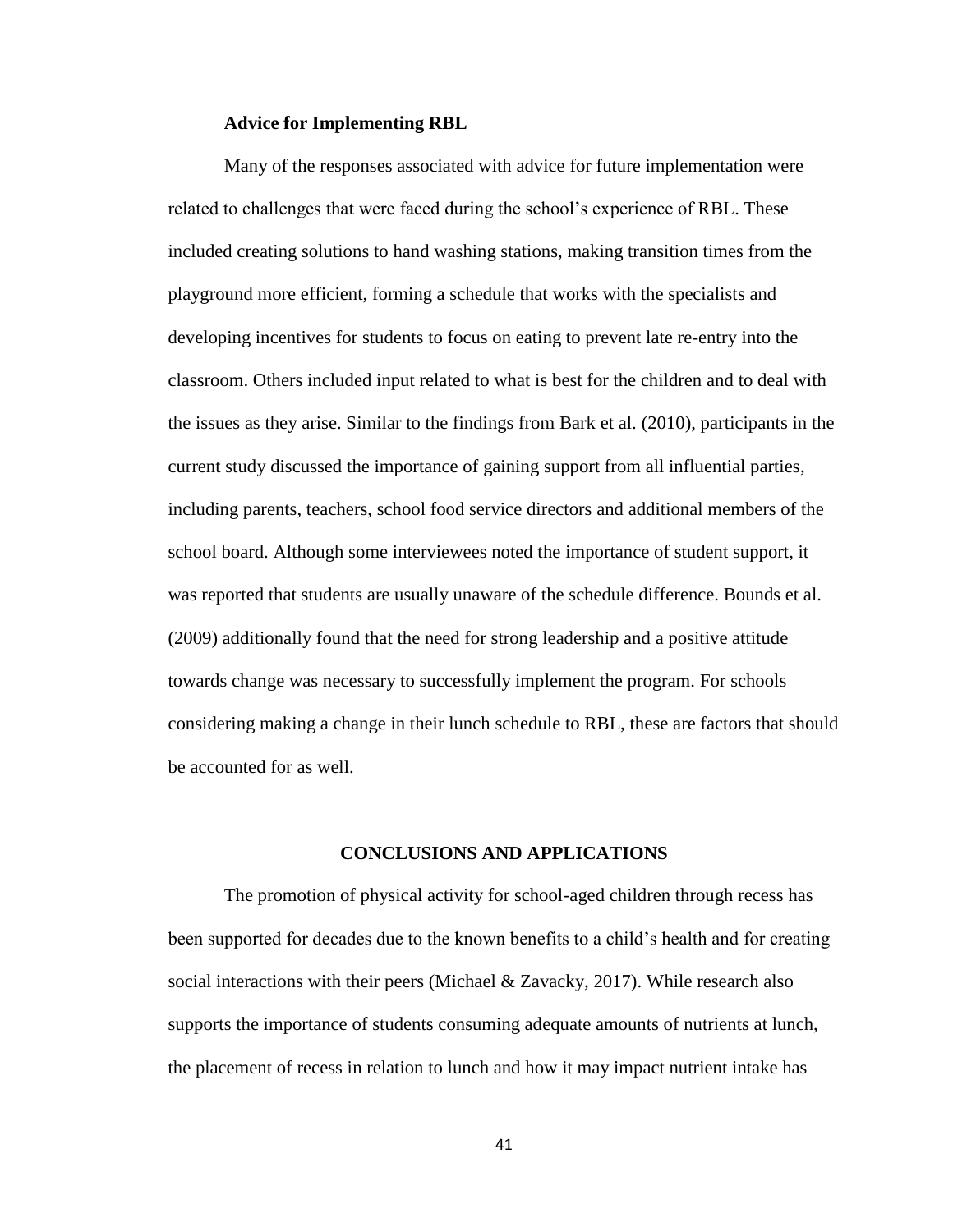been reexamined in recent years. As the current study observed, in addition to previous research (Bark et al., 2010; Bounds et al., 2009; Rainville et al., 2006), the process of changing the lunch schedule and fully adopting the program requires a multi-faceted approach that considers all school entities.

The findings from the qualitative phase further validated the quantitative results that found the following associations: student enrollment and a school's history of RBL; student enrollment and reported benefits or barriers; as well as the benefits and barriers associated with students receiving free and reduced cost lunches. However, there was no correlation between a school's history of RBL and the reported benefits associated with the program. Yet the benefits and challenges reported in the current study may not apply to all schools across the nation due to the wide range of grade levels within Washington schools. Public schools with grades K-5 account for roughly 39.3% of the total public elementary schools in Washington (State of Washington Superintendent of Public Instruction, 2017); suggesting that certain findings from our study may not be applicable to all schools. These findings may additionally be difficult to parallel with schools nationwide due to the rainy weather commonly found in the western portion of the state. Bark et al. (2010) made similar conclusions, implying that unlike many schools located across the country, appropriate locations for weather permitting clothing are required in addition to the need for time-efficient hand washing procedures prior to eating.

As previously mentioned, to the knowledge of the researchers, this study is the first to analyze the various associations of a school's history of using the RBL schedule with its demographic characteristics. Although the limited number of responses to the online survey resulted in a response rate of 17.2%, this falls within the range of previous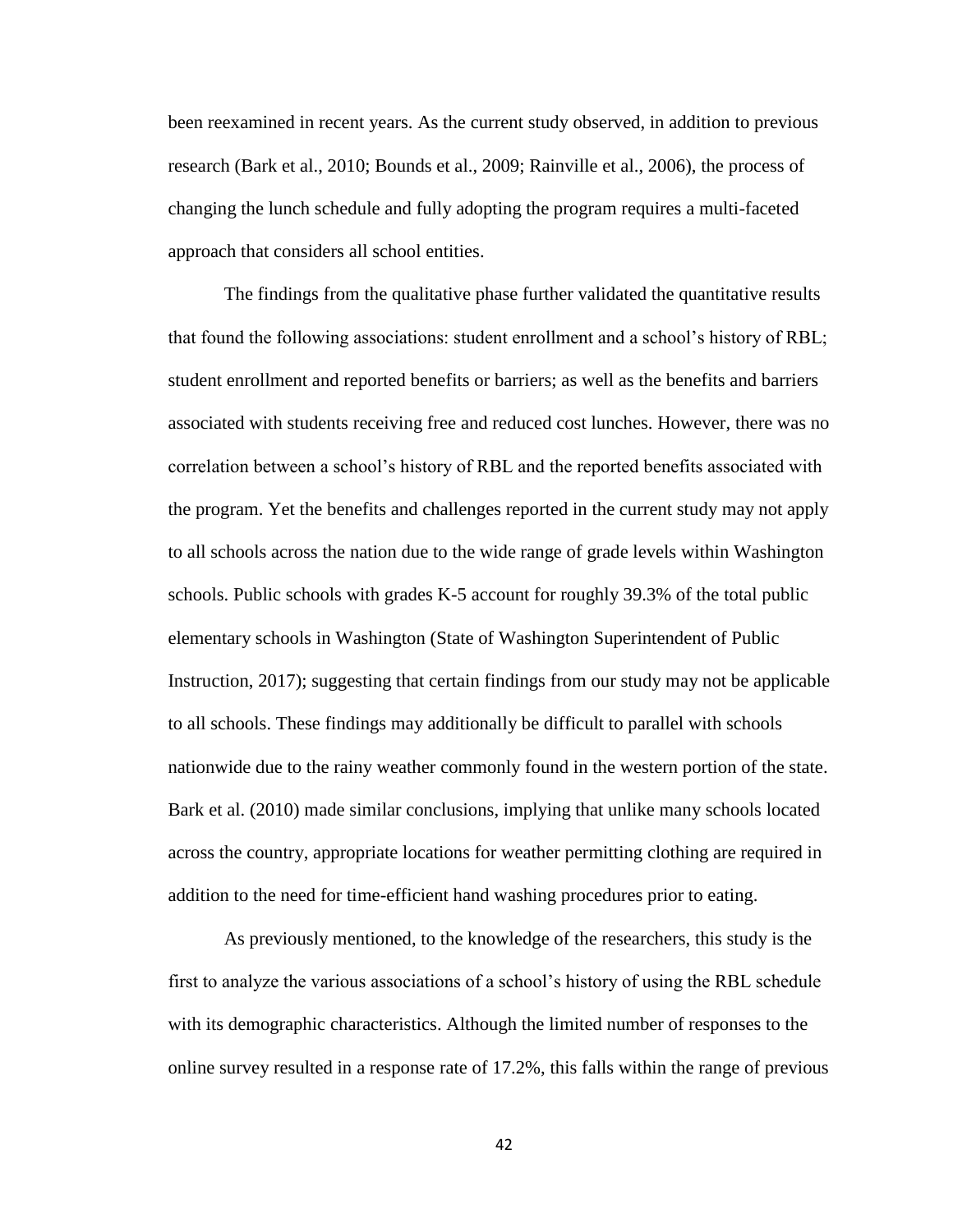response rates from similar studies in this field (15.8% - 30%) (Bark et al., 2010; Bounds et al., 2009). Through triangulation, the qualitative and quantitative results confirmed each other, further validating the results in each phase. Additionally, a higher percentage of schools having some experience with the RBL program was observed in the current study than what has previously been observed (75.8% vs. 18.4% and 55%), indicating that the continuing growth of research on RBL may be aiding schools to successfully implement this scheduling change. However, it is possible respondent bias occurred in the online survey. Participants may have been more inclined to respond to the survey questions if they had previous experience or knowledge about RBL; potentially skewing the results.

Another limitation of this study included omitted variable bias in the school demographics due to limited availability through the Washington State OSPI website. Additional variables, such as student to teacher ratios, could be used to find further associations with a school's prevalence of utilizing RBL. Finally, due to the limited data collected, multiple regression models were inconclusive and eliminated from our results.

While the Montana Team Nutrition (MTN) Program created educational materials to help schools successfully implement and maintain RBL (Montana Office of Public Instruction, 2003), it is evident that additional, more comprehensive resources are needed. Multiple participants reported that many schools are unaware of the existence of the program; therefore, supplemental research can provide further knowledge and acceptability of the program. An aspect of RBL that was highlighted by one of the telephone interviewees was the cost-effectiveness of the program. By scheduling recess prior to lunch, their school noticed the need for hand sanitizers to effectively clean hands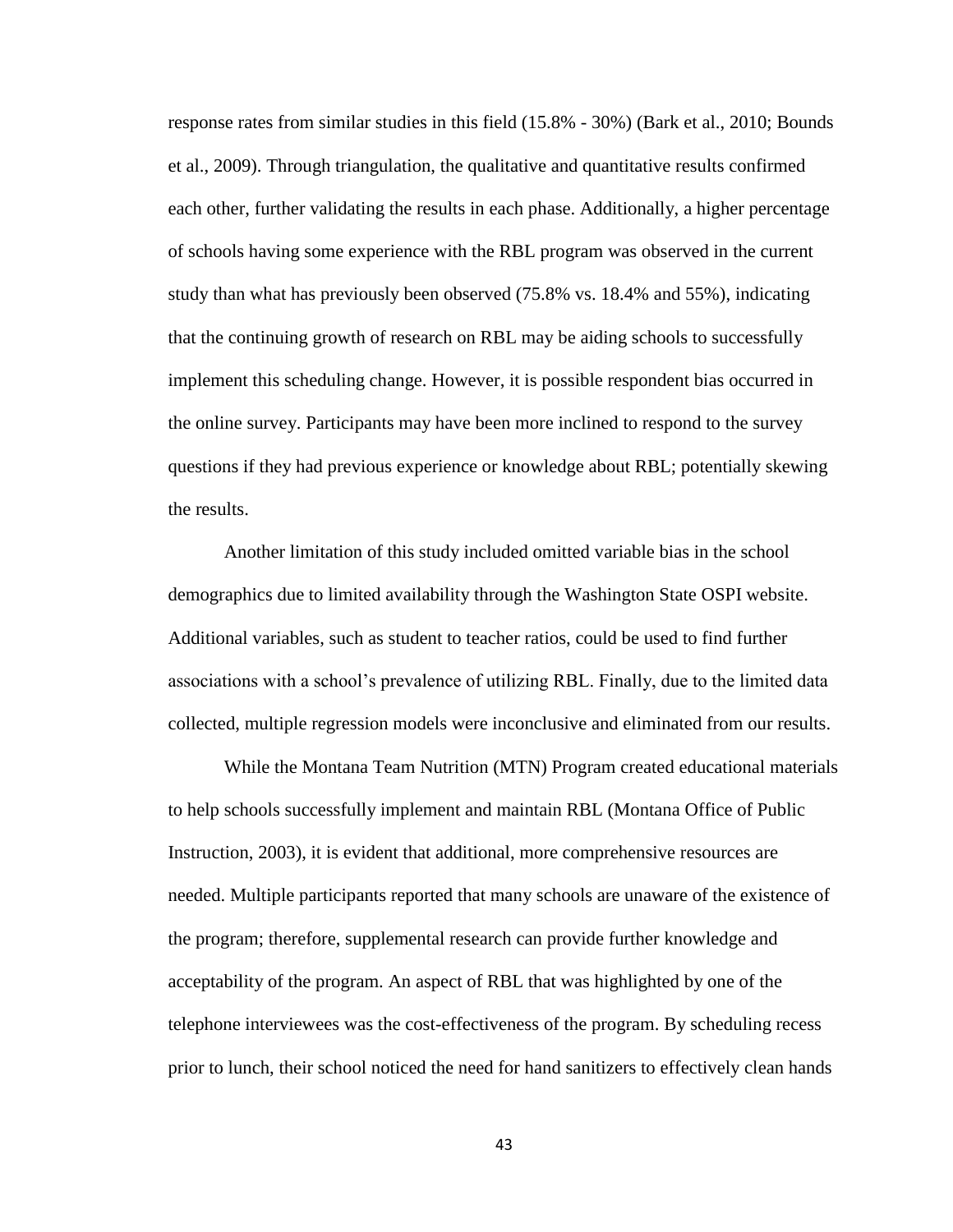before eating. However, the cost of the sanitizing alcohol was too high to be sustainable. A possible solution for this is that the added cost could be worked into the school's annual budget or added as a required school supply item for students at the beginning of the school year. Additionally, it would be valuable to expand on previous research (Bergman et al., 2003; Getlinger et al., 1996; Hunsberger et al., 2014; Price & Just, 2015; Tanaka et al., 2005) by comparing and evaluating classroom behavior and the specific nutrients consumed in relation to the timing of a student's lunch. Although most studies show that students participating in RBL tend to consume a larger percentage of essential nutrients, a recent study found that students with RBL wasted less food yet Recess After Lunch resulted in the consumption of more vegetables specifically (Dallas, 2017). These findings indicate that the timing in which a student eats their lunch in relation to recess may play an important role on the specific nutrients consumed. Finally, future research can use the guidelines presented in this study to further support the implementation of a RBL schedule in schools that aim to promote the development of healthy lifestyle and eating patterns in children.

School nutrition professionals play a crucial role in the growth and development of school-aged children and the implementation of wellness programs within their own school settings. They can use the findings from the current study to provide supplemental knowledge on key challenges that can commonly arise during the transition of a new lunch and recess schedule and how to navigate these potential barriers for the successful implementation of an RBL program.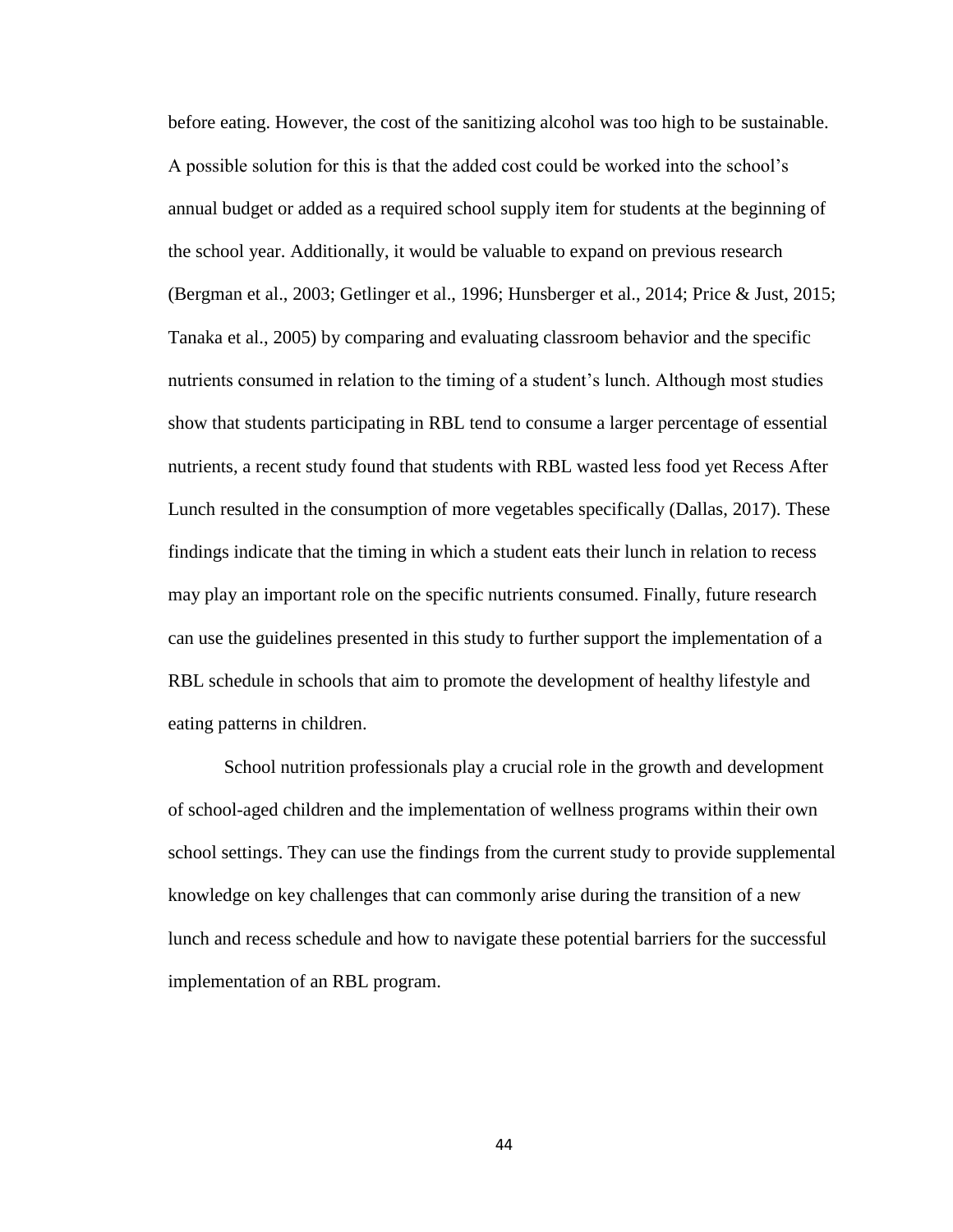# **ACKNOWLEDGMENTS**

This research was funded in part by CWU's Department of Health Sciences. This publication is solely the responsibility of the authors and does not necessarily reflect the views of CWU. Thank you to the participating public elementary school professionals and the undergraduate students who volunteered their time as co-investigators.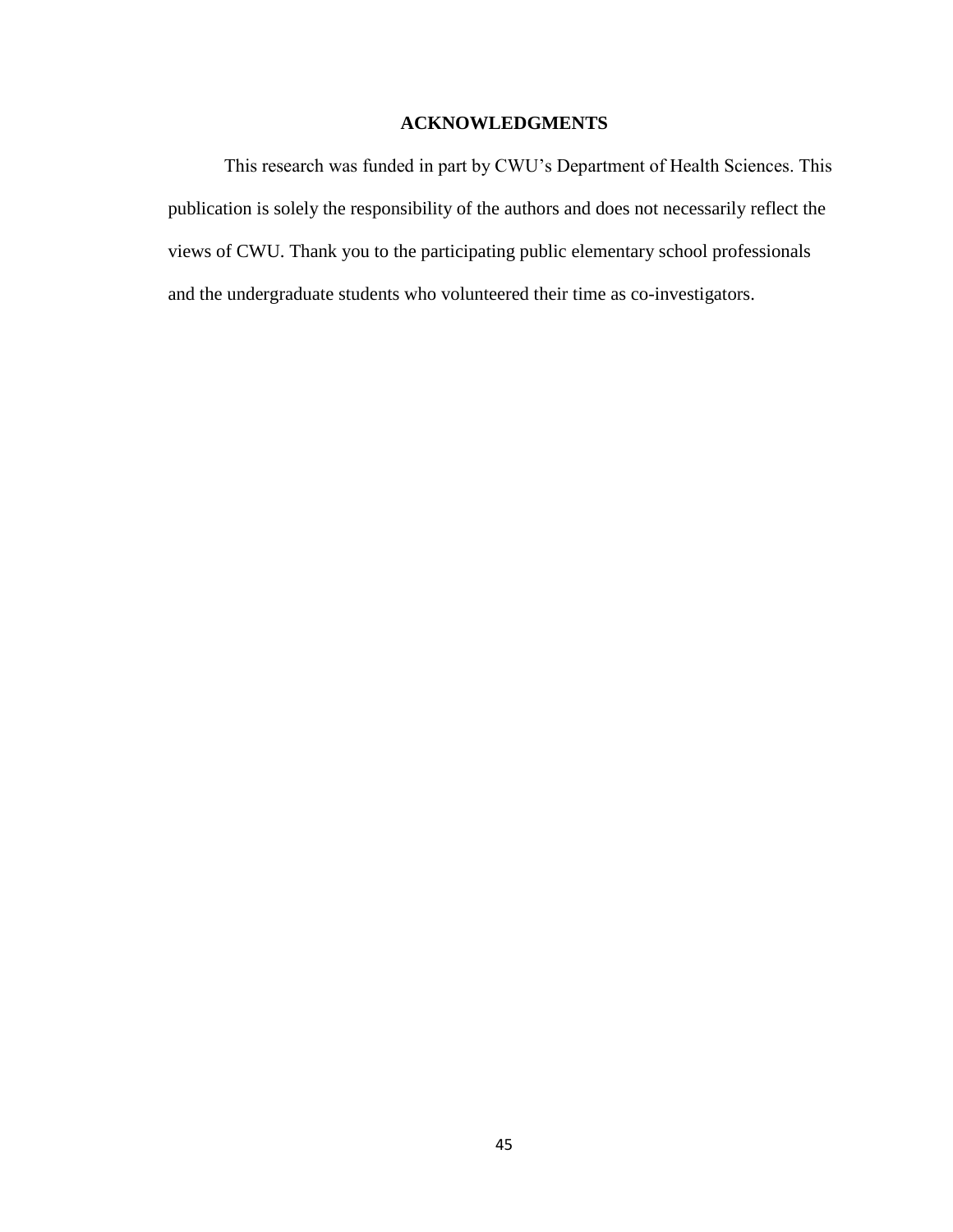#### **REFERENCES**

- Au, L. E., Rosen, N. J., Fenton, K., Hecht, K., & Ritchie, L. D. (2016). Eating School Lunch Is Associated with Higher Diet Quality among Elementary School Students. *Journal of the Academy of Nutrition and Dietetics*, *116*(11), 1817–1824. http://doi.org/10.1016/j.jand.2016.04.010
- Baranowski, T., Mendlein, J., Resnicow, K., Frank, E., Cullen, K. W., & Baranowski, J. (2000). Physical Activity and Nutrition in Children and Youth: An Overview of Obesity Prevention. *Preventive Medicine*, *31*(2), S1–S10. http://doi.org/10.1006/pmed.2000.0686
- Bark, K., Stenberg, M., Sutherland, S., & Hayes, D. (2010). Scheduling Recess Before Lunch: Exploring the Benefits and Challenges in Montana Schools. *Journal of Child Nutrition and Management*, *34*(2). Retrieved from https://schoolnutrition.org/5-- News-and-Publications/4--The-Journal-of-Child-Nutrition-and-Management/Fall-2010/Volume-34,-Issue-2,-Fall-2010---Bark;-Stenberg;-Sutherland;-Hayes/
- Bergman, E. A., Buergel, N., Femrite, A., & Englund, T. (2003). Relationships of Meal and Recess Schedules to Plate Waste in Elementary Schools. *Insight*, *24*.
- Bergman, E. A., Buergel, N. S., Joseph, E., & Sanchez, A. (2000). Time Spent by Schoolchildren to Eat Lunch. *Journal of the American Dietetic Association*. http://doi.org/10.1016/S0002-8223(00)00202-9
- Bounds, W., Nettles, M. F., & Johnson, J. T. (2009). Recess before Lunch Programs in Elementary Schools: Perceptions and Practices of School Professionals. *Journal of Child Nutrition & Management*, *33*(1). Retrieved from https://schoolnutrition.org/5-- News-and-Publications/4--The-Journal-of-Child-Nutrition-and-Management/Spring-2009/Volume-33,-Issue-1,-Spring-2009---Bound;-Nettles;-Johnson/
- Cheung, H. C., Shen, A., Oo, S., Tilahun, H., Cohen, M. J., & Berkowitz, S. A. (2015). Food Insecurity and Body Mass Index: A Longitudinal Mixed Methods Study 2009- 2013. *Preventing Chronic Disease*, *12*(8), E125. http://doi.org/10.5888/pcd12.150001
- Cohen, J. F. W., Richardson, S., Parker, E., Catalano, P. J., & Rimm, E. B. (2014). Impact of the New U.S. Department of Agriculture School Meal Standards on Food Selection, Consumption, and Waste. *American Journal of Preventive Medicine*, *46*(4), 388–94. http://doi.org/10.1016/j.amepre.2013.11.013
- Concannon, K. (2013). Part II Department of Agriculture. *Federal Register- Department of Agriculture*, *78*(125), 1–54.
- Cornish, D., Askelson, N., & Golembiewski, E. (2016). "Reforms Looked Really Good on Paper": Rural Food Service Responses to the Healthy, Hunger-Free Kids Act of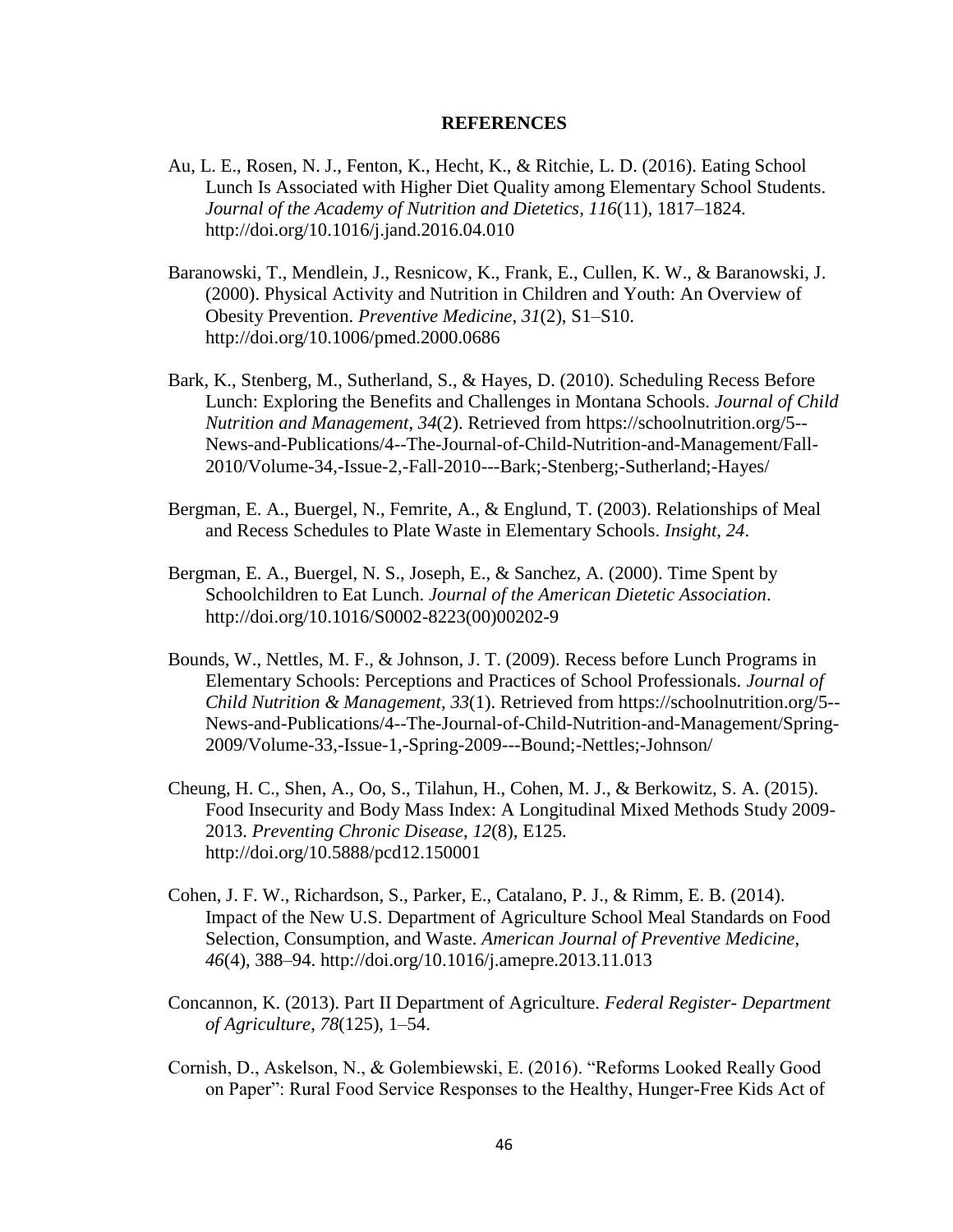2010. *Journal of School Health*, *86*(2), 113–120. http://doi.org/10.1111/josh.12356

- Dallas, M. E. (2017). Timing of Lunch, Recess May Determine What Kids Eat. *HealthDay*. Retrieved from https://consumer.healthday.com/kids-healthinformation-23/misc-kid-s-health-news-435/timing-of-lunch-recess-may-determinewhat-kids-eat-721756.html
- Fischer, C. T. (2009). Bracketing in Qualitative Research: Conceptual and Practical Matters. *Psychotherapy Research : Journal of the Society for Psychotherapy Research*, *19*(June 2013), 583–590. http://doi.org/10.1080/10503300902798375
- FNS. (2015). Child Nutrition Tables, 1969-‐2014. Retrieved March 30, 2017, from https://www.fns.usda.gov/pd/child-nutrition-tables
- French, S. A., Story, M., Jeffery, R. W., Snyder, P., Eisenberg, M., Sidebottom, A., & Murray, D. (1997). Pricing Strategy to Promote Fruit and Vegetable Purchase in High School Cafeterias. *Journal of the American Dietetic Association*, *97*(9), 1008– 1010. http://doi.org/10.1016/S0002-8223(97)00242-3
- Getlinger, M. J., Laughlin, C. V. T., Bell, E., Akre, C., & Arjmandi, B. H. (1996). Food Waste is Reduced when Elementary-School Children Have Recess Before Lunch. *J Am Diet Assoc*. http://doi.org/10.1016/S0002-8223(96)00245-3
- Gray, H. L., Khorana, P., Koch, P., Trent, R., Wolf, R., & Contento, I. (2016). Recess or Lunch First? Impact on Recess Physical Activity Levels and Pro-Social Behaviors and Classroom Readiness to Learn. *Journal of Nutrition Education and Behavior*, *48*(7), S86. http://doi.org/10.1016/j.jneb.2016.04.228
- Green, J., & Thorogood, N. (2009). *Qualitative Methods for Health Research* (Second Edi). Los Angeles, CA: SAGE Publications.
- Gu, X., & Tucker, K. L. (2017). Dietary Quality of the US Child and Adolescent Population: Trends from 1999 to 2012 and Associations with the Use of Federal Nutrition Assistance Programs. *The American Journal of Clinical Nutrition*, *105*, 194–202. http://doi.org/10.3945/ajcn.116.135095.2
- Hanks, A. S., Just, D. R., Smith, L. E., & Wansink, B. (2012). Healthy Convenience: Nudging Students Toward Healthier Choices in the Lunchroom. *Journal of Public Health (United Kingdom)*, *34*(3), 370–376. http://doi.org/10.1093/pubmed/fds003
- Hendy, H. M., Williams, K. E., & Camise, T. S. (2005). "Kids Choice" School Lunch Program Increases Children's Fruit and Vegetable Acceptance. *Appetite*, *45*(3), 250– 263. http://doi.org/10.1016/j.appet.2005.07.006
- Holben, D. (2010). Position of the American Dietetic Association: Food Insecurity in the United States. *Journal of the American Dietetic Association*, *110*(9), 1368–1377.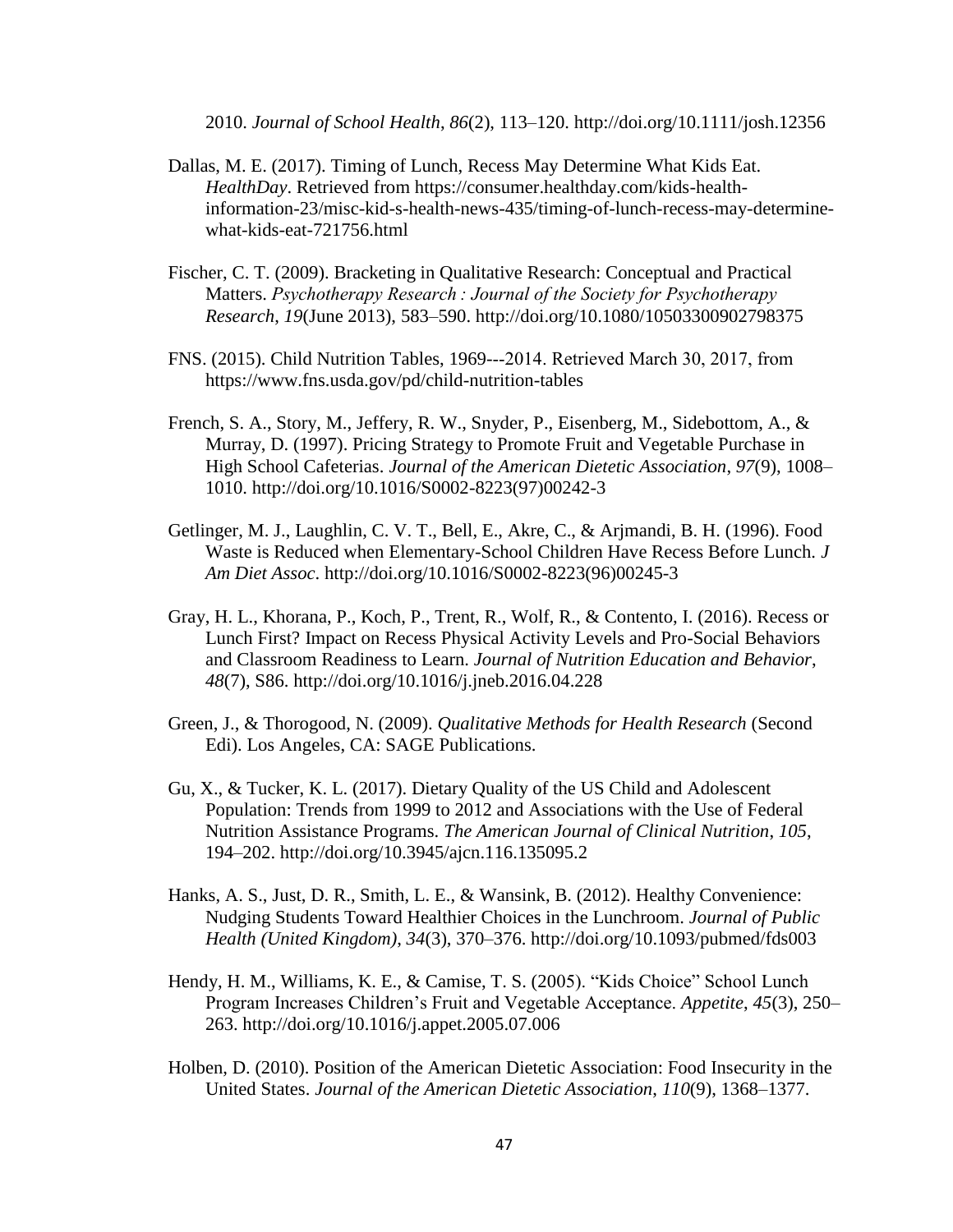http://doi.org/10.1016/j.jada.2010.07.015

- Hunsberger, M., McGinnis, P., Smith, J., Beamer, B. A., & O'Malley, J. (2014). Elementary School Children's Recess Schedule and Dietary Intake at Lunch: A Community-Based Participatory Research Partnership Pilot Study. *BMC Public Health*, *14*(1), 156. http://doi.org/10.1186/1471-2458-14-156
- Joseph, M. M. (2011). Acute Ethanol Poisoning in a 6-year-old Girl Following Ingestion of Alcohol-Based Hand Sanitizer at School. *World Journal of Emergency Medicine*, *2*(3), 232. http://doi.org/10.5847/wjem.j.1920-8642.2011.03.014
- Just, D. R., & Price, J. (2013). Using Incentives to Encourage Healthy Eating in Children. *Journal of Human Resources*, *48*(October 2012), 855–872. http://doi.org/10.1353/jhr.2013.0029
- Jyoti, D. F., Frongillo, E. A., & Jones, S. J. (2005). Community and International Nutrition Food Insecurity Affects School Children's Academic Performance, Weight Gain, and Social Skills. *J. Nutr*, *135*, 2831–2839.
- Kessler, H. S. (2016). Simple interventions to improve healthy eating behaviors in the school cafeteria. *Nutrition Reviews*, *74*(3), 198–209. http://doi.org/10.1093/nutrit/nuv109
- Michael, S. L., & Zavacky, F. (2017). RECESS PLANNING IN SCHOOLS A Guide to Putting Strategies for Recess into Practice, (January).
- Montana Office of Public Instruction. (2003). *Recess Before Lunch: A Guide for Success*. Retrieved from www.opi.state.mt.us/schoolfood/index.html
- National Heart Lung and Blood Institute. (1998). *Clinical Guidelines on the Identification, Evaluation, and Treatment of Overweight and Obesity in Adults: The Evidence Report*. *National Institutes of Health* (Vol. 98–4083). Retrieved from https://hearttruth.gov/health/public/heart/obesity/wecan/portion/documents/CORES ET1.pdf
- Niaki, S. F., Moore, C. E., Chen, T. A., & Weber Cullen, K. (2016). Younger Elementary School Students Waste More School Lunch Foods than Older Elementary School Students. *Journal of the Academy of Nutrition and Dietetics*, *117*(1), 95–101. http://doi.org/10.1016/j.jand.2016.08.005
- Ogata, B. N., & Hayes, D. (2014). Position of the Academy of Nutrition and Dietetics: Nutrition Guidance for Healthy Children Ages 2 to 11 Years. *Journal of the Academy of Nutrition and Dietetics*, *114*(8), 1257–1276. http://doi.org/2212- 2672/\$36.00

Ogden, C. L., Carroll, M. D., Fryar, C. D., & Flegal, K. M. (2015). Prevalence of Obesity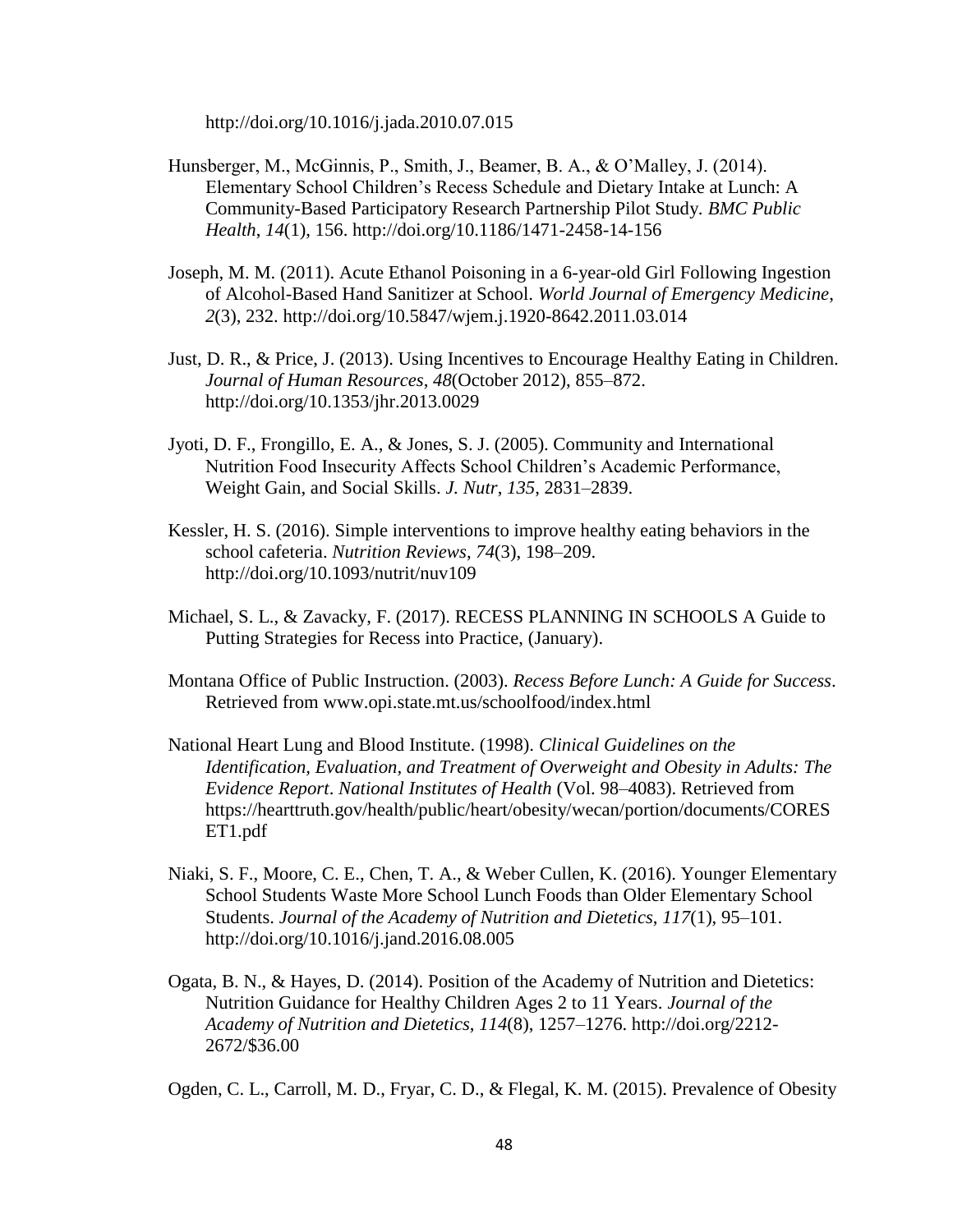Among Adults and Youth: United States, 2011-2014. *NCHS Data Brief*, (219), 1–8. Retrieved from http://www.ncbi.nlm.nih.gov/pubmed/26633046

- Ogden, C. L., & Flegal, K. M. (2010). Changes in terminology for childhood overweight and obesity. *National Health Statistics Reports*, (25), 1–5.
- Price, J., & Just, D. R. (2015). Lunch, Recess and Nutrition: Responding to Time Incentives in the Cafeteria. *Preventive Medicine*, *71*, 27–30. http://doi.org/10.1016/j.ypmed.2014.11.016

Qualtrics. (2017). Provo, UT. Retrieved from http://www.qualtrics.com

- Rainville, A. J., Wolf, K. N., & Carr, D. H. (2006). Recess placement prior to lunch in elementary schools: what are the barriers? *Journal of Child Nutrition and Management*, *30*(2), Article 6. http://doi.org/http://docs.schoolnutrition.org/newsroom/jcnm/06fall/rainville/index.a sp
- Reedy, J., & Krebs-Smith, S. M. (2010). Dietary Sources of Energy, Solid Fats, and Added Sugars Among Children and Adolescents in the United States. *Journal of the American Dietetic Association*, *110*(10), 1477–1484. http://doi.org/10.1016/j.jada.2010.07.010.Dietary
- Rowe, A. (2015). Child Nutrition Programs: Income Eligibility Guidelines. *Federal Register*, *81*(56), 15501–15504.
- Schwartz, M. B., Henderson, K. E., Read, M., Danna, N., & Ickovics, J. R. (2015). New School Meal Regulations Increase Fruit Consumption and Do Not Increase Total Plate Waste. *Childhood Obesity*, *11*(3), 242–247. http://doi.org/10.1089/chi.2015.0019
- Smith, S. L., & Cunningham-Sabo, L. (2013). Food Choice, Plate Waste and Nutrient Intake of Elementary- and Middle-School Students Participating in the US National School Lunch Program. *Public Health Nutrition*, *17*(6), 1255–1263. http://doi.org/10.1017/S1368980013001894

StataCorp. (2009). No Title. College Station, TX: StataCorp LP.

- State of Washington Superintendent of Public Instruction. (2017). Rural Education Achievement Program. Retrieved from http://www.k12.wa.us/RuralEducationAchievement/REAPFlex/Default.aspx
- Strohbehn, C. H., Strohbehn, G. W., Lanningham-Foster, L., Litchfield, R. A., Scheidel, C., & Delger, P. (2016). Impacts of Scheduling Recess Before Lunch in Elementary Schools: A Case Study Approach of Plate Waste and Perceived Behaviors. *Journal of Child Nutrition & Management*, *40*(1), 43–55. Retrieved from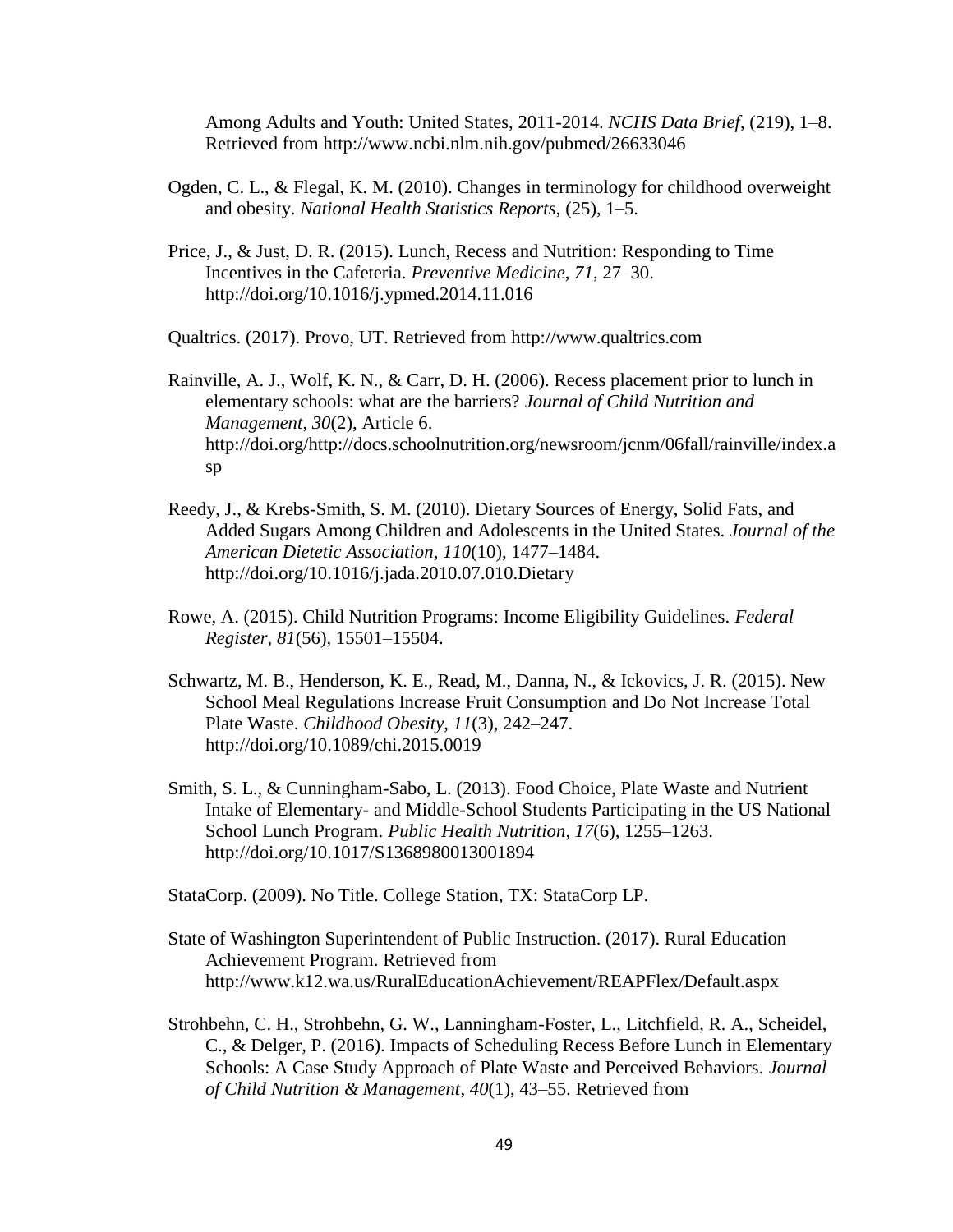https://ezp.lib.unimelb.edu.au/login?url=https://search.ebscohost.com/login.aspx?dir ect=true&db=flh&AN=117613641&site=eds-live&scope=site

- Swanson, M., Branscum, A., & Nakayima, P. J. (2009). Promoting Consumption of Fruit in Elementary School Cafeterias: The Effects of Slicing Apples and Oranges. *Appetite*, *53*(2), 264–267. http://doi.org/10.1016/j.appet.2009.07.015
- Tanaka, C., Richards, K. L., Takeuchi, L. S. L., Otani, M., & Maddock, J. (2005). Modifying the Recess Before Lunch Program: A Pilot Study in Kaneohe Elementary School. *Californian Journal of Health Promotion*, *3*(4), 1–7. http://doi.org/10.1017/S1368980007000444
- Taras, H. (2005). Nutrition and Student Performance at School. *J Sch Health*, *75*(6), 199– 213. http://doi.org/JOSH25 [pii]\n10.1111/j.1746-1561.2005.00025.x [doi]
- U.S. Department of Agriculture. (2012). *Final Rule Nutrition Standards in the National School Lunch and School Breakfast Programs*. Retrieved from https://www.fns.usda.gov/school-meals/nutrition-standards-school-meals
- U.S. Department of Agriculture and U.S. Department of Health and Human Services. (2010). *Dietary Guidelines for Americans*. Retrieved from http://www.ncbi.nlm.nih.gov/pubmed/21628687
- U.S. Department of Health and Human Services and U.S. Department of Agriculture. (2015). *Dietary Guidelines for Americans*. *2015 – 2020 Dietary Guidelines for Americans*. Retrieved from http://health.gov/dietaryguidelines/2015/guidelines/.
- Wansink, B., Just, D. R., Payne, C. R., & Klinger, M. Z. (2012). Attractive Names Sustain Increased Vegetable Intake in Schools. *Preventive Medicine*, *55*(4), 330– 332. http://doi.org/10.1016/j.ypmed.2012.07.012
- Wechsler, H., Brener, N. D., Kuester, S., & Miller, C. (2001). Food Service and Foods and Beverages Available at School: Results from the School Health Policies and Programs Study 2000. http://doi.org/10.1111/j.1746-1561.2001.tb03509.x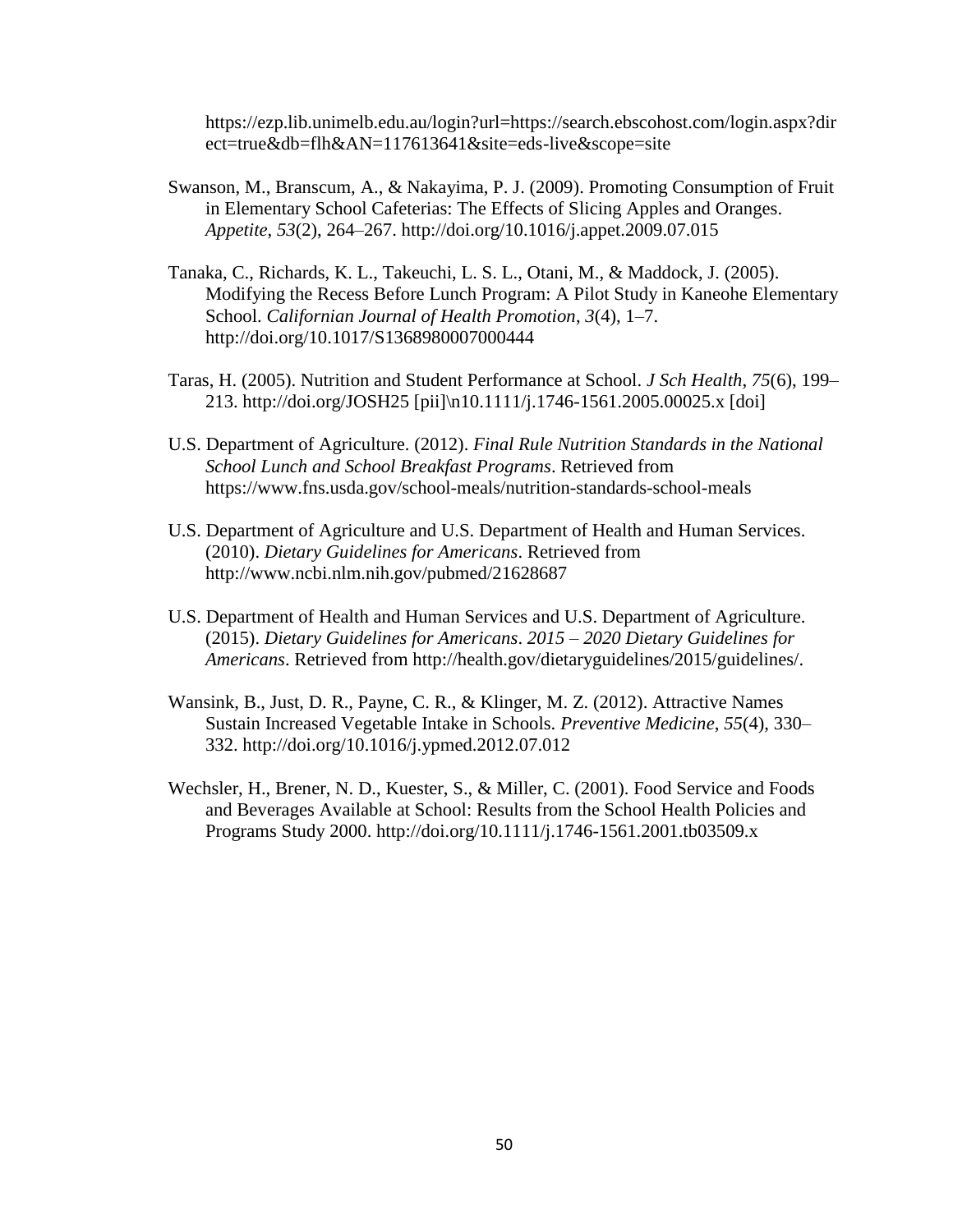# **APPENDIXES**

# **Appendix A – Healthy Hunger-Free Kids Act: New Meal Patterns**

# **and Dietary Specifications**

Final Rule Nutrition Standards in the National School Lunch and School Breakfast Programs

(U.S. Department of Agriculture, 2012)

|                                                                          | <b>Breakfast Meal Pattern</b>                                              |                      | <b>Lunch Meal Pattern</b> |                                  |                             |                     |
|--------------------------------------------------------------------------|----------------------------------------------------------------------------|----------------------|---------------------------|----------------------------------|-----------------------------|---------------------|
|                                                                          | <b>Grades</b>                                                              | <b>Grades</b>        | <b>Grades</b>             | <b>Grades</b>                    | <b>Grades</b>               | <b>Grades</b>       |
|                                                                          | $K-5$ <sup>a</sup>                                                         | $6 - 8$ <sup>a</sup> | $9-12a$                   | $K-5$                            | $6 - 8$                     | $9 - 12$            |
|                                                                          |                                                                            |                      |                           |                                  |                             |                     |
| <b>Meal Pattern</b>                                                      | <b>Amount of Food<sup>b</sup> Per Week (Minimum Per Day)</b>               |                      |                           |                                  |                             |                     |
| Fruits (cups) $c,d$                                                      | $5(1)^{e}$                                                                 | $5(1)^{\frac{1}{e}}$ | $5(1)^{e}$                | $2\frac{1}{2}(\frac{1}{2})$      | $2\frac{1}{2}(\frac{1}{2})$ | $5(1)$ <sup>e</sup> |
| Vegetables                                                               | $\overline{0}$                                                             | $\Omega$             | $\theta$                  | $3\frac{3}{4}$ ( $\frac{3}{4}$ ) | $3\frac{3}{4}(3/4)$         | $5(1)$ <sup>e</sup> |
| $(cups)$ <sup>c,d</sup>                                                  |                                                                            |                      |                           |                                  |                             |                     |
| Dark green <sup>f</sup>                                                  | $\Omega$                                                                   | $\Omega$             | $\Omega$                  | $\frac{1}{2}$                    | $\frac{1}{2}$               | $\frac{1}{2}$       |
| Red/Orange <sup>f</sup>                                                  | $\overline{0}$                                                             | $\Omega$             | $\theta$                  | $\frac{3}{4}$                    | $\frac{3}{4}$               | $1\frac{1}{4}$      |
| Beans/Peas                                                               | $\Omega$                                                                   | $\Omega$             | $\theta$                  | $\frac{1}{2}$                    | $\frac{1}{2}$               | $\frac{1}{2}$       |
| (Legumes) $f$                                                            |                                                                            |                      |                           |                                  |                             |                     |
| Starchy <sup>f</sup>                                                     | $\overline{0}$                                                             | $\mathbf{0}$         | $\Omega$                  | $\frac{1}{2}$                    | $\frac{1}{2}$               | $\frac{1}{2}$       |
| Other <sup>f,g</sup>                                                     | $\overline{0}$                                                             | $\overline{0}$       | $\overline{0}$            | $\frac{1}{2}$                    | $\frac{1}{2}$               | $\frac{3}{4}$       |
| Additional Veg to                                                        | $\boldsymbol{0}$                                                           | $\Omega$             | $\theta$                  | $\mathbf{1}$                     | $\mathbf{1}$                | $1\frac{1}{2}$      |
| Reach Total h                                                            |                                                                            |                      |                           |                                  |                             |                     |
| Grains (oz eq) $^{i}$                                                    | 7-10 $(1)^{j}$                                                             | $8-10(1)^{j}$        | $9-10(1)^{j}$             | $8-9(1)$                         | $8-10(1)$                   | $10-12(2)$          |
| Meats/Meat                                                               |                                                                            |                      |                           |                                  |                             |                     |
| Alternatives                                                             | 0 <sup>k</sup>                                                             | 0 <sup>k</sup>       | 0 <sup>k</sup>            | $8-9(1)$                         | $8-10(1)$                   | $10-12(2)$          |
| (oz eq)                                                                  |                                                                            |                      |                           |                                  |                             |                     |
| Fluid milk $(cups)^{1}$                                                  | $5(1)$ <sup>e</sup>                                                        | $5(1)$ <sup>e</sup>  | $5(1)$ <sup>e</sup>       | $5(1)$ <sup>e</sup>              | $5(1)$ <sup>e</sup>         | $5(1)$ <sup>e</sup> |
|                                                                          |                                                                            |                      |                           |                                  |                             |                     |
| Other Specifications: Daily Amount Based on the Average for a 5-Day Week |                                                                            |                      |                           |                                  |                             |                     |
| Min-max calories                                                         | 350-500                                                                    | 400-550              | 450-600                   | 550-650                          | 600-700                     | 750-850             |
| $(kcal)$ <sup>m,n,o</sup>                                                |                                                                            |                      |                           |                                  |                             |                     |
| Saturated fat (% of                                                      | < 10                                                                       | < 10                 | < 10                      | < 10                             | < 10                        | < 10                |
| total calories) <sup>n,o</sup>                                           |                                                                            |                      |                           |                                  |                             |                     |
| Sodium $(mg)^{n,p}$                                                      | $\leq 430$                                                                 | $\leq 470$           | $\leq 500$                | $\leq 640$                       | $\leq 710$                  | $\leq 740$          |
| Trans fat <sup>n,o</sup>                                                 | Nutrition label or manufacturer specifications must indicate zero grams of |                      |                           |                                  |                             |                     |
|                                                                          | trans fat per serving.                                                     |                      |                           |                                  |                             |                     |

<sup>a</sup> In the SBP, the above age-grade groups are required beginning July 1, 2013 (SY 2013-14). In SY 2012-2013 only, schools may continue to use the meal pattern for grades K-12 (see § 220.23).

<sup>b</sup> Food items included in each food group and subgroup and amount equivalents. Minimum creditable serving is  $\frac{1}{8}$  cup.

 $c$  One quarter-cup of dried fruit counts as  $\frac{1}{2}$  cup of fruit; 1 cup of leafy greens counts as  $\frac{1}{2}$  cup of vegetables. No more than half of the fruit or vegetable offerings may be in the form of juice. All juice must be 100% full-strength.